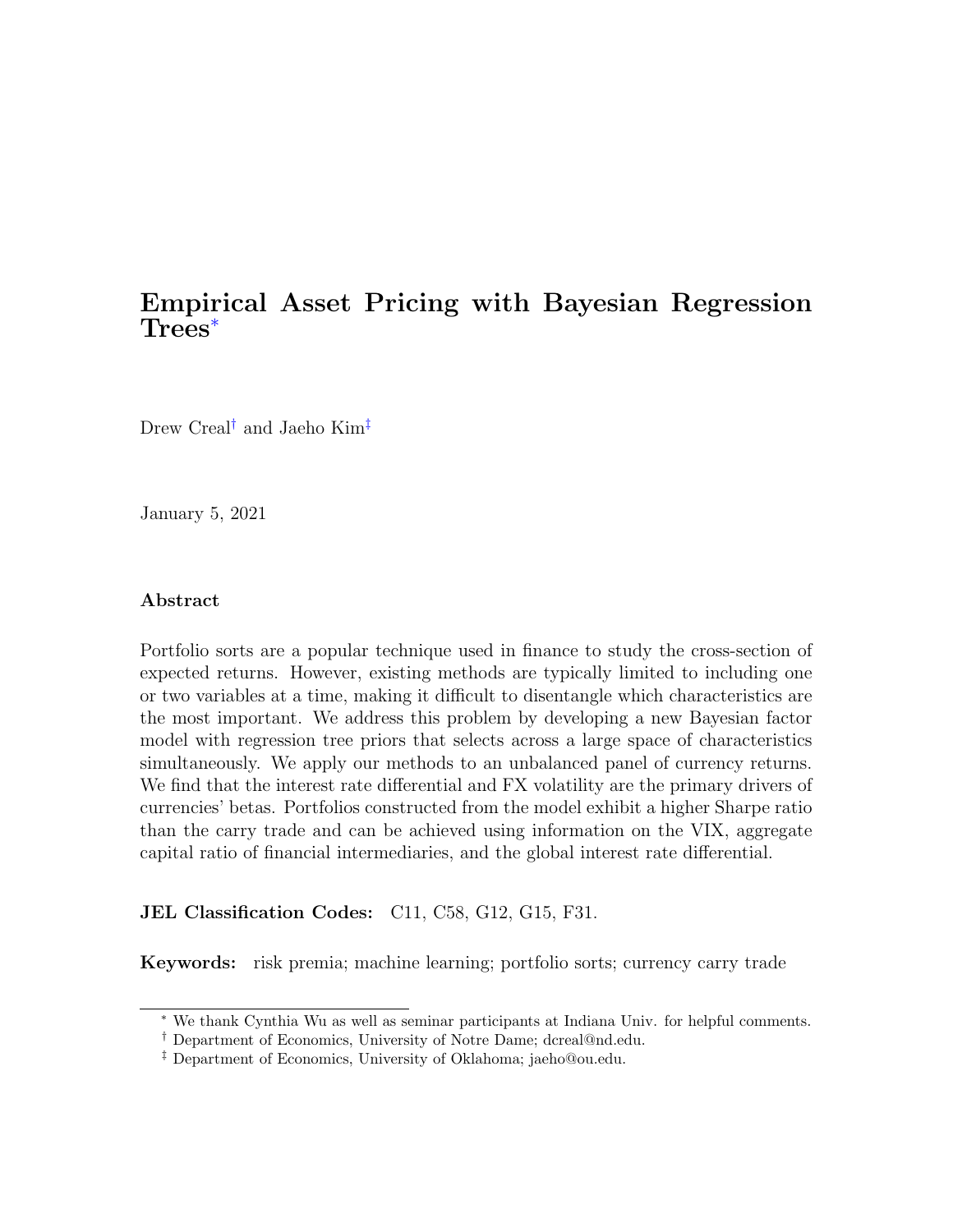## 1 Introduction

Empirical research in asset pricing focuses on characterizing the trade-off between risk and expected returns in the cross-section of assets, how this risk-return trade-off changes through time, and whether it can be summarized by a small number of known risk factors. Financial economists commonly study these questions using portfolios of returns sorted by one or two characteristics; a technique known as portfolio sorts. Portfolio sorts allow economists to forecast expected returns cross-sectionally. Assets with a given characteristic, say an equity's book-to-market ratio or size as measured by market capitalization, can have a higher or lower expected return because the characteristics proxy for an asset's beta. Betas can change through time as the assets' characteristics change. Portfolio sorts play an important role statistically as well because they reduce the number of parameters to be estimated and eliminate idiosyncratic noise by taking an a-priori weighted sample average of the raw data. They are also a simple non-parametric estimator of the conditional expectation function.

When financial economists sort returns into portfolios, many characteristics appear to be important, especially when the sort is conducted separately, variable-by-variable. It is often unclear which variables are ultimately the most important for explaining the cross-section of returns. For example, in our application to currency trades, the finance literature has documented several characteristics that appear to be relevant predictors. These variables include the interest rate differential as in [Lustig](#page-47-0) [et al.](#page-47-0) [\(2011\)](#page-47-0), momentum as in [Menkhoff et al.](#page-47-1) [\(2012b\)](#page-47-1) and [Burnside et al.](#page-44-0) [\(2011\)](#page-44-0), real exchange rates as in [Menkhoff et al.](#page-48-0) [\(2017\)](#page-48-0) and [Chernov and Creal](#page-45-0) [\(2021\)](#page-45-0), and macroeconomic fundamentals like unemployment and inflation rates as in [Dahlquist](#page-46-0) [and Hasseltoft](#page-46-0) [\(2020\)](#page-46-0) and [Colacito et al.](#page-45-1) [\(2019\)](#page-45-1), etc. As multiple variables are documented to explain the cross-section of returns, econometric methods that perform variable selection are needed to find characteristics that best explain assets' betas.

Compounding the difficulty of understanding the risk-return tradeoff is the presence of economy-wide factor risk premia embedded in the stochastic discount factor. Factor risk prices may vary over time as functions of economy-wide variables; variables that are not asset specific characteristics. While performing a variable search over characteristics driving betas, asset pricing models also need to account for these global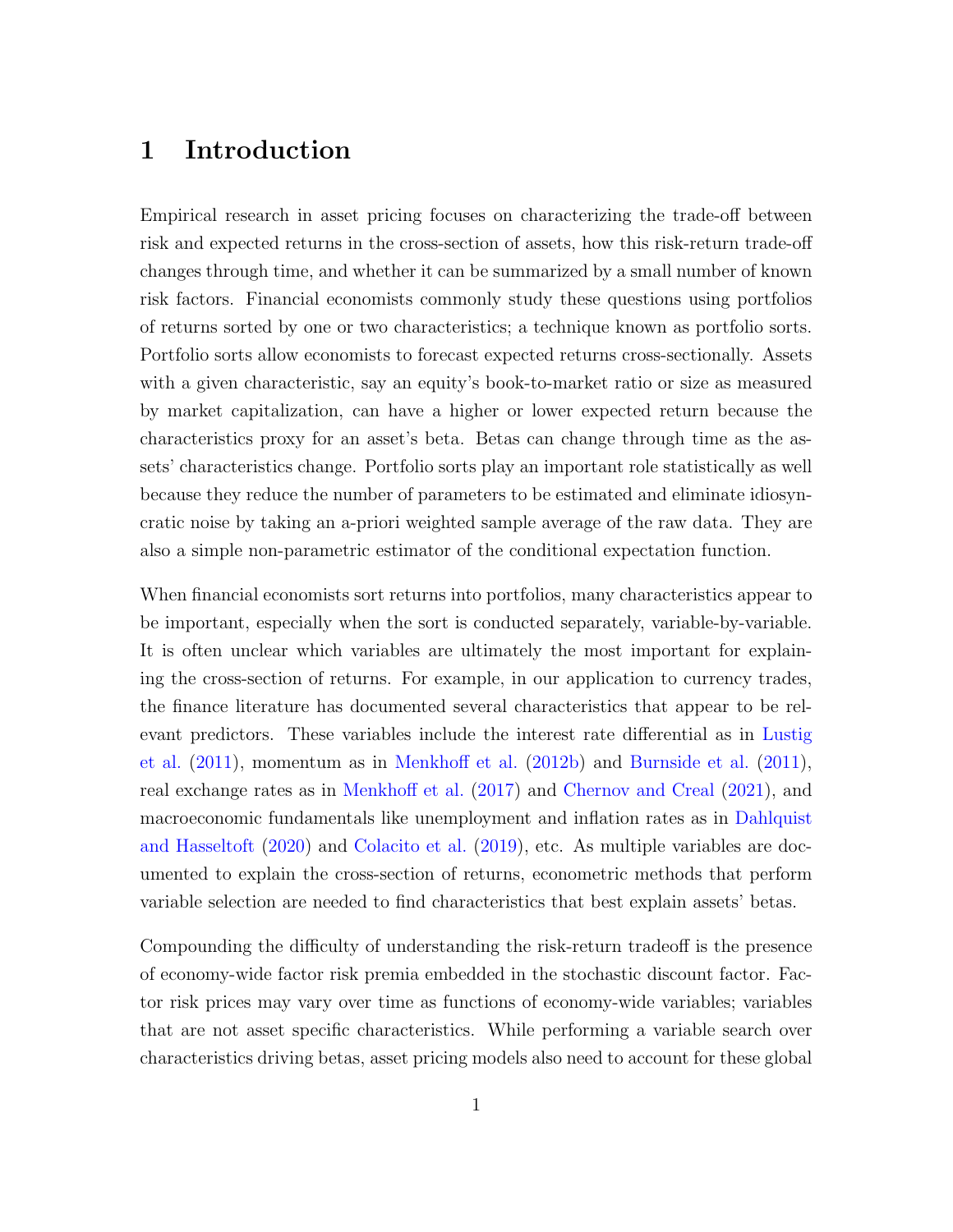predictors. Examples of variables that may predict currency returns include the VIX, global credit spread, and the global slope of the yield curve.

We develop a Bayesian factor model based on regression trees that simultaneously selects the best characteristics that determine the asset's betas while also selecting the best global predictors for the factor risk prices. In a regression tree, data is sorted into groups (which we interpret as portfolios) by splitting the space of characteristics sequentially according to a binary decision tree, see [Breiman et al.](#page-44-1) [\(1984\)](#page-44-1). After the splitting process groups data into clusters (or portfolios), the conditional expectation function is approximated locally by the sample mean or a regression on the cluster-level data. In our application, we develop a regression tree model that searches over split points for assets' betas as a function of their characteristics. After groups/portfolios are formed, it approximates the conditional expectation function and covariance by a factor model at the group level. Our model also includes a flexible specification for the factor risk prices. We use a spike and slab prior to find the set of economy wide variables that drive aggregate time series predictability in returns.

While the clustering of assets into portfolios via regression trees is more involved than the standard portfolio sort procedure, there are several important benefits. First, a regression tree can form portfolios that are more flexible than a traditional portfolio sort used in finance. Second, each split of a regression tree only increases the total number of groups by one while each new split in a portfolio sort has a multiplicative impact. In a portfolio sort, the number of groups quickly explodes with each new split if more than one characteristic is used during the sort. And, the number of observations assigned to any group decreases dramatically. Consequently, very few characteristics and split points can be considered jointly during a portfolio sort, typically only one or two characteristics.

The methods developed in our paper contribute to a growing literature in finance and financial econometrics that develops factor models targeted for individual assets; see, e.g. [Gagliardini et al.](#page-46-1) [\(2016\)](#page-46-1) and [Kelly et al.](#page-47-2) [\(2019\)](#page-47-2). Factor models in finance are traditionally applied to portfolios sorted on characteristics, see [Cattaneo et al.](#page-45-2) [\(2020\)](#page-45-2). Information in the data is potentially thrown out. Traditional econometric methods applied to portfolios do not account for the variable selection problem used for creating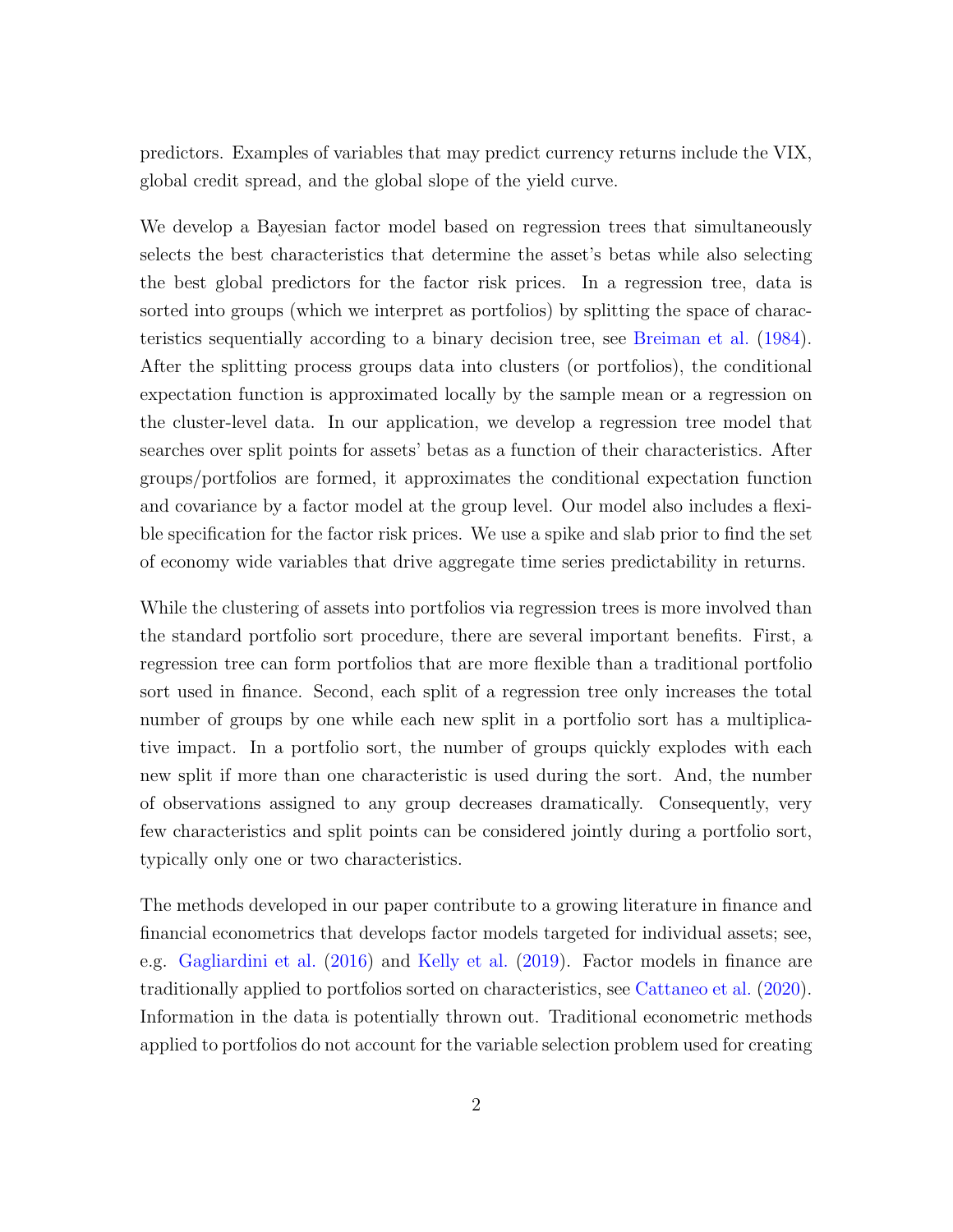the portfolios. While our model clusters assets into portfolios, the model must be defined for individual assets. Using individual assets is required to make Bayesian model comparisons across characteristics sensible. Similar to [Kelly et al.](#page-47-2) [\(2019\)](#page-47-2), our model explains assets' betas as a function of their characteristics. Our paper also complements a literature using machine learning techniques to flexibly model forecasting variables, select factors, or model expected returns non-parametrically including [Gu et al.](#page-46-2) [\(2020a\)](#page-46-2), [Gu et al.](#page-46-3) [\(2020b\)](#page-46-3), [Gu et al.](#page-46-3) [\(2020b\)](#page-46-3), and [Feng et al.](#page-46-4) [\(2020\)](#page-46-4). The idea of applying regression trees or more generally a random forest to asset returns was also introduced by [Moritz and Zimmermann](#page-48-1) [\(2016\)](#page-48-1).

Our model uses a prior over regression trees to select the characteristics that determine assets' betas. Bayesian regression trees, as developed by [Chipman et al.](#page-45-3) [\(1998\)](#page-45-3) and [Denison et al.](#page-46-5) [\(1998\)](#page-46-5), are a popular non-parametric statistics and machine learning method that can be viewed as the Bayesian analogue to the random forest, see [Hastie](#page-46-6) [et al.](#page-46-6) [\(2009\)](#page-46-6). Bayesian regression trees are traditionally applied to cross-sectional data under an *i.i.d.* assumption conditional on the covariates. A notable exception is the time series model of [Taddy et al.](#page-48-2) [\(2011\)](#page-48-2). As a methodological contribution, we extend standard Bayesian regression tree models to unbalanced panels of data with a factor structure and conditional heteroskedasticity. There are multiple ways a regression tree can be defined for unbalanced panels. Our regression tree prior shares some similarities with Bayesian regression tree models from the statistics literature but we make modifications to connect it to the financial economics literature using portfolio sorts. Our prior uses a hierarchical structure to first place a distribution over the number P of portfolios or groups (nodes of the tree). It then performs binary splits of the characteristic space until P portfolios are formed. This prior over the regression tree shares similarities with the work of [Denison et al.](#page-46-5) [\(1998\)](#page-46-5) and [Wu et](#page-48-3) [al.](#page-48-3) [\(2007\)](#page-48-3). There are two key differences between our prior and the methods in these papers. First, our prior assigns the probability of splitting any existing region into two new regions as a function of the number of data points within the region. Regions with more data are more likely to be split, which acts to regularize the estimator. Second, we incorporate the idea of placing a prior over the vector of characteristics that can be selected as in [Linero](#page-47-3) [\(2018\)](#page-47-3). We extend our initial model based on a single regression tree to a sum of trees model in the spirit of [Chipman et al.](#page-45-4) [\(2010\)](#page-45-4). Conceptually, this extension is straightforward but the economic interpretation of the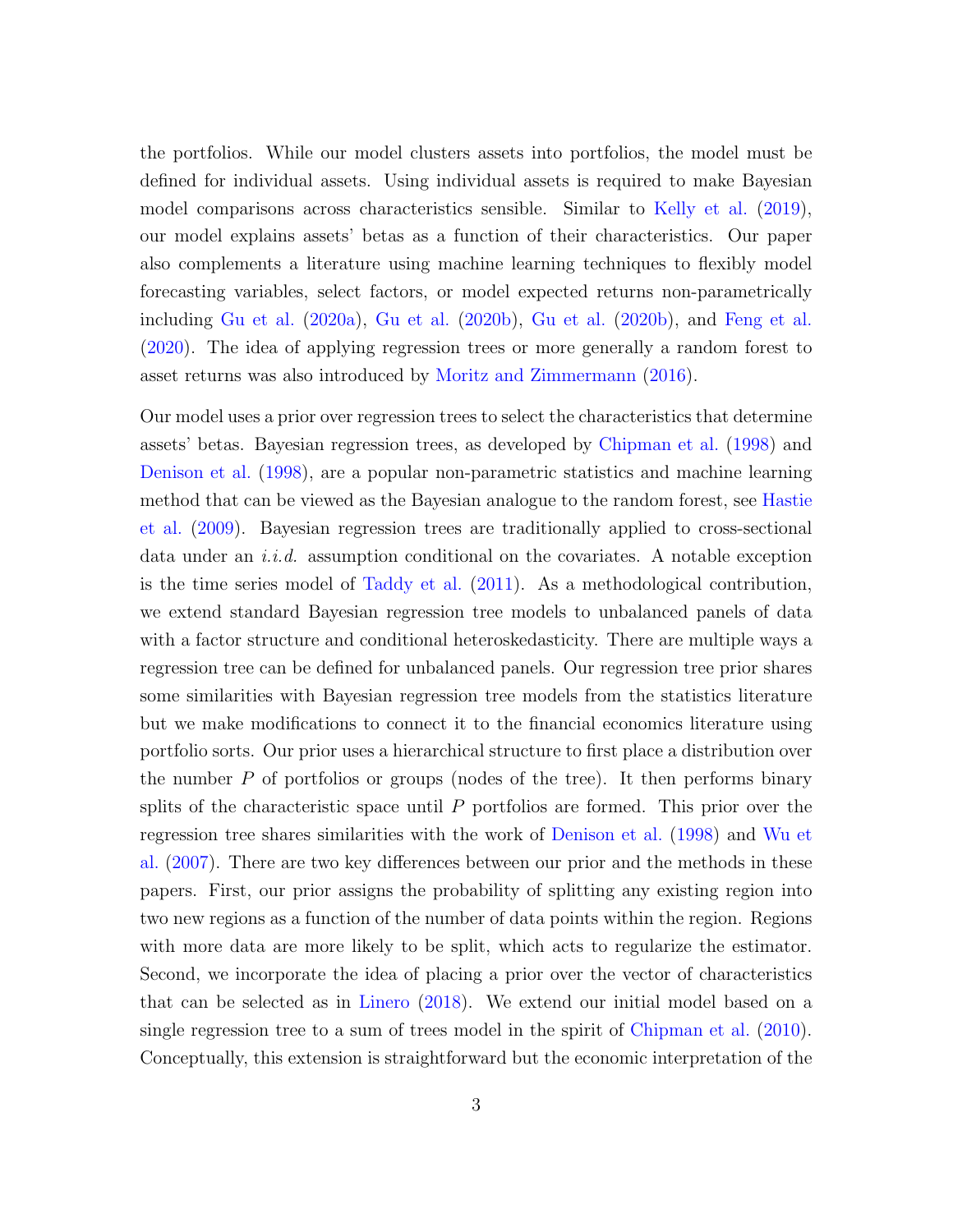sorting process in terms of forming portfolios is not as direct. Similar to [Chipman](#page-45-3) [et al.](#page-45-3) [\(1998\)](#page-45-3) and [Denison et al.](#page-46-5) [\(1998\)](#page-46-5), we use reversible jump Markov chain Monte Carlo (MCMC) to estimate the model. We use a particle Gibbs sampler as in [Creal](#page-45-5) [and Tsay](#page-45-5) [\(2015\)](#page-45-5) to estimate the stochastic volatility factors.

In our application, we investigate the risk-return trade-off of currency excess returns. We find that the interest rate differential and idiosyncratic FX volatility are the primary characteristics driving betas in the FX market. In contrast, a traditional portfolio sort that utilizes one variable at a time suggests that idiosyncratic FX volatility is not important at all while other characteristics significantly contribute to the cross sectional variation of currency excess returns. Another important result is that a higher Sharpe ratio than the carry trade strategy can be obtained. The high Sharpe ratio is due to the the predictive powers of the VIX, aggregate capital ratio of financial intermediaries, and global interest rate differential for the risk factors of the FX market. Also, our portfolio function offers profitable investment strategies with higher excess returns than that of the carry trade by constructing new portfolios sorted by the interest rate differential.

## 2 A classical model of portfolio sorts

In this section, we build a model of portfolio sorts where the number of portfolios being formed is fixed and the characteristics used for sorting are chosen by the researcher. Our goal is to establish a benchmark model for unbalanced panels of returns that mimics how portfolio sorts are used in the finance literature. We extend this model in Section [3](#page-9-0) to include variable selection via regression trees.

### 2.1 Model

We assume an unbalanced panel of data with  $n_t$  assets at date t in the cross-section for  $t = 1, \ldots, T$ . At every date, each excess return  $r_{it}$  for  $i = 1, \ldots, n_t$  is assigned to one of P portfolios based on an  $L \times 1$  vector of observable characteristics  $\mathbf{x}_{i,t-1}$ known at least one period ahead of the return.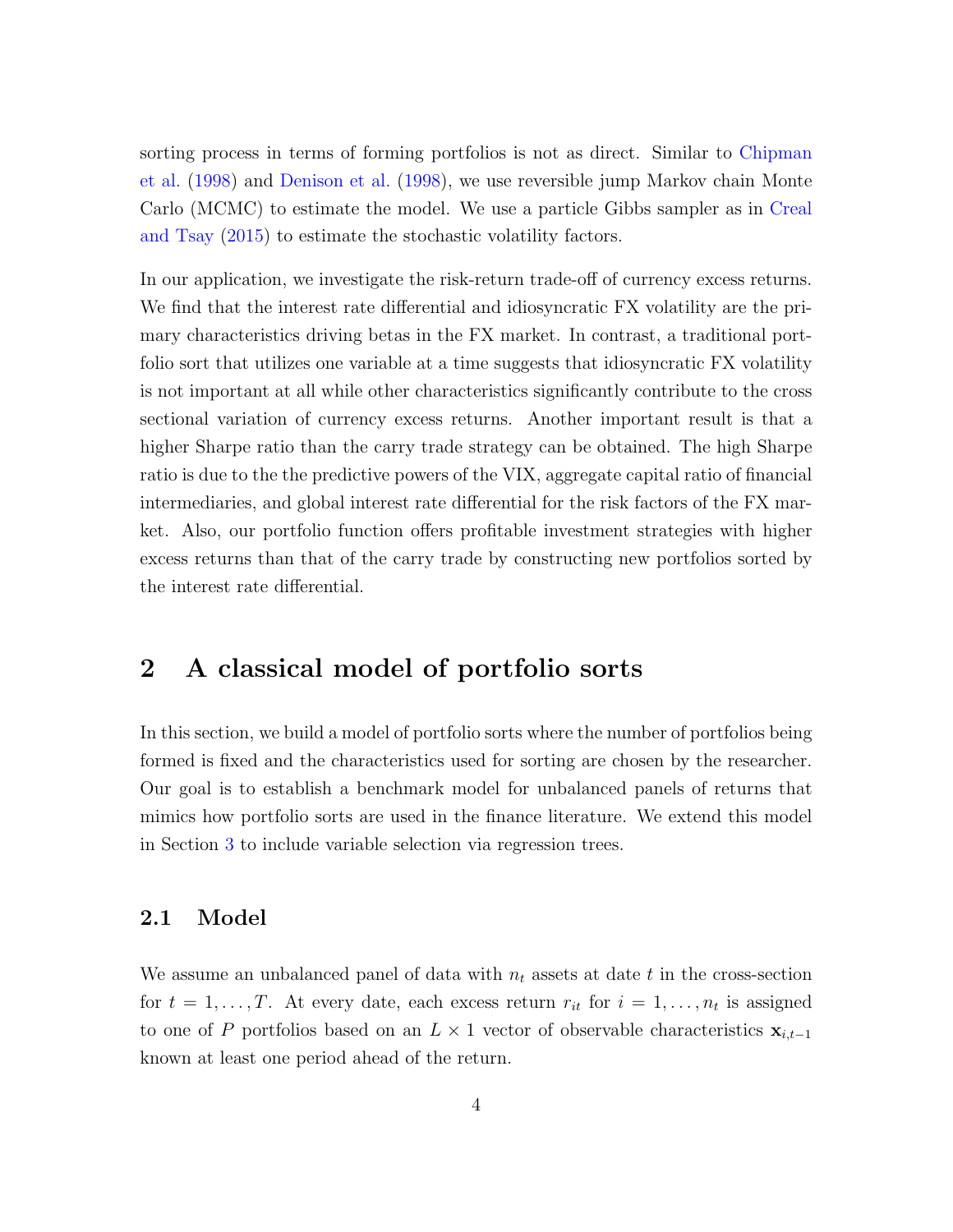We model the excess returns as

<span id="page-5-0"></span>
$$
r_{it} = \sum_{p=1}^{P} \mathbb{1} \left( d_{it} = p \right) \left[ \alpha_p + \beta'_p \tilde{\mathbf{f}}_t \right] + \varepsilon_{it}, \tag{1}
$$

$$
(d_{1t},\ldots,d_{n_t,t}) = \text{ finance-sort}(\mathbf{q}_{1:L},C_{1:L},\mathbf{X}_{t-1}),
$$
\n(2)

where the idiosyncratic shocks follow  $\varepsilon_{it} \sim N(0, \sigma_i^2)$  and  $d_{it}$  for  $i = 1, \ldots, n_t$  are indicator variables describing to which one of the  $P$  portfolios that asset  $i$  is assigned. We let  $\tilde{\mathbf{f}}_t$  denote a  $K \times 1$  vector of demeaned risk factors with conditional mean  $\mathbb{E}_{t-1}(\tilde{\mathbf{f}}_t) = 0.$  The intercepts  $\alpha_p$  and factor loadings  $\beta_p$  are assumed to be common parameters for those assets assigned to the same portfolio. The sorting function [\(2\)](#page-5-0) takes the matrix of characteristics  $X_{t-1}$  as inputs and deterministically assigns the portfolio indicator variables given user-chosen tuning parameters  $\mathbf{q}_{1:L} = (\mathbf{q}_1, \ldots, \mathbf{q}_L)$ ,  $C_{1:L} = (C_1, \ldots, C_L)$ . We describe the sort function [\(2\)](#page-5-0) and it's tuning parameters used in the finance literature in detail in Section [2.2.](#page-6-0)

In this model, the factors  $\tilde{\mathbf{f}}_t$  may be latent or observable. If they are latent, the factor loadings  $\beta_p$  and the covariance matrix of the factors  $\tilde{\mathbf{f}}_t$  must be restricted to achieve identification; see e.g. [Geweke and Zhou](#page-46-7) [\(1996\)](#page-46-7). If the factors are observable, like the shocks to macroeconomic fundamentals as in [Chen et al.](#page-45-6) [\(1986\)](#page-45-6), then no restrictions on the loadings  $\beta_p$  or on the covariance matrix of  $\tilde{f}_t$  are required unless the factors are tradeable assets, i.e. a contemporaneous linear combination of returns. In this case, an internal consistency condition must be imposed on the model to ensure that the same linear combination of data is not used twice.

The model [\(1\)](#page-5-0)-[\(2\)](#page-5-0) captures two key ideas that originally motivated the use of portfolios by [Black et al.](#page-44-2) [\(1972\)](#page-44-2) and [Fama and MacBeth](#page-46-8) [\(1973\)](#page-46-8). First, the betas of individual assets are time-varying as a function of their characteristics through their portfolio indicators  $(d_{1t},...,d_{n_t,t})$ . And, second, the parameters of different assets are pooled together. This reduces the total number of parameters in the model and potentially improves the precision with which they are estimated.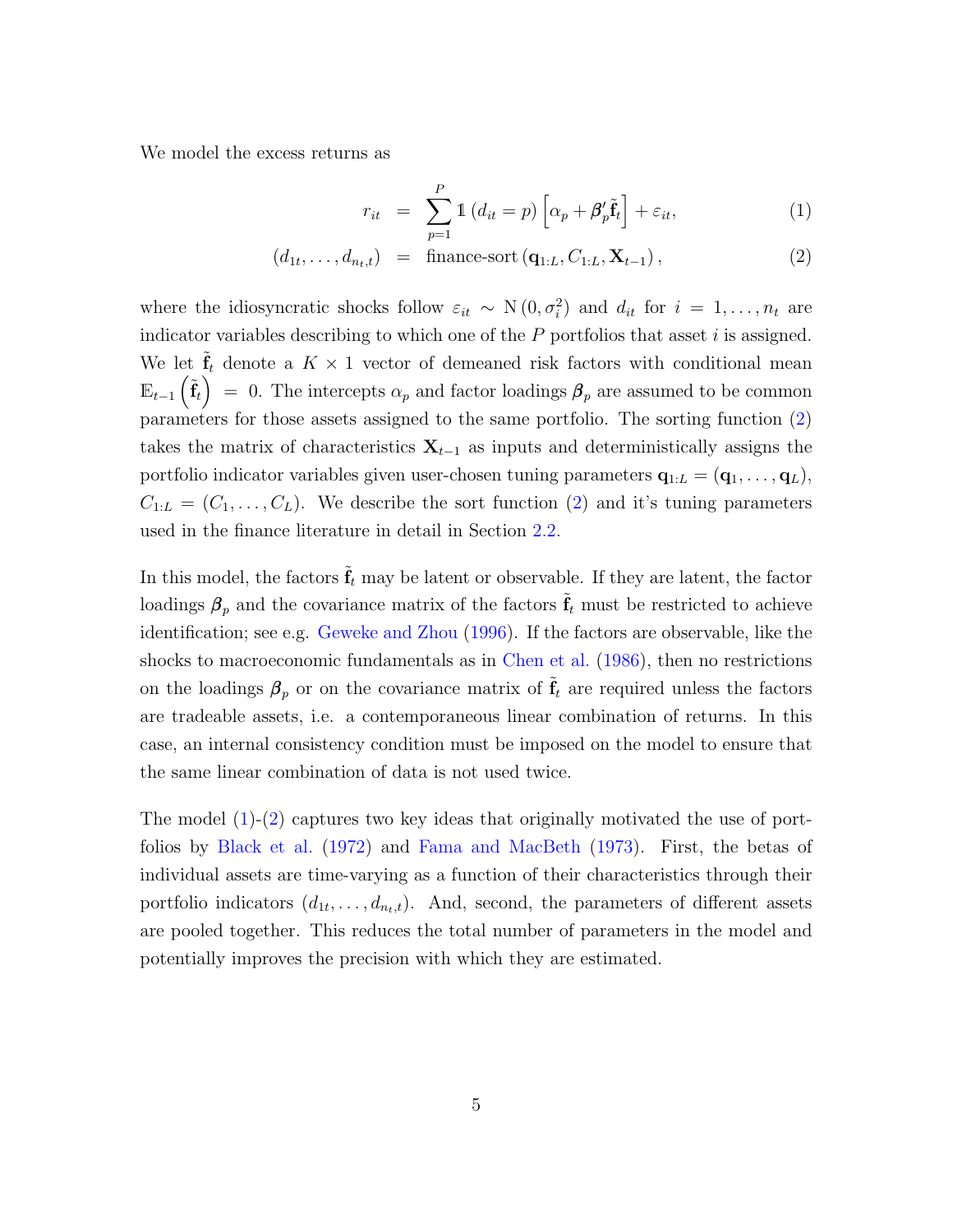## <span id="page-6-0"></span>2.2 Portfolio sort function

We follow [Bali et al.](#page-44-3) [\(2016\)](#page-44-3) in designing the portfolio sort function in equation [\(2\)](#page-5-0), which they build off [Black et al.](#page-44-2) [\(1972\)](#page-44-2) and [Fama and MacBeth](#page-46-8) [\(1973\)](#page-46-8). For simplicity, we discuss the case where all the characteristics are continuous-valued. In a portfolio sort, the indicator variables  $d_{it}$  are deterministic functions of three inputs: (i) the observable characteristics  $X_{t-1}$ ; (ii) the number of regions that each characteristic is split into  $C_{\ell}$  for  $\ell = 1, \ldots, L$ ; (iii) the vectors of quantile values  $\mathbf{q}_{\ell} = (q_{\ell,0}, q_{\ell,1}, \ldots, q_{\ell,C_{\ell}})'$  for  $\ell = 1, \ldots, L$  that determine the breakpoints for separating assets into different regions. The total number of portfolios being formed is  $P = \prod_{\ell=1}^{L} C_{\ell}$ . As is standard in finance, the number of portfolios P is constant through time. And, we follow the convention that the first and last quantiles are defined as  $q_{\ell,0} = 0$  and  $q_{\ell,C_{\ell}} = 1$ , respectively. By default, each value  $C_{\ell}$  must be greater than or equal to one. If  $C_{\ell} = 1$ , then the conditional mean of returns does not change as a function of the  $\ell$ -th characteristic.

Let  $\mathcal{X}_t = \mathbb{R}^L$  denote the space of characteristics at date t, which we assume is the same across time. The portfolio sort function [\(2\)](#page-5-0) breaks  $\mathcal{X}_t$  into non-overlapping subregions  $\mathcal{X}_t = \mathcal{X}_{1t} \cup \mathcal{X}_{2t} \cup \ldots \cup \mathcal{X}_{Pt}$ . The breakpoints are found by separately inverting the empirical cumulative distribution function of each characteristic at each of the pre-fixed quantile values  $c_{\ell,t,j} = \widehat{F}_{\ell,t}^{-1}(q_{\ell,j})$  for  $j = 0, \ldots, C_{\ell}$ . By construction, the first and last breakpoints are always  $c_{\ell,t,0} = -\infty$  and  $c_{\ell,t,C_{\ell}} = \infty$  since  $q_{\ell,0} = 0$  and  $q_{\ell,C_{\ell}} = 1$ . In finance, the vector  $\mathbf{q}_{\ell}$  is typically chosen as a set of evenly spaced values. For example, with  $L = 1$  characteristic and with  $P = 5$  portfolios, a standard choice for the quantiles would be  $\mathbf{q}_1 = (0, 0.2, 0.4, 0.6, 0.8, 1)'$ . With  $L = 2$  characteristics and with  $C_1 = 3$  and  $C_2 = 2$ , there are  $P = 6$  portfolios and a standard choice for the quantiles would be  $\mathbf{q}_1 = (0, 1/3, 2/3, 1)$  and  $\mathbf{q}_2 = (0, 0.5, 1)$ . The indicator variables  $d_{it}$  are then assigned using the breakpoints as

$$
d_{it} = j
$$
, if  $\mathbf{x}_{i,t-1} \in \mathcal{X}_{j,t-1}$   $j = 1, ..., P$  (3)

where each sub-region  $\mathcal{X}_{j,t-1}$  is defined as

$$
\mathcal{X}_{j,t-1} = \bigcap_{\ell=1}^{L} \left\{ c_{\ell,t-1,j_{\ell}^* - 1} < x_{\cdot,\ell,t-1} \leq c_{\ell,t-1,j_{\ell}^*} \right\} \tag{4}
$$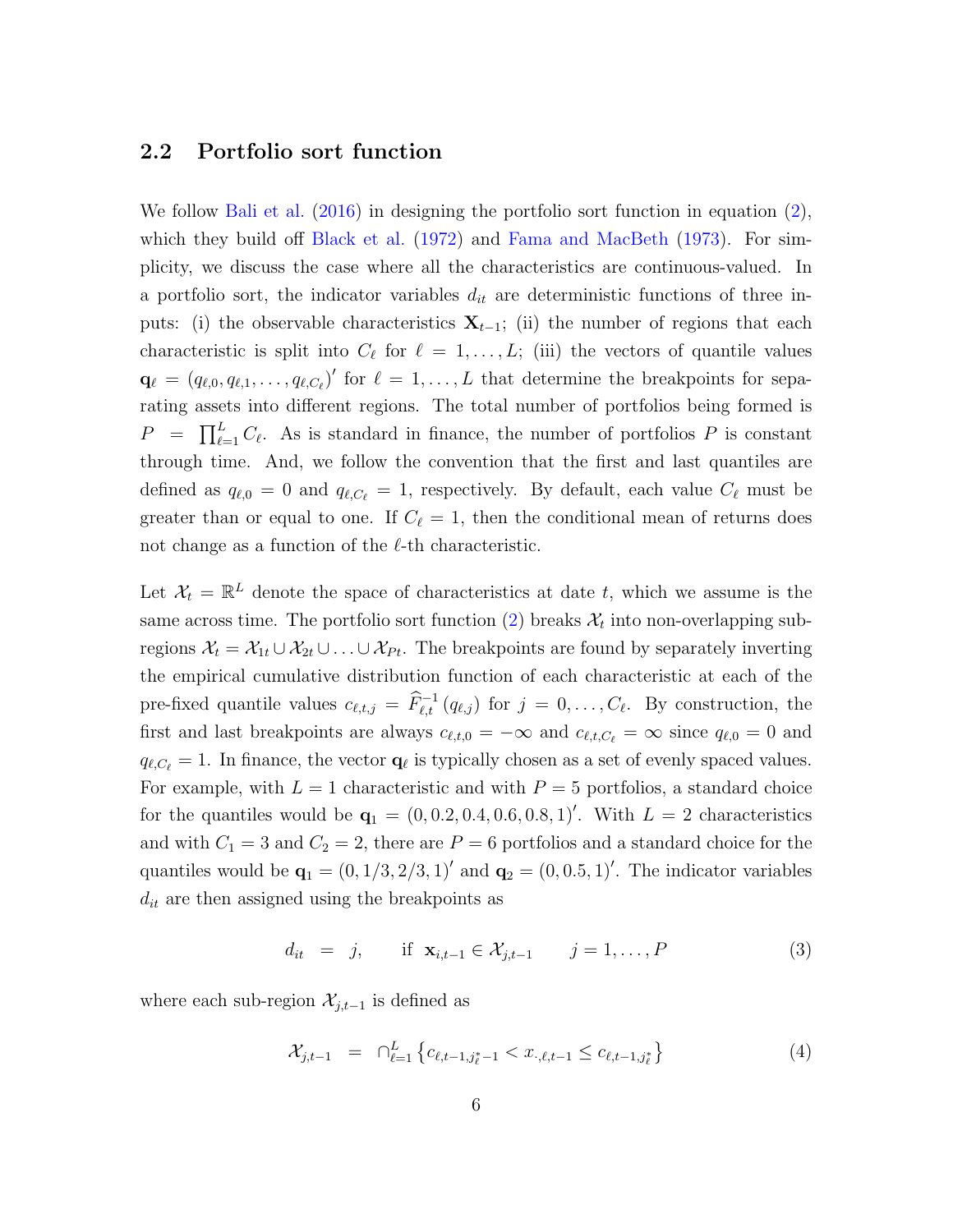<span id="page-7-0"></span>

Figure 1: Expected returns: classical portfolio sort

The dashed lines are 5% and 95% robust confidence intervals for OLS estimates and 5% and 95% percentiles for the Bayesian posterior distributions. The univariate portfolio sort is performed by equally spaced split points to make 6 portfolios.  $(L = 1, P = 6)$ 

We use  $x_{\cdot,\ell,t-1}$  to denote characteristic  $\ell$  at date  $t-1$  and  $j_{\ell}^*$  equal to the quantile value of variable  $\ell$  used to define portfolio j.

A defining feature of the portfolio sort function is that a relatively low-dimensional set of choice variables  $\{q_\ell, C_\ell\}_{\ell=1}^L$  are applied to all the dates and determine all the breakpoints. Only one or two characteristics at most are typically considered  $(L =$ 1, 2) in a portfolio sort. This is a key feature that we attempt to overcome in Section [3](#page-9-0) by developing a new Bayesian model with a regression tree prior.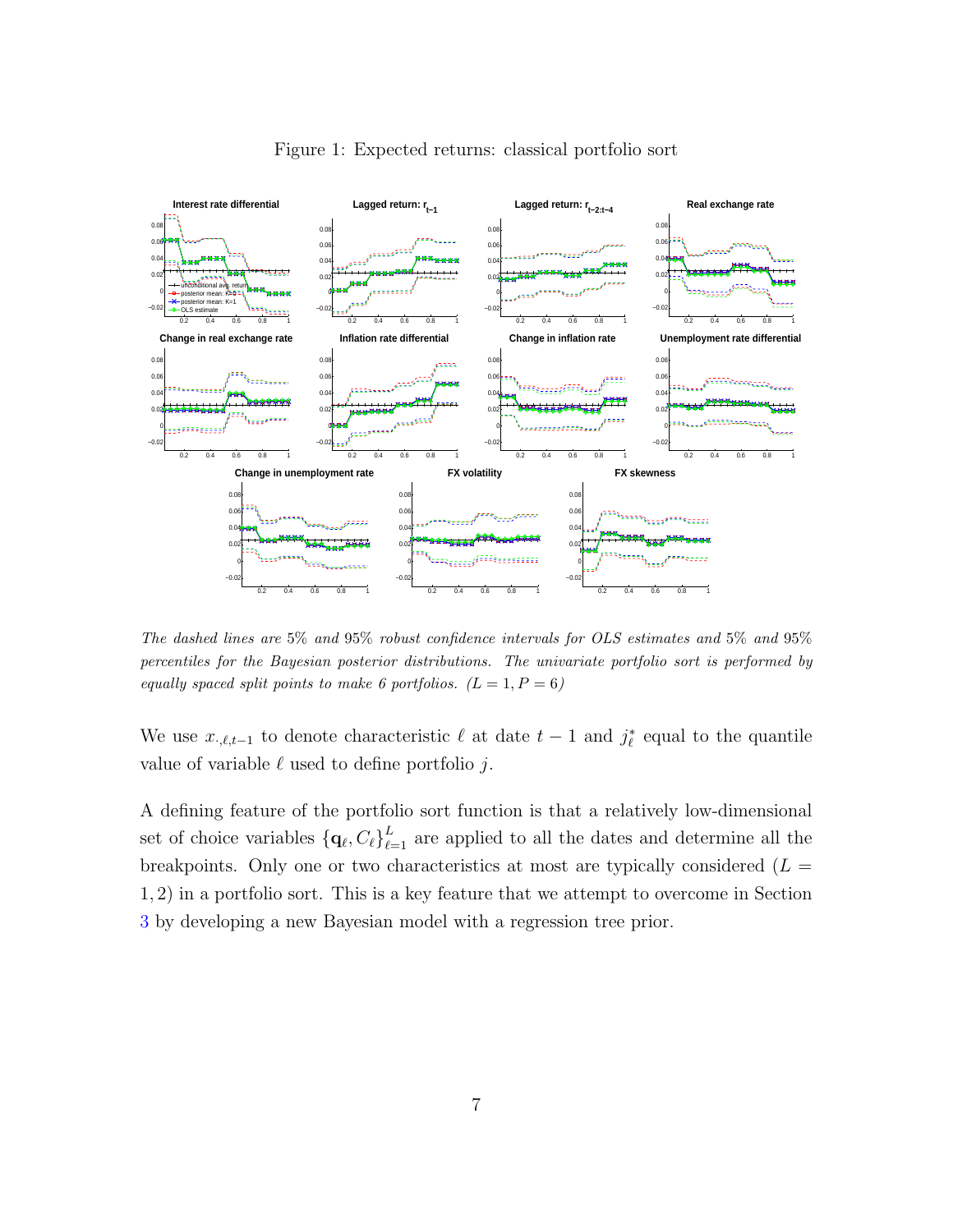### 2.3 Application to currency excess returns

We implement the model in equations  $(1)-(2)$  $(1)-(2)$  with known characteristics and compare it to the standard portfolio sorting procedure as in [Bali et al.](#page-44-3) [\(2016\)](#page-44-3). We make two points. First, the portfolio sort model  $(1)-(2)$  $(1)-(2)$  estimated on individual assets gives similar estimates as the standard approach that conditions only on P portfolios. And, several different characteristics look to be important when portfolio sorts are performed one variable at a time.

We analyze the log monthly excess return to an investor who borrows U.S. dollars at the U.S. risk-free rate and buys a foreign risk-free asset. Our unbalanced panel data contains a total of 47 countries plus the Euro area with the cross-section size  $n_t$ ranging from a minimum of 9 to a maximum of 34 assets. In this exercise, 6 currency portfolios are formed based on each of 11 country-specific characteristics in the data set, i.e.,  $L = 1$  and  $P = 6$ . The 11 country-specific characteristics are the interest rate differential between the U.S. and a foreign counterparty country, two past (1 month and 3 month) returns, the real exchange rate, the change in the real exchange rate, the cross-country unemployment rate differential and its change; the cross-country inflation rate differential and its change; idiosyncratic FX volatility and skewness. Further details about the sources of the data and how each variable is constructed can be found in Section [5.1](#page-25-0) and the online appendix.

First, we construct  $P = 6$  portfolios using univariate sorts for 11 separate characteristics, which produce a balanced panel. The unconditional return of each portfolio is estimated as the time series mean with confidence intervals calculated from Newey-West standard errors. With the same portfolio-level data, we compare the frequentist unconditional returns to a simple Bayesian linear model with a constant, normal errors, and no factors  $(K = 0)$ . Lastly, we estimate the unconditional returns from the Bayesian model defined in  $(1)-(2)$  $(1)-(2)$ . Instead of using only the P portfolios, this factor model utilizes the entire unbalanced panel of all individual currency returns. We assume one latent factor  $(K = 1)$  in the model and estimate it by imposing the identifying restrictions from [Geweke and Zhou](#page-46-7) [\(1996\)](#page-46-7).

In Figure [1,](#page-7-0) the posterior means from the model  $(1)-(2)$  $(1)-(2)$  and the OLS estimates that condition on P portfolios are almost identical in the sense that the same conclusions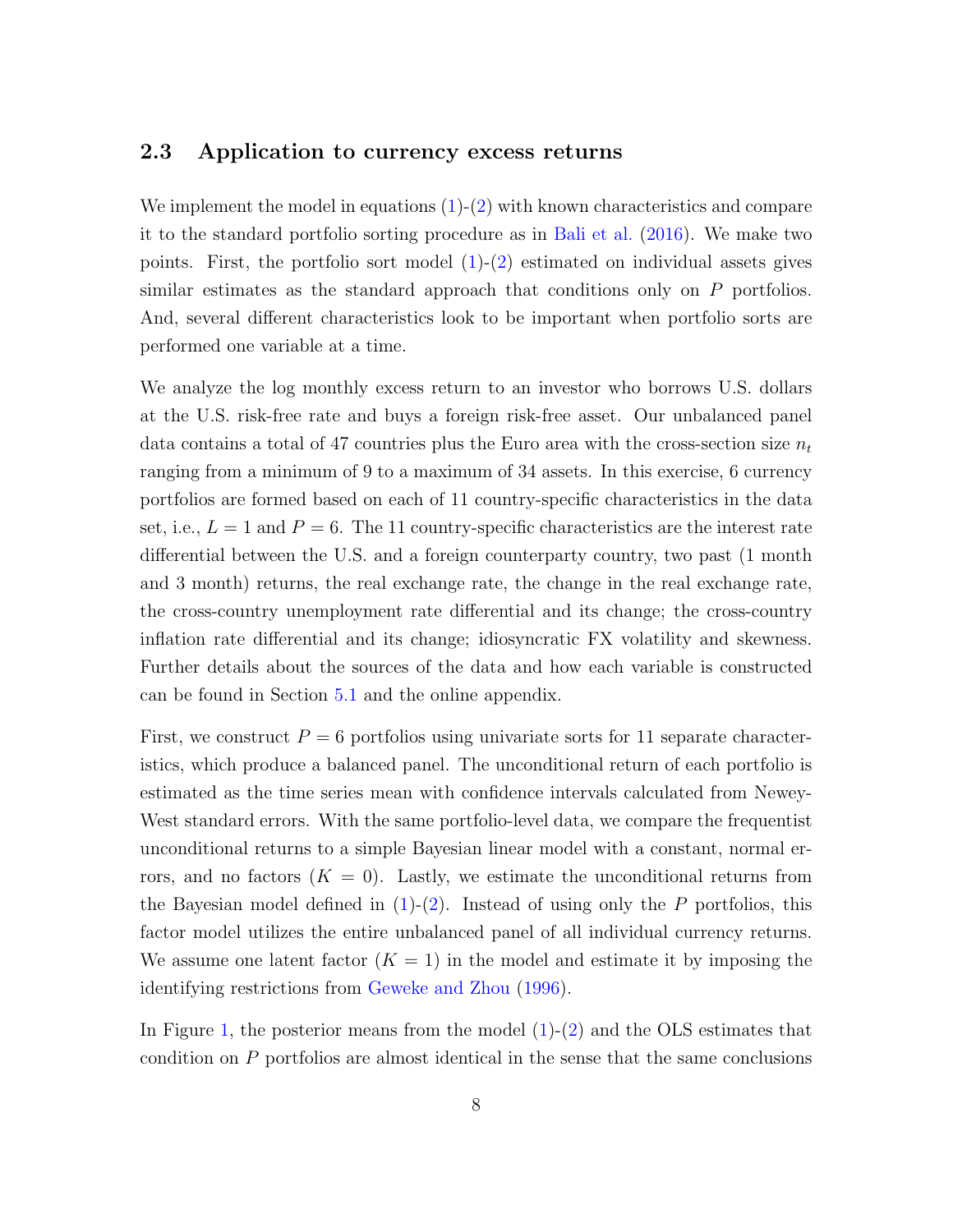would have been drawn for each characteristic variable. Four characteristics out of 11 appear to have a strong monotonic relationship with the unconditional portfolio return. The interest rate differential has the strongest relationship. For the portfolio with the lowest interest rate differential (i.e., relatively high foreign interest rates compared to the U.S.), the return is estimated to be 6% per annum. The one month lagged return, the real exchange rate, and the inflation rate differential also display meaningful monotonic relationships. Additionally, the portfolios sorted by the lagged 3 month return and the change in unemployment rates also show similar monotonic but much weaker associations with those characteristics. The fact that many predictors appear to be important motivates our main econometric problem that we solve in Section [3.](#page-9-0) In Section [5,](#page-25-1) we show that characteristics that do not appear to be important for univariate sorts can be important when the variable selection problem is jointly estimated.

## <span id="page-9-0"></span>3 Models that search over characteristics

In this section, we build a factor model with time-varying factor risk premia for unbalanced panels of returns. We use regression tree priors to stochastically select the best characteristics for explaining movements in assets' betas.

### <span id="page-9-1"></span>3.1 Factor models with regression tree priors

The excess return of an asset  $r_{it}$  is modeled by the conditionally linear factor model

<span id="page-9-2"></span>
$$
r_{it} = \sum_{p=1}^{P} \mathbb{1} \left( d_{it} = p \right) \left[ \alpha_{p,t} + \beta'_p \left( \mathbf{f}_t - \boldsymbol{\mu}_{f,t} \right) \right] + \varepsilon_{it} \qquad \varepsilon_{it} \sim \text{N} \left( 0, \sigma_{it}^2 \right), \qquad (5)
$$

$$
\mathbf{f}_t = \boldsymbol{\mu}_{f,t} + \mathbf{u}_t, \qquad \mathbf{u}_t \sim \mathcal{N}(0, \boldsymbol{\Sigma}_{f,t}). \tag{6}
$$

where  $f_t$  denotes a K × 1 vector of risk factors with conditional mean  $\mathbb{E}_{t-1} (f_t) = \mu_{f,t}$ and conditional covariance matrix  $V_{t-1}(\mathbf{f}_t) = \sum_{f,t} \mathbf{f}_f \mathbf{f}_p = [\beta_{1,p}, \dots, \beta_{K,p}]'$  is a  $K \times 1$ vector of betas of portfolio p;  $d_{it}$  is a portfolio index variable determined from L asset characteristics in  $X_{t-1}$ .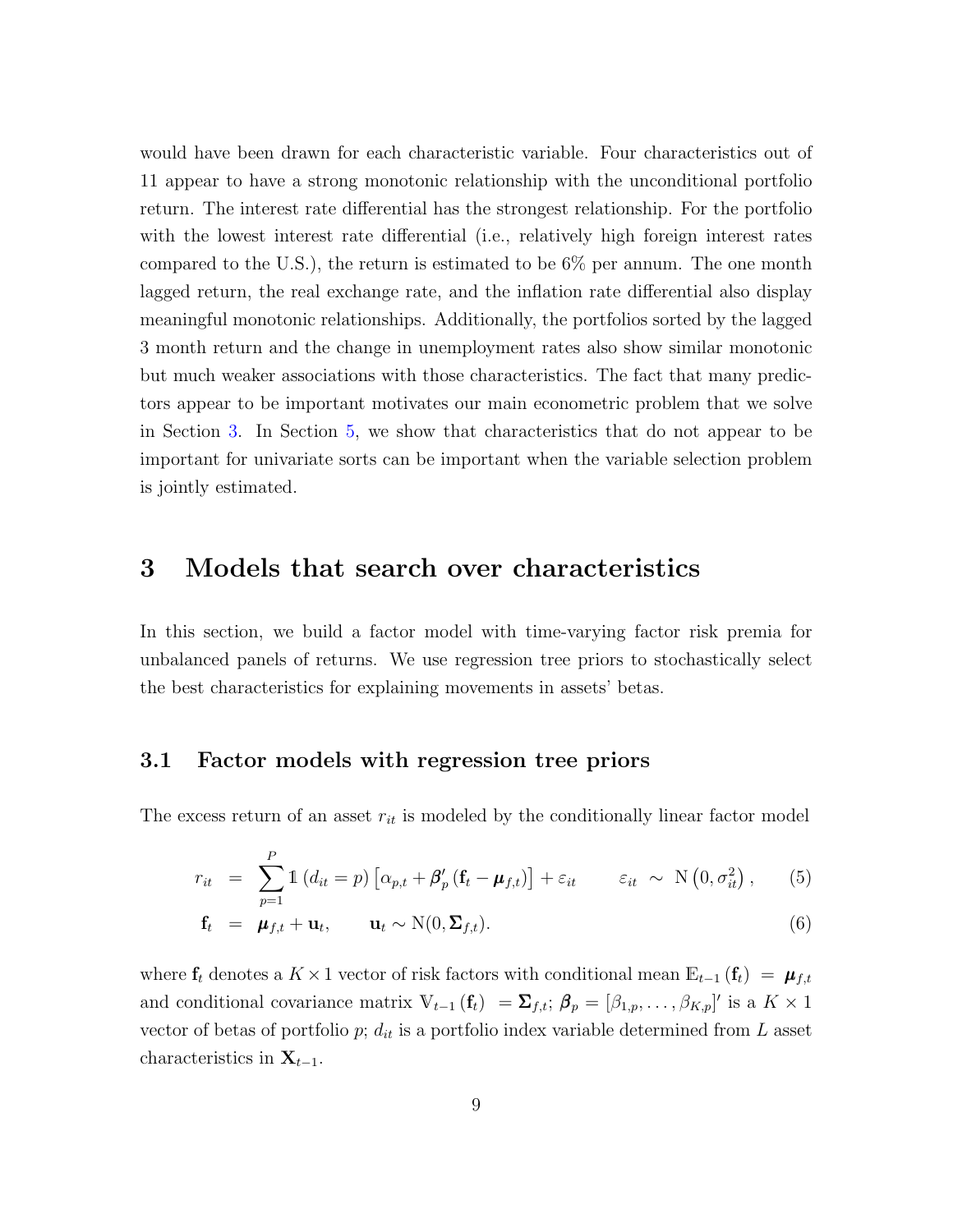Let  $r_{f,t}$  denote the one-period risk-free rate. Consider a one-period stochastic discount factor

<span id="page-10-1"></span>
$$
M_{t,t+1} = -\frac{1}{r_{f,t}} - \frac{1}{r_{f,t}} \mathbf{b}_t (\mathbf{z}_t)' (\mathbf{f}_{t+1} - \boldsymbol{\mu}_{f,t+1}). \tag{7}
$$

that is assumed to price all assets. Here, the factor risk prices  $\mathbf{b}_t(\mathbf{z}_t)$  may be functions of a  $Z \times 1$  vector of observable variables  $z_t$ . We write the dynamics of  $b_t(z_{t-1})$  as

<span id="page-10-0"></span>
$$
\mathbf{b}_{t+1}(\mathbf{z}_t) = \mathbf{b}_0 + \mathbf{b}_z \mathbf{z}_t + \mathbf{b}_z \mathbf{z}_t^2 \tag{8}
$$

where  $\mathbf{z}_t^2 = (\mathbf{z}_t \odot \mathbf{z}_t)$ . We include  $\mathbf{z}_t^2$  in [\(8\)](#page-10-0) to consider any non-linear relationships between  $\mathbf{b}_{t+1}$  and  $\mathbf{z}_t$ .

The conditional moment condition from asset pricing theory

$$
\mathbb{E}_t \left[ M_{t,t+1} r_{i,t+1} \right] = 0 \tag{9}
$$

together with the stochastic discount factor in [\(7\)](#page-10-1) imposes restrictions on the intercepts  $\alpha_{p,t}$  in the model. By assuming the stochastic discount factor in [\(7\)](#page-10-1) is capable of pricing all assets and the risk factors  $f_t$  are tradable portfolios, one can show that

<span id="page-10-2"></span>
$$
\alpha_{p,t} = \beta_p' \lambda_t \left( \mathbf{z}_{t-1} \right), \tag{10}
$$

$$
\mu_{f,t} = \lambda_t (z_{t-1}) = \sum_{f,t} b_t (z_{t-1}), \qquad (11)
$$

where  $\lambda_t$  ( $\mathbf{z}_{t-1}$ ) are the K×1 vector of time-varying factor risk premia. See Section 1 of the online appendix for the derivation. These factor risk premia create an additional source of forecastability for returns, separate from the characteristics  $X_{t-1}$ . Unlike the characteristics  $\mathbf{X}_{t-1}$  that determine the assets' betas, the variables  $\mathbf{z}_{t-1}$  driving economy wide risk are not asset specific.

We use a conjugate normal prior over the factor loadings

$$
\beta_p \sim \mathcal{N}\left(\underline{\mu}_{\beta}, \underline{\mathbf{V}}_{\beta}\right),\tag{12}
$$

which allows us to marginalize out  $\beta_p$  in its joint density with the data. To ensure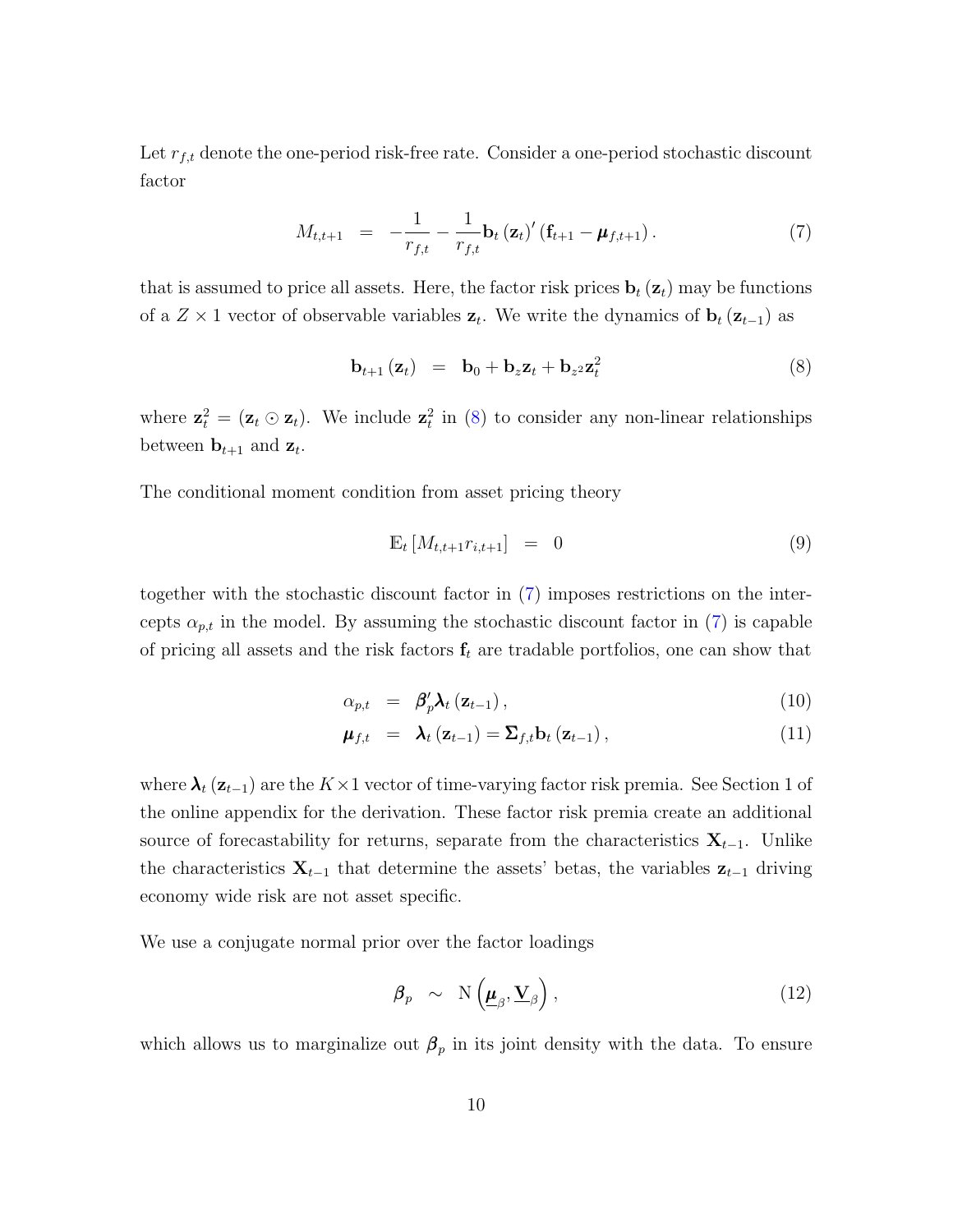the prior covers a plausible range of values for  $\beta_p$ , we use OLS estimates to set its prior-hyper parameters as

$$
\underline{\mu}_{\beta} = \widehat{\beta}_{OLS}, \qquad \underline{\mathbf{V}}_{\beta} = NT \times \widehat{\mathbf{V}}_{\beta,OLS}
$$
(13)

where  $NT = \sum_{t=1}^{T} n_t$  is the total number of observations in the unbalanced panel data;  $\hat{\beta}_{OLS}$  is the OLS estimate of  $\beta$  and  $\hat{V}_{\beta,OLS}$  is the variance estimate of  $\hat{\beta}_{OLS}$ from the linear regression

<span id="page-11-0"></span>
$$
r_{it} = \beta_0 + \beta' \mathbf{f}_t + \varepsilon_{it}, \qquad \varepsilon_{it} \sim i.i.d(0, \sigma^2). \tag{14}
$$

We multiply  $\widehat{\mathbf{V}}_{\beta,OLS}$  by NT to imitate the amount of estimation uncertainty for a hypothetical case where only one observation is used during OLS estimation. This prior covers a wide range of values for  $\beta$ . Because the prior distributions over other model parameters except  $d_{it}$  are standard, we provide them in [Appendix A.](#page-49-0)

We introduce stochastic volatility to the idiosyncratic errors  $\varepsilon_{it}$  as

$$
\log\left(\sigma_{it}^2\right) = \mu_{\sigma,i} + \phi_{\sigma,i} \left( \log\left(\sigma_{i,t-1}^2\right) - \mu_{\sigma,i} \right) + \eta_{\sigma,i,t}, \qquad \eta_{\sigma,i,t} \sim \text{N}\left(0, \sigma_{\sigma,i}^2\right). \tag{15}
$$

The time-varying covariance matrix for the factor error  $\mathbf{u}_t$  is assumed to follow

<span id="page-11-1"></span>
$$
\Sigma_{f,t} = \mathbf{M}_t^{-1} \mathbf{G}_t \mathbf{M}_t, \tag{16}
$$

where

$$
\mathbf{M}_{t} = \begin{bmatrix} 1 & 0 & \dots & 0 \\ m_{2,1,t} & 1 & \dots & 0 \\ \vdots & \vdots & \ddots & \vdots \\ m_{K,1,t} & m_{K,2,t} & \dots & 1 \end{bmatrix} \quad \mathbf{G}_{t} = \begin{bmatrix} g_{1,t} & 0 & \dots & 0 \\ 0 & g_{2,t} & \dots & 0 \\ \vdots & \vdots & \ddots & \vdots \\ 0 & 0 & \dots & g_{K,t} \end{bmatrix},
$$

$$
\log (g_{k,t}) = \mu_{g,k} + \phi_{g,k} (\log (g_{k,t-1}) - \mu_{g,k}) + \eta_{g,k,t}, \quad \eta_{g,k,t} \sim \mathcal{N} (0, \sigma_{g,k}^2),
$$

for  $k = 1, 2, ..., K$ . Each latent variable in  $M_t$  follows a random walk process with error  $e_{k,\ell,t} \sim N(0, \sigma_{e,k,\ell}^2)$  for  $k = 2, 3, ..., K$  and  $\ell = 1, 2, ..., k - 1$ .

We employ a spike and slap prior over  $\mathbf{b}_z$  and  $\mathbf{b}_{z^2}$  in [\(8\)](#page-10-0) to select relevant predictors for the time-varying risk prices. Let  $\mathbf{b} = [\mathbf{b}_z, \mathbf{b}_{z^2}]$  denote a  $K \times 2Z$  matrix of the risk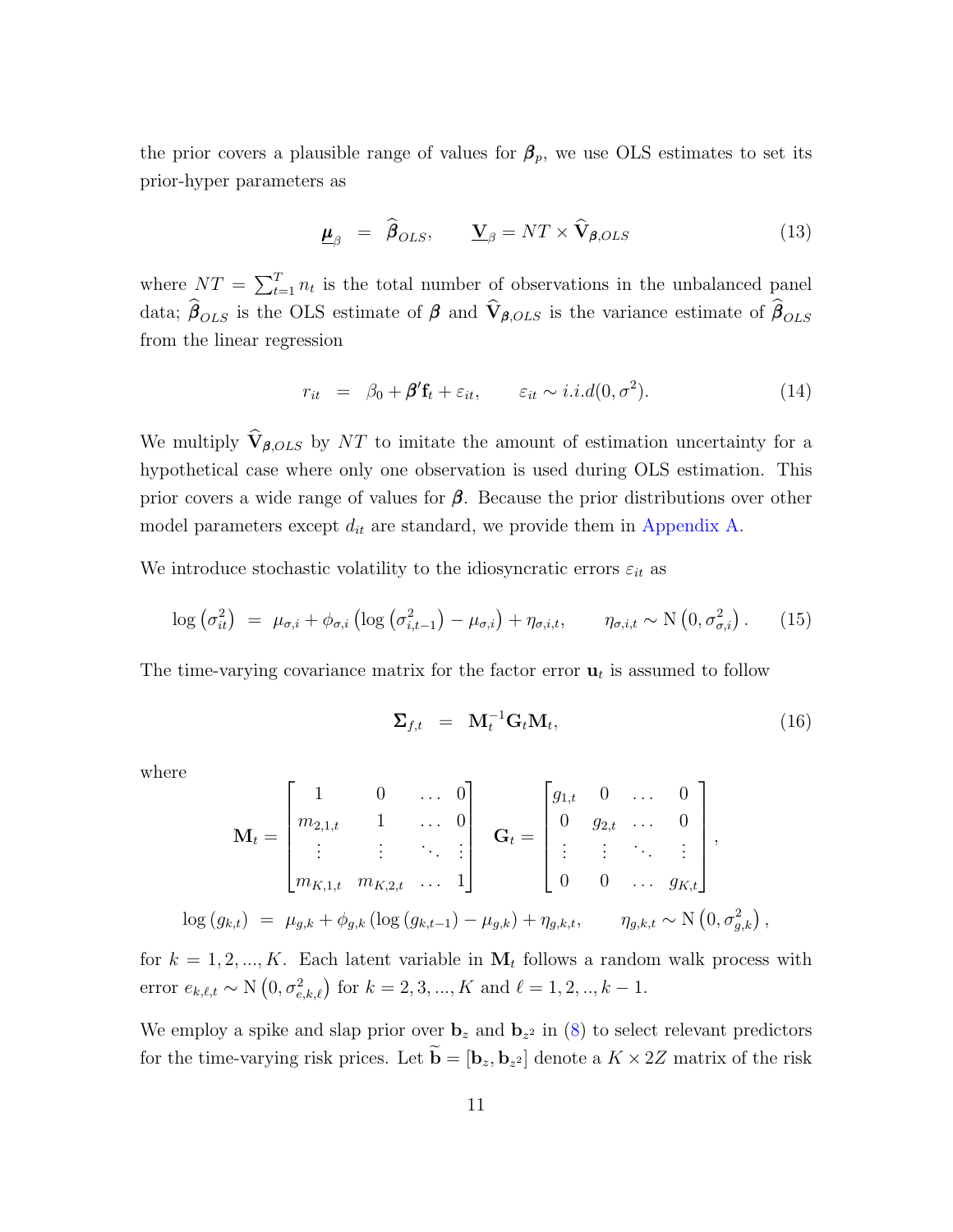price coefficients. We write  $b_{k,z}$  for each coefficient in  $\widetilde{\mathbf{b}}$  with the subscripts denoting the k-th factor and the z-th variable. For  $k = 1, ..., K$  and  $z = 1, ..., 2Z$ , the prior over  $b_{k,z}$  is given by the following mixture of distributions:

$$
b_{k,z} \sim s_{k,z} \mathcal{N}(0, \underline{v}_b) + (1 - s_{k,z}) \mathbb{1} \left( b_{k,z} = 0 \right) \tag{17}
$$

$$
s_{k,z} \sim \text{Bernoulli}(\pi_{s,k}) \tag{18}
$$

$$
\pi_{s,k} \sim \text{Beta}\left(\underline{\gamma}_{s,1}, \underline{\gamma}_{s,2}\right) \tag{19}
$$

where  $\mathbb{1} (b_{k,z} = 0)$  is a function that takes 1 if  $b_{k,z} = 0$  and takes 0 otherwise.

## 3.2 Tree Prior

Our prior distribution over the portfolio indicator variables  $d_{it}$  is built through a regression tree. First, we provide an intuitive algorithmic description of the prior because the formal probabilistic model described below is notationally complicated. The tree prior sequentially splits the characteristic space  $\mathcal{X}_t$  for  $t = 1, \ldots, T$  into F non-overlapping sub-regions. It starts by drawing one of the L characteristics  $x_{\cdot,t-1,\ell}$ and randomly splits this variable at one of a finite number of pre-set quantile values  $\mathbf{q}_\ell = \left\{q_{\ell,1},\ldots,q_{\ell,\overline{Q}_\ell}\right\}$  where  $\overline{Q}_\ell$  is the total number of the quantile values that can be selected for variable  $\ell.$  The set of values  $\mathbf{q}_\ell$  are chosen by the user to equally subdivide the [0, 1] interval with the end points set at  $q_{\ell,1} > 0$  and  $q_{\ell,\overline{Q}_{\ell}} < 1$ . The prior is a uniform distribution whose support is the quantiles  $q_{\ell,1}$  through  $q_{\ell,\overline{Q}_{\ell}}$ . Suppose the quantile  $q_{\ell,j}$  was drawn. Then, the prior inverts the empirical distribution function to obtain the breakpoints  $c_{\ell,t,j} = \widehat{F}_{\ell,t}^{-1}(q_{\ell,j})$  for  $t = 1, \ldots, T$  similar to the procedure used in Section [2.2.](#page-6-0) Given the breakpoints, this splits the characteristic space  $\mathcal{X}_t$  at every date t into two non-overlapping sub-regions  $\mathcal{X}_{1t}$  and  $\mathcal{X}_{2t}$ . At the first iteration or decision node, there are only two sources of randomness, which are the characteristic  $x_{\cdot,\ell,t-1}$  and the quantile value  $q_{\ell,j}$  selected for splitting.

The algorithm then proceeds sequentially in three steps:

(i) randomly draw an existing sub-region (node of the tree) to break into two new sub-regions;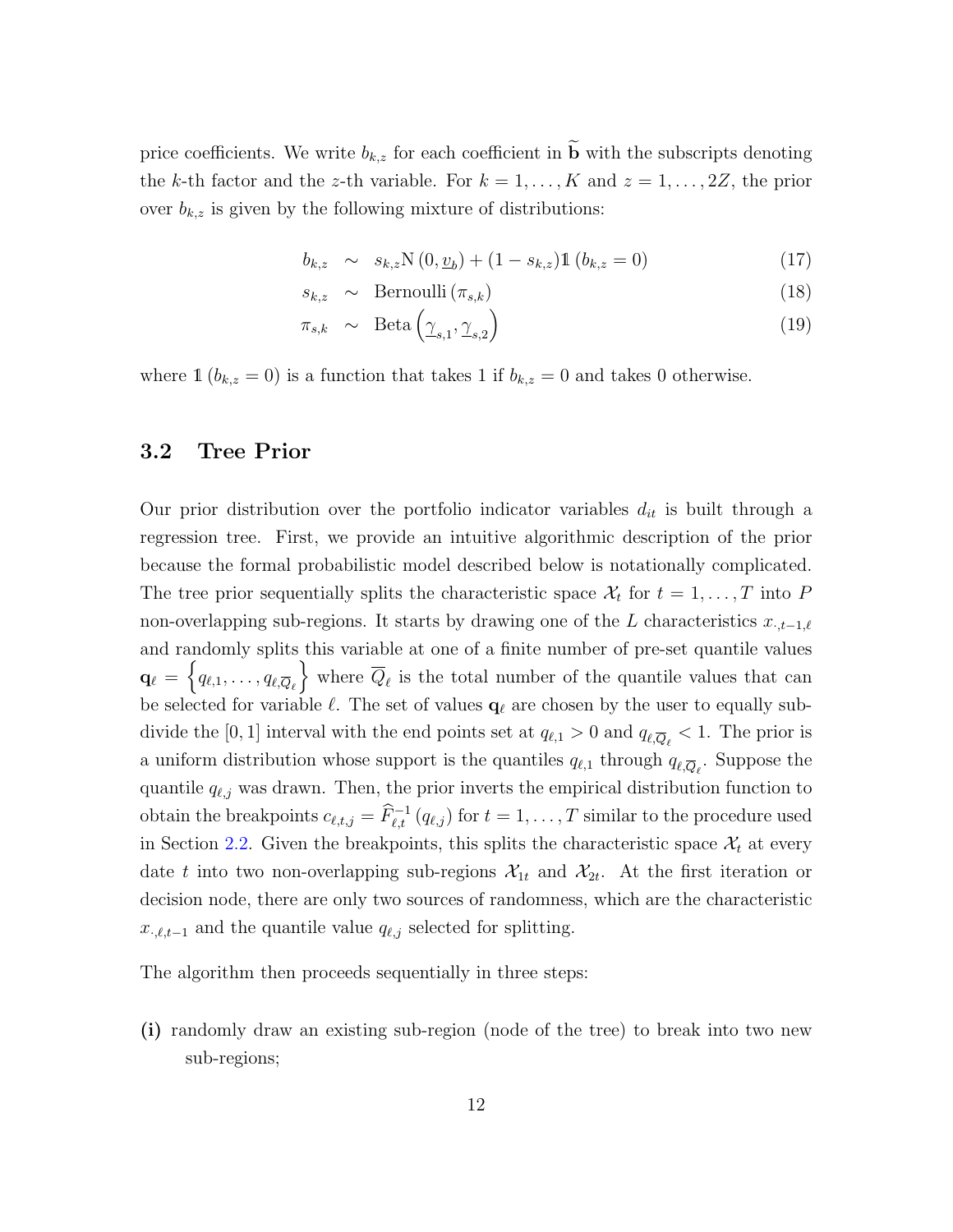- (ii) draw one of the L characteristics  $x_{\cdot,\ell,t-1}$  along which to split the existing region;
- (iii) given the chosen sub-region and characteristic, draw one of the quantile values  $q_{\ell,j}$  for splitting the sub-region into two new regions.

The process continues for  $j = 1, ..., P - 1$  until P sub-regions are created. From these, we can assign the indicators  $d_{it}$  as a deterministic function of the break points and the empirical CDF's. The name 'regression tree' comes from the fact that the sequential splitting process can be depicted as a binary decision tree.

A key feature of our model is that we are placing a prior on a relatively low dimensional set of variables to determine the value of a higher dimensional set of portfolio indicators. This is similar to the standard portfolio sort model used in finance as in Section [2.2.](#page-6-0) While the portfolio sort function in Section [2.2](#page-6-0) forms a hyper-lattice, a regression tree forms a set of "hyper-rectangles." A regression tree can form portfolios that are more irregular and potentially more flexible than a traditional portfolio sort used in finance. Statistically, each split of a regression tree only increases the total number of regions by one while each additional split of the portfolio sort function [\(2\)](#page-5-0) is multiplicative. With each split, the number of parameters that get added and the number of data points per sub-region is substantially different across the two methods. Another key difference between the two methods is that in a regression tree the order in which variables are split matters. Conversely, for the portfolio sort method used in finance, the order does not matter.

Our prior over the indicator variables  $d_{it}$  has three main goals. First, many finance researchers may opt to fix P at a given value. Therefore, we start by placing a prior over P and then forming a tree consistent with this value, as in [Denison et al.](#page-46-5) [\(1998\)](#page-46-5) and [Wu et al.](#page-48-3)  $(2007)$ . A user can fix P a priori if desired.

Second, we want the prior to split the characteristic space more heavily in regions where there is more data. Informally, such a prior can regularize the overall estimator because it lowers the probability of breaking the characteristic space  $\mathcal{X}_t$  into many sub-regions with vary few data points in them. To do this, we assign the probability of splitting a region proportional to the amount of data in that region. This feature of our tree prior is different from existing tree priors in the literature. Finally, we want to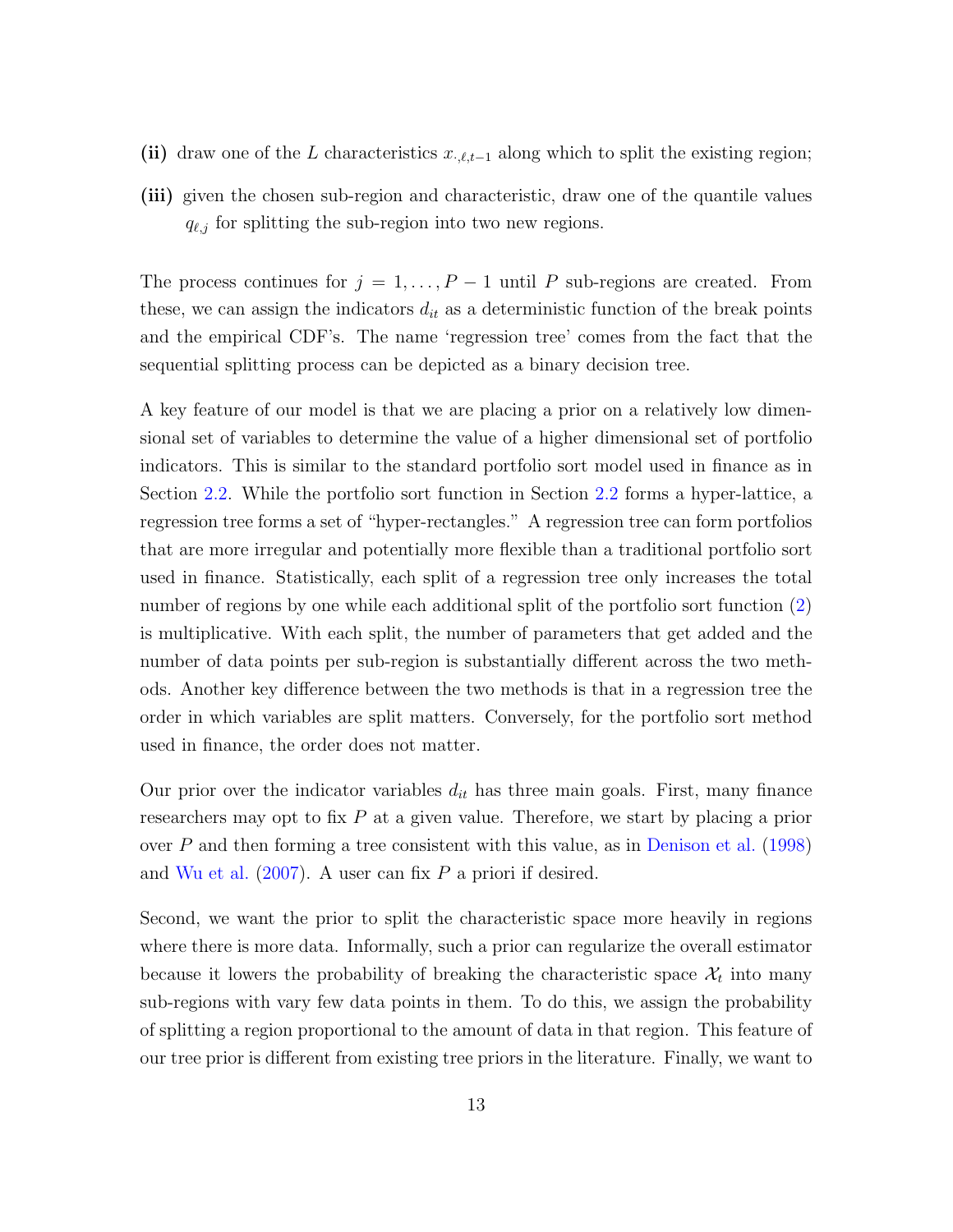assign higher/lower probability to those variables we think are more/less important. We introduce a vector  $\pi_x$  of probabilities associated with each of the characteristics that we estimate. The idea of introducing the vector  $\pi_x$  of selection probabilities is similar to [Linero](#page-47-3) [\(2018\)](#page-47-3).

To form P portfolios, there must be a total of  $P-1$  splits or decisions in the tree. These are determined sequentially for  $j = 1, \ldots, P-1$ . Conditional on the covariates  $\mathbf{X}_{0:T-1}$ , the prior is naturally defined as a sequence of discrete random variables whose support is the set of indices that determine the regions/variables/quantiles where splits can occur. As the splitting process evolves, the prior must keep track of the set of possible splits that are feasible at each iteration and update the probabilities of each possible split combination. If the splitting process were totally unconstrained, some potential split combinations could lead to regions with no data contained in them. For Bayesian analysis, this implies that the only information about the conditional mean in this region comes from the prior. Many researchers may prefer to guarantee a minimum number of observations in each portfolio, which is common for Bayesian tree models; see, e.g. [Chipman et al.](#page-45-3) [\(1998\)](#page-45-3). When constraints like these are imposed, the probabilities of selecting different splits must adapt across iterations to reflect the constraints. Consequently, the prior needs to calculate the probabilities of splitting each region/variable/quantile recursively because they depend on the splits that have occurred up to that point. Our method allows for such a restriction. For example, in our empirical application with currency excess returns, we impose a restriction that the overall proportion that all portfolios contain at least one observation at time t should be larger than 0.95 over the entire sample period.

As the outcome space is naturally discrete, we place a prior over the indices to each of the relevant objects. We denote the set of indices to the regions which can be split at iteration j as  $\mathcal{I}_j^r$  for  $j = 1, \ldots, P-1$ . The set  $\mathcal{I}_j^r$  is indexed by j because it must increase over the iterations as more splits occur. After splitting the regions at iteration  $P-1$ , there are a total of P regions. The P regions are indexed by  $\mathcal{I}^r = \mathcal{I}_P^r$ . We also denote the set of indices to all intermediate regions generated by the splitting process as  $\mathcal{I}_j^m$  for  $j = 1, \ldots, P$ . These auxiliary indices allow us to keep track of the entire history of the splitting process and are useful when implementing our proposed MCMC algorithm. After generating the P regions, we have  $\mathcal{I}^m = \mathcal{I}_P^m$ .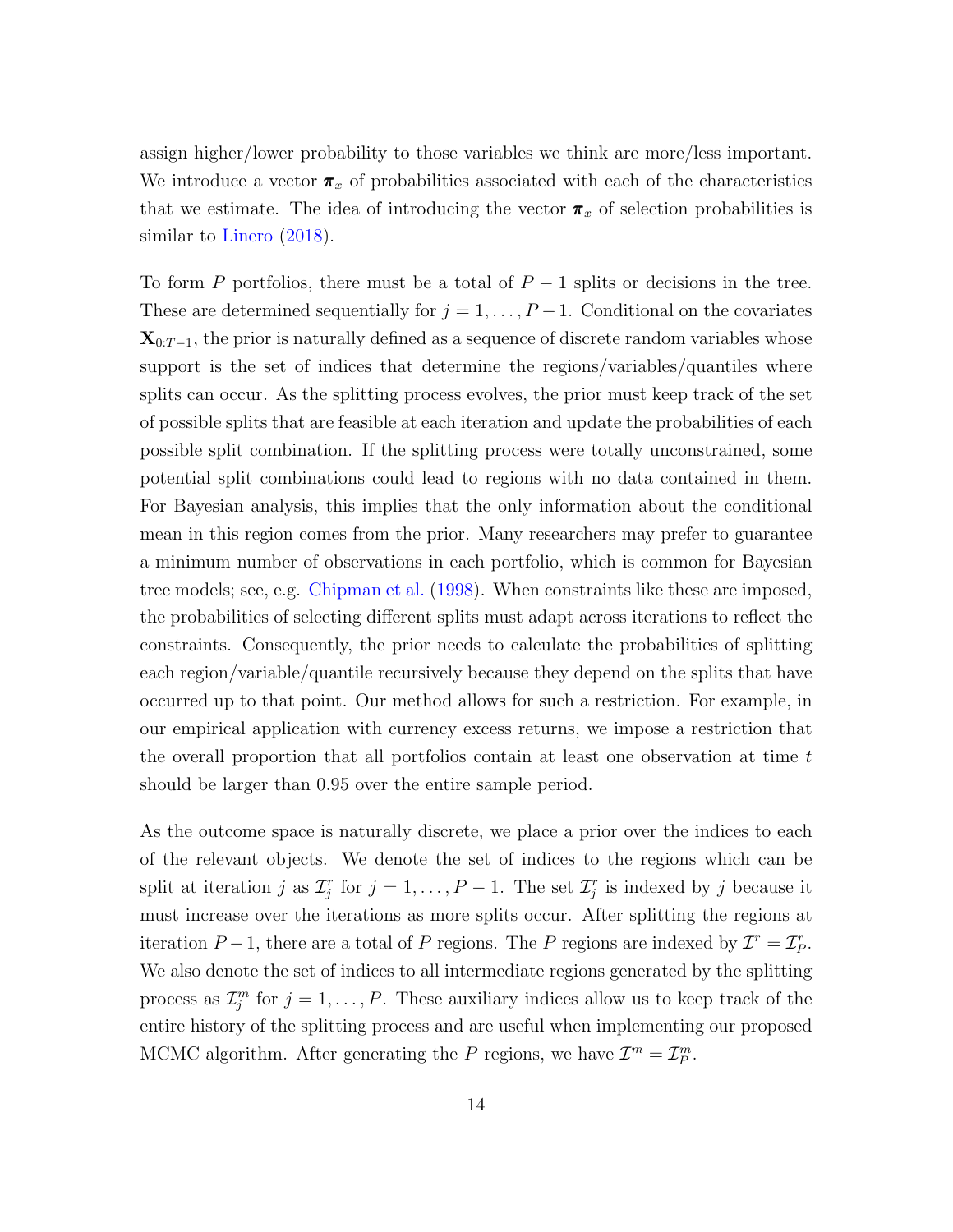We denote by  $\mathcal{I}^x$  and  $\mathcal{I}^q_\ell$  $\ell \atop \ell$  for  $\ell = 1, \ldots, L$  the set of indices to the characteristics  $\mathbf{x}_{\ell,t-1}$  and quantiles  $\mathbf{q}_{\ell}$  that can be chosen. The probabilities of selecting individual elements of these sets will change across iterations. The set  $\mathbf{q}_\ell$  is chosen a-priori by the researcher to split up the [0, 1] interval. In theory, we could place a continuous uniform prior over [0, 1] and draw the quantile accordingly. As each characteristic's empirical distribution function is discrete from conditioning on  $\mathbf{X}_{0:T-1}$ , we subdivide the [0, 1] interval using a finite number of values. This makes the MCMC algorithm easier and more efficient to implement. A natural choice is to split the [0, 1] interval into evenly spaced sub-intervals of size  $1/(\overline{Q}_\ell + 1)$ . For example, we split the interval as  $q_{\ell,0} = 0$ and  $q_{\ell,j} = q_{\ell,j-1} + \frac{1}{Q+1}$  until  $q_{\ell,\overline{Q}_{\ell}+1} = 1$ . This process generates  $\overline{Q}_{\ell}$  quantile values that can be selected in estimation. The last quantile value  $q_{\ell,\overline{Q}_{\ell}} = \frac{Q_{\ell}}{\overline{Q}_{\ell+1}}$  is always less than 1. There are two key reasons for choosing an a-priori set of values for  $\mathbf{q}_\ell$ . First, it is comparable to how portfolio sorts are conducted in finance. Secondly, it allows the prior to be well-defined for an unbalanced panel of data, as the same split point will be applied to all dates.

Formally, our prior distribution is a joint distribution over the number of portfolios formed P, the indices into the region  $i^r \in \mathcal{I}_j^r$  that are split, the indices of the characteristics  $i^x \in \mathcal{I}^x$  that are split, and the indices of the quantiles  $i^q_\ell \in \mathcal{I}^q_\ell$  that determine the split point. This joint distribution can be decomposed as

$$
p(i_{1:P-1}^r, i_{1:P-1}^x, i_{1:P-1}^q, P|\mathbf{X}_{0:T-1}) = p(i_{1:P-1}^r, i_{1:P-1}^x, i_{1:P-1}^q | P, \mathbf{X}_{0:T-1}) p(P|\mathbf{X}_{0:T-1})
$$

The indicator variables  $d_{it}$  are deterministic functions of these indices. For the remainder of this section, we drop dependence on the covariates  $\mathbf{X}_{0:T-1}$ .

We start with a distribution over the number of portfolios:

<span id="page-15-0"></span>
$$
P \sim 1 + \text{binomial}\left(\underline{p} - 1, \pi_p\right) \tag{20}
$$

where p is a user-specified maximum number of portfolios to form and  $\pi_p$  controls the expected number of portfolios.

Given a draw of P from [\(20\)](#page-15-0), the prior draws split points for  $j = 1, \ldots, P - 1$ . At the initial iteration  $j = 1$ , the prior starts with the initial index to the region  $i^r = 0$ .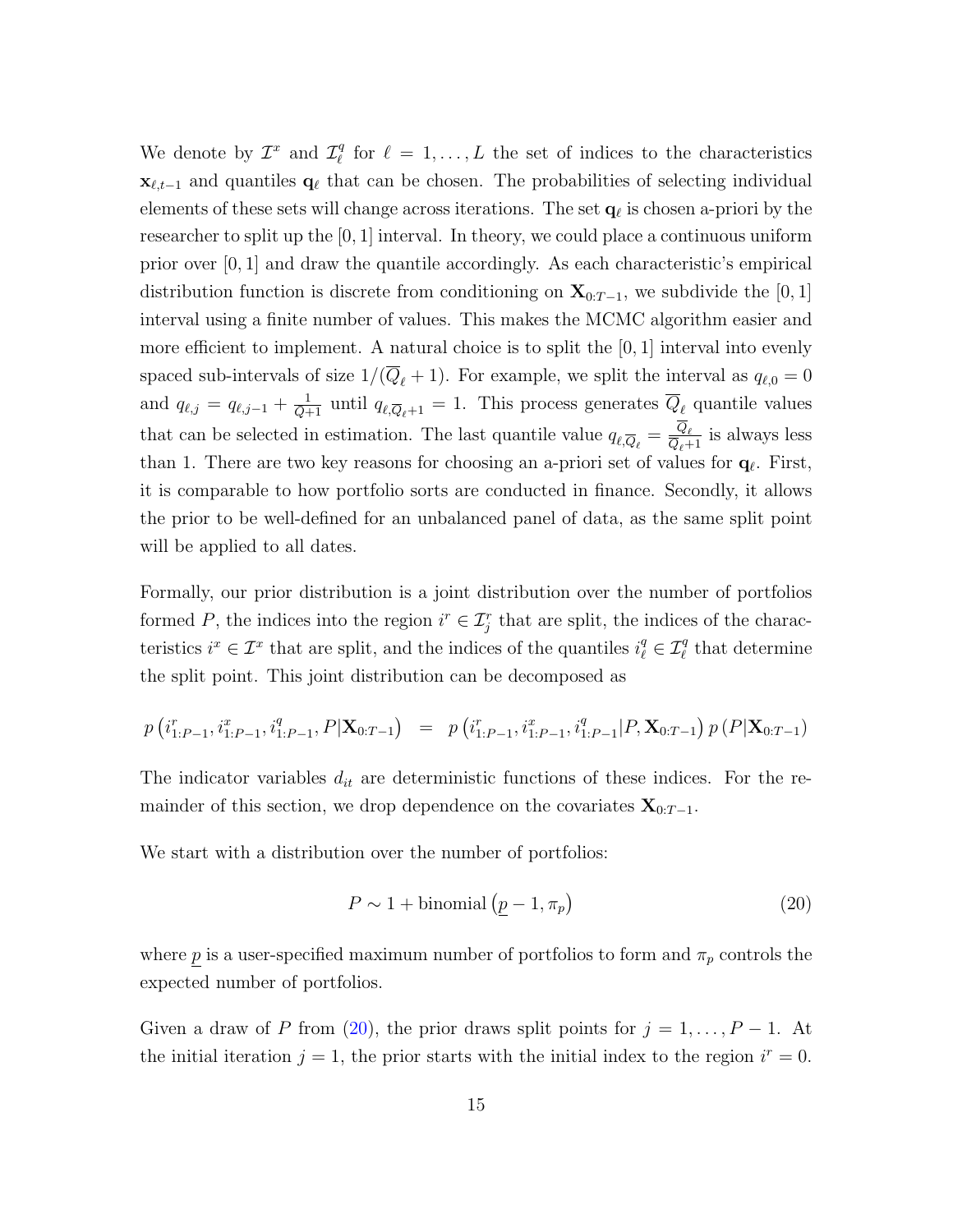The portfolio indicators are initialized as  $d_{it} = 1$  for all i, t. It then draws an index to one of the characteristics

$$
i^x \sim \text{Categorical } (\pi_x | \mathcal{I}^x)
$$

where  $\pi_{x,\ell}$  is the probability of selecting characteristic  $\ell$  and  $\pi_x = (\pi_{x,1}, \ldots, \pi_{x,L})'$ . Conditional on the variable selected, the prior draws an index uniformly from the set of feasible choices

$$
i^q \sim \text{Categorical } (\pi_{q,\ell} | i^x = \ell, \mathcal{I}_{\ell}^q)
$$

with  $\pi_{q,\ell}$  a  $\overline{Q}_{\ell} \times 1$  vector with equal probabilities.

At the end of the iteration, the prior updates the set of indices to existing regions by creating new sets,  $\mathcal{I}_2^r$  and  $\mathcal{I}_2^m$ . The first index set  $\mathcal{I}_2^r$  includes two new indices

$$
\begin{aligned}\n\vec{i}^r &= 2\vec{i}^r + 1 \\
\vec{i}^r &= 2\vec{i}^r + 2.\n\end{aligned}
$$

The old index  $i^r$  which indicates which region is split previously is included in  $\mathcal{I}_2^m$ . We follow the simple method of indexing regions developed by [Wu et al.](#page-48-3) [\(2007\)](#page-48-3). This index variable is helpful during our proposed MCMC algorithm.

With  $i^x = \ell$  and  $i^q = k$ , we calculate the breakpoints  $c_{\ell,t-1} = \widehat{F}_{\ell,t-1}^{-1}(q_{\ell,k})$  and update the portfolio indicators as

$$
d_{it} = \begin{cases} d_{it}, & \text{if } x_{i,\ell,t-1} \le c_{\ell,t-1} \\ j+1, & \text{otherwise} \end{cases}
$$

All observations are assigned to one of two portfolios. After drawing  $\{i^r = 0, i^x = 1\}$  $\ell, i^q = k$ , we set  $i_1^r = 0$ ,  $i_1^x = \ell$ , and  $i_1^q = k$ .

We use  $\mathcal{D}_j$  to denote the sigma algebra that contains all previous split decisions up to and including iteration j. Then, the prior continues for  $j = 2, \ldots, P - 1$  with the following steps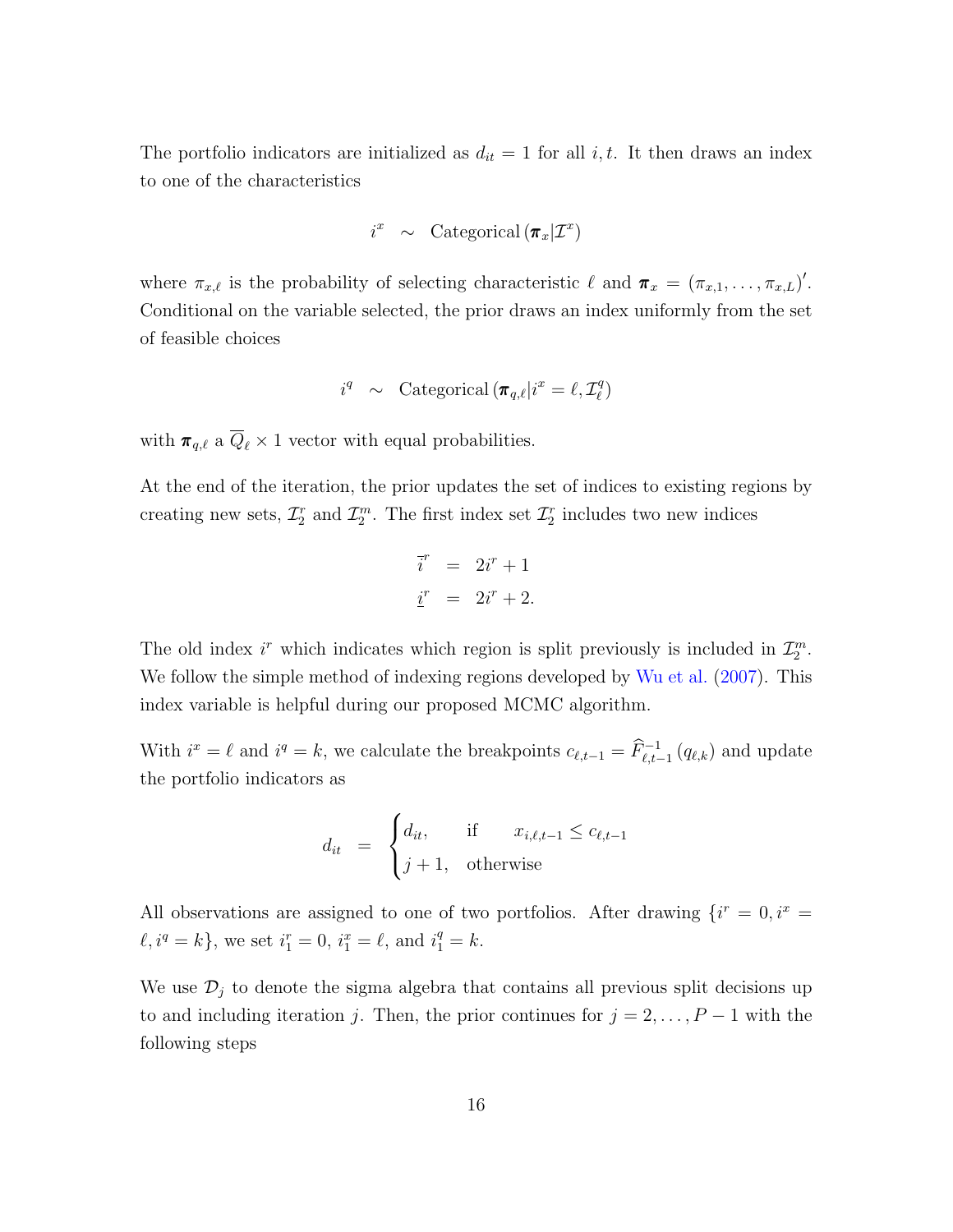• Draw a region to split: Draw an index  $i^r \in \mathcal{I}_j^r$  to a region that will be split into two new regions

$$
i^r \sim \text{Categorical } (\pi_r | \mathcal{I}_j^r, \mathcal{D}_{j-1})
$$

The vector of probabilities  $\pi_r$  is determined as follows. Let  $n_{i^r}$  equal the number of observations in the region with index  $i^r \in \mathcal{I}_j^r$ . The probability of splitting any individual region is proportional to the number of data points in that region

$$
\pi_{r,i^r} = \frac{n_{i^r}}{NT}
$$

• Draw a characteristic to split: Conditional on splitting region  $i^r = r$ , draw an index  $i^x \in \mathcal{I}^x = \{1, 2, ..., L\}$  to one of the characteristics

<span id="page-17-2"></span>
$$
i^{x} \sim \text{Categorical}(\bar{\pi}_{x} | \mathcal{I}^{x}, i^{r} = r, \mathcal{D}_{j-1})
$$
\n(21)

Let  $\bar{\pi}_{x,i^x}$  denote the *i*<sup>x</sup>-th element of  $\bar{\pi}_x$  which represents the probability of choosing variable  $i^x$ . We assume that  $\bar{\pi}_{x,i^x}$  depends on the conditional information  $\{i^r = r, \mathcal{D}_{j-1}\}\$ 

<span id="page-17-0"></span>
$$
\bar{\pi}_{x,i^x} \quad \propto \quad \pi_{x,i^x} \mathbb{1} \left( i^x | i^r = r \right) \tag{22}
$$

where  $\mathbb{1}(i^{x}|i^{r})$  is an indicator function that is equal to one if at least one split quantile value is feasible for variable  $i^x$  in region  $i^r$ , i.e. if any quantile values of variable  $i<sup>x</sup>$  lead to new regions with the minimum observation count satisfied. The probability  $\pi_{x,i^x}$  is the unconditional probability of choosing variable  $i^x$ .

• Draw a split point: Conditional on splitting region  $i^r = r$  and characteristic  $i^x = \ell$ , draw an index  $i^q \in \mathcal{I}_{\ell}^q$  to one of the quantile values

<span id="page-17-3"></span>
$$
i^{q} \sim \text{Categorical} \left( \bar{\pi}_q | i_j^x = \ell, i_j^r = r, \mathcal{I}_{\ell}^q, \mathcal{D}_{j-1} \right) \tag{23}
$$

where

<span id="page-17-1"></span>
$$
\bar{\pi}_{q,i^q} \quad \propto \quad \mathbb{1} \left( i^q | i^x = \ell, i^r = r \right) \tag{24}
$$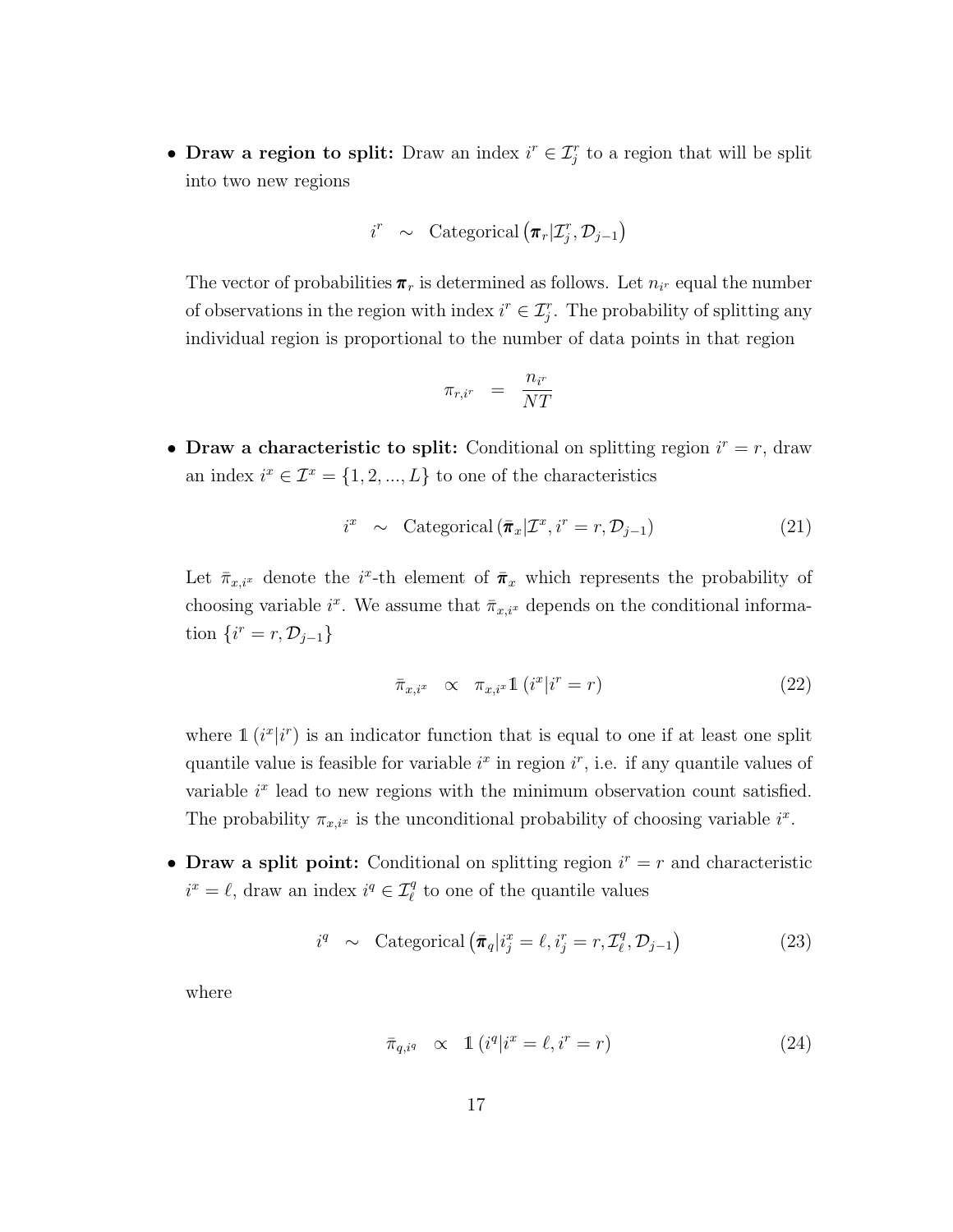The probability  $\bar{\pi}_{q,iq}$  is the  $i^q$ -th element of  $\bar{\pi}_q$ . This is a conditionally uniform distribution, where any indices that lead to two new regions that violate the required minimum observation count have zero probability. After drawing  $\{i^r =$  $r, i^x = \ell, i^q = k$ , we set  $i_j^r = r, i_j^x = \ell$ , and  $i_j^q = k$ . We also update  $\mathcal{D}_j$ accordingly for the next iteration.

• Update the indices: Update the set of indices to regions that can be split at the next iteration  $\mathcal{I}_{j+1}^r$ . Specifically, we start with  $\mathcal{I}_j^r \subset \mathcal{I}_{j+1}^r$ , add to it two new indices

$$
\begin{aligned}\n\vec{i}^r &= 2i^r + 1 \\
\vec{i}^r &= 2i^r + 2\n\end{aligned}
$$

and delete the current index i<sup>r</sup>. We also update  $\mathcal{I}_{j+1}^m$  as  $\mathcal{I}_{j+1}^m = \{\mathcal{I}_j^m, i^r\}$ . With  $i^x = \ell$  and  $i^q = k$ , we calculate the breakpoints  $c_{\ell,t-1} = \widehat{F}_{\ell,t-1}^{-1}(q_{\ell,k})$  and update the portfolio indicators for those observations within the region that was split as

$$
d_{it} = \begin{cases} d_{it}, & \text{if } x_{i,\ell,t-1} \le c_{\ell,t-1} \\ j+1, & \text{otherwise} \end{cases}
$$

At the end of the j-th iteration, all observations are assigned to one of  $j + 1$ portfolios.

At the end of the prior, each observation is assigned to one of P non-overlapping regions via the indicators  $d_{it}$ . There are also two sets of indices,  $\mathcal{I}_P^r$  and  $\mathcal{I}_P^m$ .  $\mathcal{I}_P^r$ represents regions that contain P portfolios and  $\mathcal{I}_P^m$  represents  $P-1$  regions that contain decision rules. The constraints on the probabilities  $(22)-(24)$  $(22)-(24)$  ensure that no combination of indices  $\{i^r, i^x, i^q\}$  is selected that leads to new two regions being created without a minimum number of observations in them. As the cross-section sample sizes  $n_t$  grow, these constraints are less likely to bind meaning that draws from [\(21\)](#page-17-2) will have probability  $\pi_x = {\pi_{x,1}, \pi_{x,2}, ..., \pi_{x,L}}'$  and [\(23\)](#page-17-3) is a uniform distribution with  $\pi_q = \{\frac{1}{\bar{Q}_l}, \frac{1}{\bar{Q}_l}, ..., \frac{1}{\bar{Q}_l}\}.$ 

In the proposed regression tree model (or the portfolio sort function in Section [2.2\)](#page-6-0),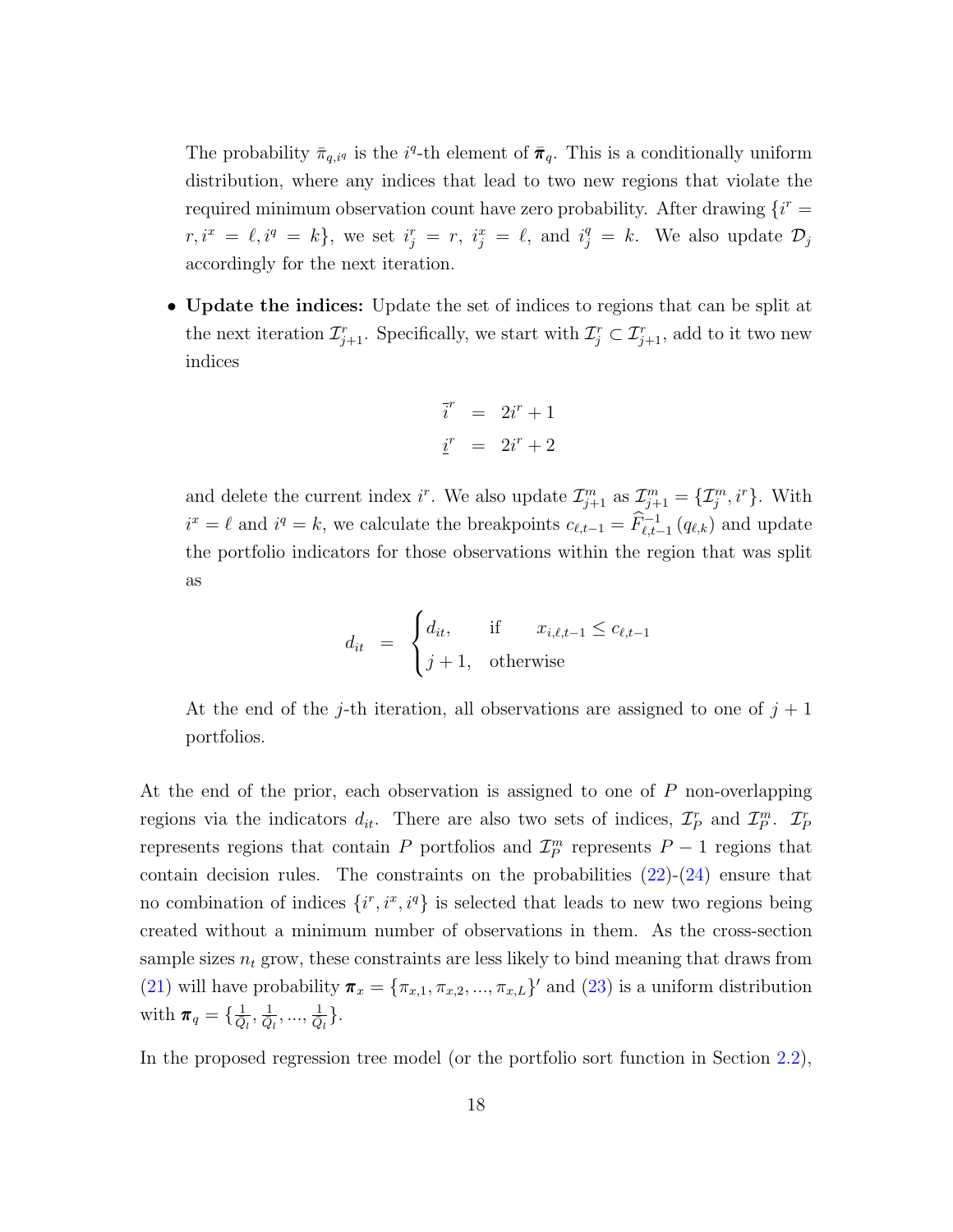the conditional mean is only a function of the rank statistics of the characteristics  $\mathbf{X}_{t-1}$ . This implies that two different characteristics  $\mathbf{x}_{\cdot,\ell_1,t-1}$  and  $\mathbf{x}_{\cdot,\ell_2,t-1}$  that result in the same ranking for all time periods are equivalent predictors. This rules out creating "new" characteristics from existing characteristics through monotonic transformations that do not re-order the variables.

## 3.3 Model extension

We extend the model in the previous section by incorporating a sum-of-trees prior and systematic pricing errors. As shown by [Chipman et al.](#page-45-4) [\(2010\)](#page-45-4), the sum-of-trees prior can add considerable flexibility to the conditional expectation function of  $r_{it}$ defined by the single tree prior. However, a direct comparison of the sum-of-trees prior with the classical portfolio sorts is no longer straightforward. In this model extention, we also consider systematic pricing errors that are not captured by the stochastic discount factor. This extended model allows us to directly estimate the pricing errors of individual returns.

We begin by elaborating on the basic form of the conditionally linear factor model based on the sum-of-trees prior. Suppose that there are H independent regression trees each of which is denoted by  $\mathcal{T}_{\tau}\left(d_{\tau,i,t}, \tilde{\beta}_{\tau}\right)$ . The excess return is modeled by the sum of the  $H$  independent regression trees as

<span id="page-19-0"></span>
$$
r_{it} = \sum_{\tau=1}^{H} \mathcal{T}_{\tau} \left( d_{\tau,i,t}, \tilde{\beta}_{\tau} \right) + \varepsilon_{it} \qquad \varepsilon_{i,t} \sim \mathcal{N} \left( 0, \sigma_{it}^{2} \right), \qquad (25)
$$

$$
\mathcal{T}_{\tau} \left( d_{\tau,i,t}, \tilde{\beta}_{\tau} \right) = \sum_{p=1}^{P_{\tau}} \mathbb{1} \left( d_{\tau,i,t} = p \right) \left[ \alpha_{\tau,p,t} + \beta'_{\tau,p} \left( \mathbf{f}_{t} - \boldsymbol{\mu}_{f,t} \right) \right]
$$

$$
\alpha_{\tau,p,t} = \beta_{0,\tau,p} + \beta'_{\tau,p} \Sigma_{f,t} \mathbf{b}_{t} \left( \mathbf{z}_{t-1} \right)
$$

where  $P_{\tau}$  is the number of regions generated by the  $\tau$ -th regression tree,  $\beta_{\tau}$  =  ${\{\beta_{0,\tau}, \beta_{\tau}\}}$ ,  $\beta_{0,\tau} = {\{\beta_{0,\tau,1}, ..., \beta_{0,\tau,P_{\tau}}\}}$ , and  $\beta_{\tau} = {\{\beta_{\tau,1}, ..., \beta_{\tau,P_{\tau}}\}}$ . We designate  $\beta_{\tau,p} =$  $[\beta_{1,\tau,p},\ldots,\beta_{K,\tau,p}]'$  to a  $K\times 1$  vector of betas in portfolio p of regression tree  $\tau$ . In this model, different regression trees can explain different portions of the data, which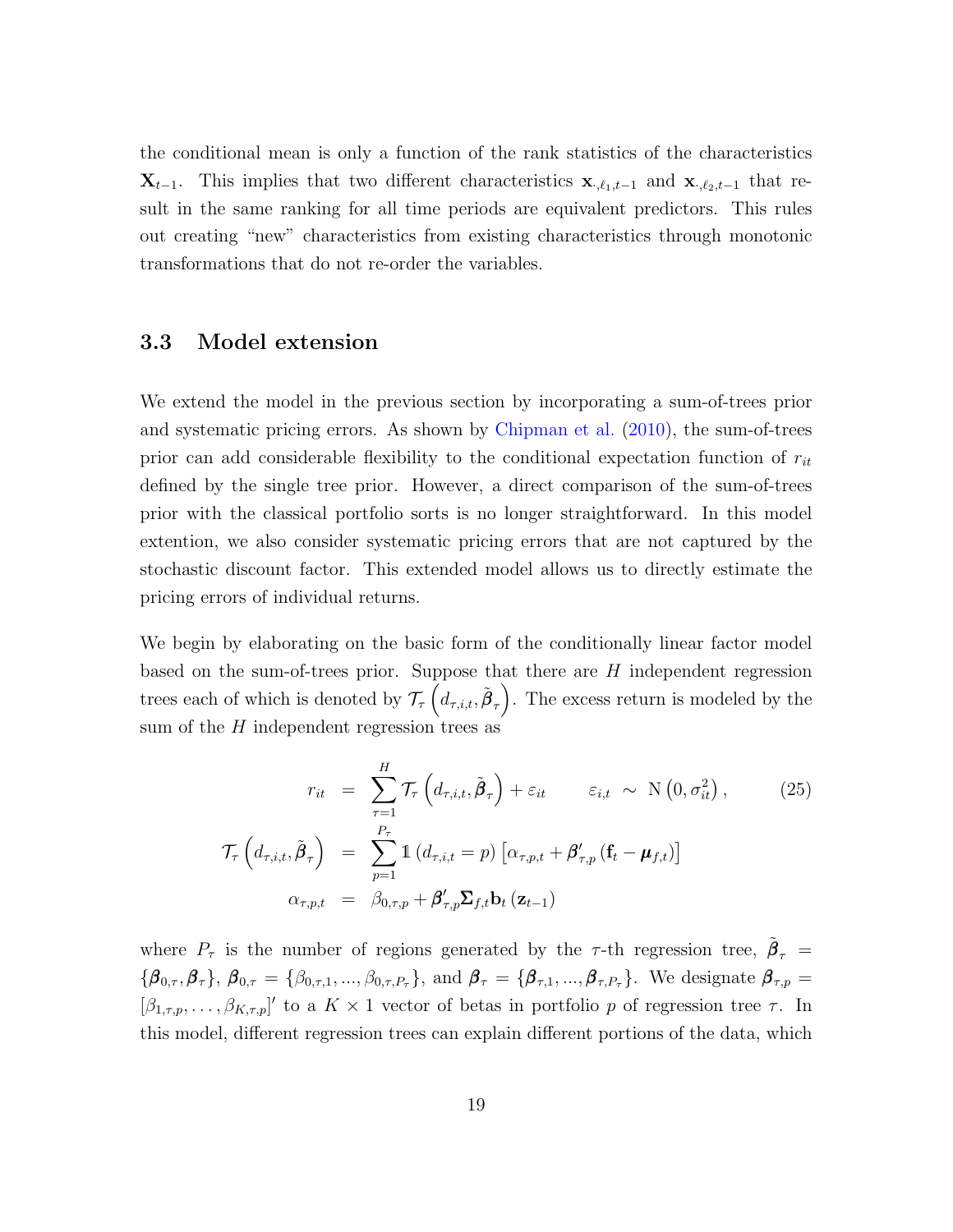is the reason why the overall fitting capacities of the model are significantly improved. Different from the restricted model in equation [\(10\)](#page-10-2) which assumes that the conditional expected return is an exact function of the factor loadings and the factor risk premia, an additional term is introduced to capture the pricing errors. If  $\sum_{\tau=1}^{H} \mathbb{1} (d_{\tau,i,t} = p) \beta_{0,\tau,p}$  varies with any asset characteristics, we can conclude that the factor loadings and the factor risk premia derived by the stochastic discount factor are not enough to explain the cross sectional variation in the unbalanced panel of returns.

We assume that all the regression trees share a common parameter vector  $\pi_x$  but have independent portfolio decision rules along with region count  $P<sub>\tau</sub>$ . The same tree prior in the previous section is applied to each regression tree. According to this setup, the posterior distribution of  $\pi_x$  is decided by how frequently individual characteristics are selected in total in all the decision trees.

We control for over-fitting that may arise in the sum-of-trees model by imposing the following shrinkage prior over the factor loadings

$$
\tilde{\beta}_{\tau,p} \sim \mathcal{N}\left(\underline{\mu}_{\beta}/H, \underline{\mathbf{V}}_{\beta}/H\right) \tag{26}
$$

where  $\tilde{\boldsymbol{\beta}}_{\tau,p} = [\beta_{0,\tau,p}, \beta_{1,\tau,p}, \dots, \beta_{K,\tau,p}]'$ . We set  $\underline{\boldsymbol{\mu}}_{\beta} = \tilde{\boldsymbol{\beta}}_{OLS}$  and  $\underline{\mathbf{V}}_{\beta} = NT \times \widehat{\mathbf{V}}_{\tilde{\boldsymbol{\beta}}}$  where  $\tilde{\beta}_{OLS}$  is the OLS estimate of  $\tilde{\beta}_{\tau,p}$  and  $\widehat{V}_{\tilde{\beta}}$  is the variance estimate of  $\tilde{\beta}_{OLS}$  from the linear factor model in equation  $(14)$ . It is a counterpart of the prior used by the single tree model. As the number of the regression trees increases, each decision tree plays the role of a weak learner for the data by being automatically adjusted by this prior.

## 4 Estimation

This section outlines the Markov chain Monte Carlo (MCMC) algorithms used to estimate the factor models with the single tree and the sum-of-trees priors. Step-bystep details of the MCMC algorithm are given in [Appendix B.](#page-50-0)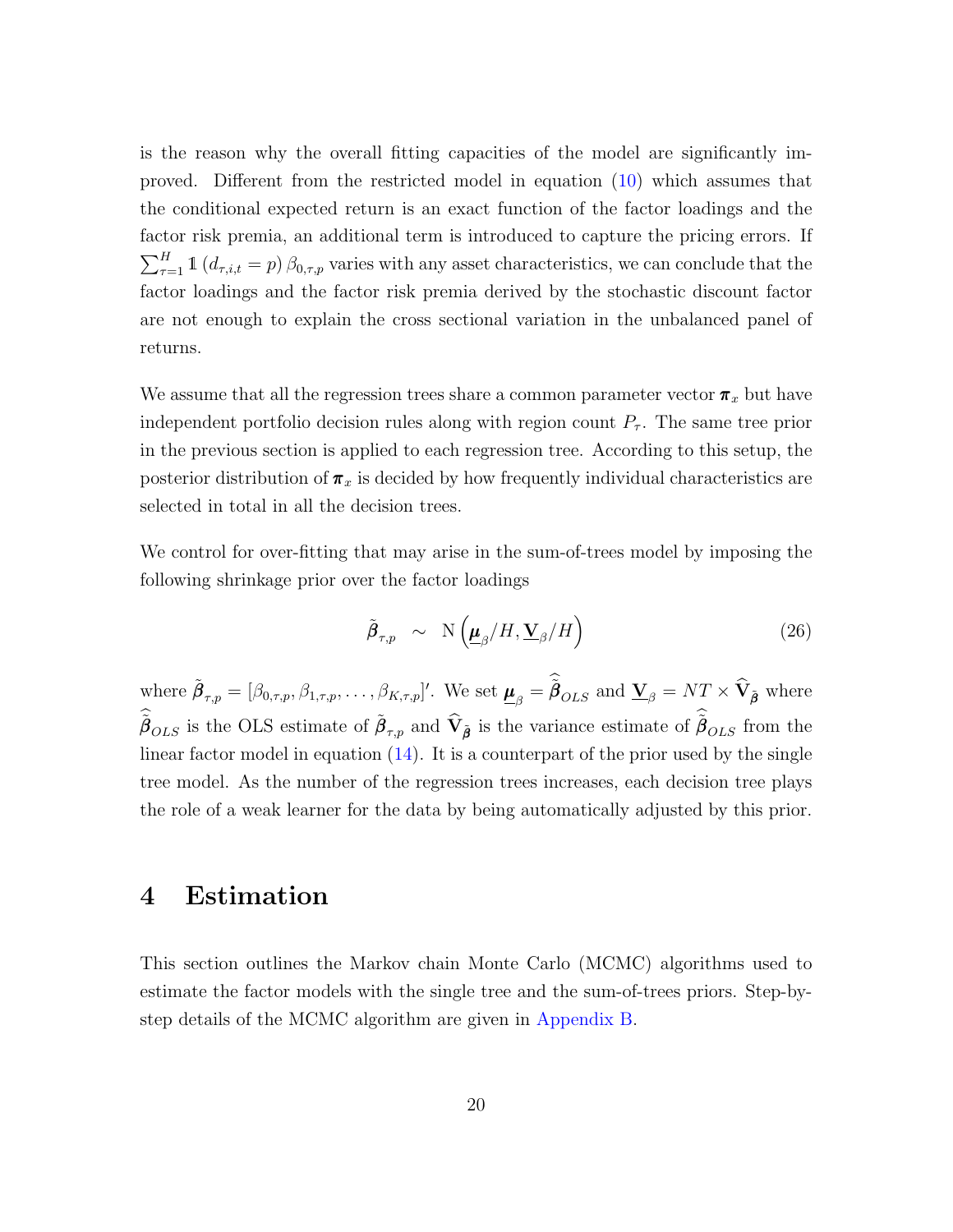### 4.1 Markov chain Monte Carlo algorithms

First, we focus on estimation of the single tree model. We collect the variables defining the regression tree and the other model parameters together as

$$
\mathcal{L} = \left\{ i_{1:P-1}^x, i_{1:P-1}^r, i_{1:P-1}^q, P \right\}, \ \theta_f = (\mathbf{S}, \mathbf{B}, \pi_s, \Sigma_{f,1:T}, \Gamma_f), \ \theta_r = (\boldsymbol{\beta}, \pi_x, \sigma_{1:N,1:T}^2, \Gamma_r),
$$

where  $\mathbf{S} = \{s_{1,1}, \ldots, s_{1,2Z}, \ldots, s_{K,1}, \ldots, s_{K,2Z}\}; \mathbf{B} = \{\mathbf{b}_0, \mathbf{b}_z, \mathbf{b}_{z^2}\}; \boldsymbol{\beta} = \{\boldsymbol{\beta}_1, \boldsymbol{\beta}_2, ..., \boldsymbol{\beta}_P\};$  $\pi_s = {\pi_{s,1}, \ldots, \pi_{s,K}}$ ;  $\Gamma_r$  and  $\Gamma_f$  are the sets of parameters associated with the scholastic volatilities for  $\varepsilon_{it}$  and  $\mathbf{u}_t$ ;  $\sigma_{1:N,1:T}^2$  represents all the time-varying variances for the idiosyncratic errors. The target posterior density of the model is given by

$$
p(\mathcal{L}, \theta_r, \theta_f | \mathbf{D}_{1:T}) \propto p(\mathbf{r}_{1:T} | \mathcal{L}, \theta_r, \mathbf{f}_{1:T}, \mathbf{X}_{0:T-1}) p(\mathbf{f}_{1:T} | \theta_f, \mathbf{z}_{0:T-1})
$$
  
\n
$$
\times p(\beta | \mathcal{L}) p(\mathcal{L} | \pi_x, \mathbf{X}_{0:T-1}) p(\pi_x)
$$
  
\n
$$
\times p(\mathbf{B} | \mathbf{S}) p(\mathbf{S} | \pi_s) p(\pi_s)
$$
  
\n
$$
\times p(\sigma_{1:N,1:T}^2 | \mathbf{\Gamma}_r) p(\mathbf{\Gamma}_r) p(\mathbf{\Sigma}_{f,1:T} | \mathbf{\Gamma}_f) p(\mathbf{\Gamma}_f)
$$

where  $\mathbf{r}_{1:T}$  and  $\mathbf{f}_{1:T}$  represent the return and factor observations from  $t = 1$  to  $t = T$ ;  $\mathbf{D}_{1:T}$  represents all available data including  $\mathbf{X}_{0:T-1}$  and  $\mathbf{z}_{0:T-1}$ . The MCMC algorithm consists of the following steps

- 1. Conditional on  ${\bf \{B, \Gamma, f_{1:T}, z_{0:T-1}\}}$ , draw the stochastic covariance matrix for the factors  $\Sigma_{f,1:T}$  using the particle Gibbs sampler in [Appendix B.](#page-50-0)
- 2. Conditional on  $\{\mathbf\Sigma_{f,1:T}, \mathbf{f}_{1:T}, \mathbf{z}_{0:T-1}\}$ , sequentially draw each latent variable of **S** using the single-move Gibbs sampling algorithm in [Appendix B.](#page-50-0) Let  $\tilde{\mathbf{z}}_{t-1}$  denote  $[1, z'_{t-1}, z^{2'}_{t-1}]$  $_{t-1}^{2'}$ . Given S, draw B<sup>\*</sup> using the linear regression model

$$
\mathbf{f}_t = \overline{\mathbf{Z}}_{t-1}^* \mathbf{B}^* + \mathbf{u}_t, \qquad \mathbf{u}_t \sim \mathrm{N}\left(0, \Sigma_{f,t}\right).
$$

where  $\overline{\mathbf{Z}}_t^*$  $_{t-1}^*$  is a matrix composed of the columns of  $\overline{Z}_{t-1} = \Sigma_{f,t} (\tilde{z}'_{t-1} \otimes I_K)$ that correspond to non-zero coefficients in  $\mathbf{b}_t(\mathbf{z}_{t-1})$ . B<sup>\*</sup> represents the non-zero coefficient vector.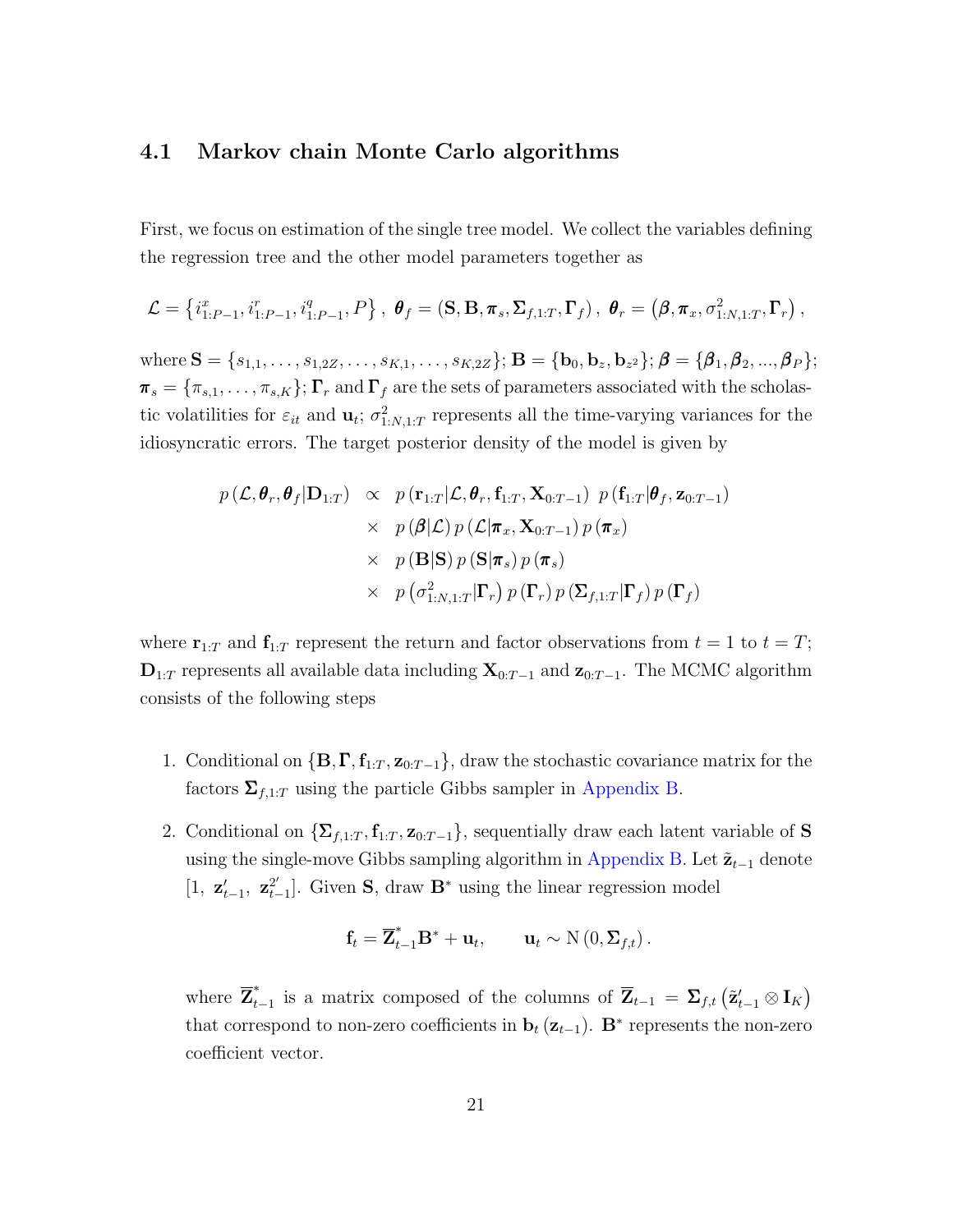- 3. Conditional on  $S$ , draw  $\pi_s$ .
- 4. Conditional on  $\{\mathcal{L}, \beta, r_{1:T}, f_{1:T}\}$ , draw the stochastic volatilities for the idiosyncratic errors  $\sigma_{1:N,1:T}^2$  using the particle Gibbs sampler in [Appendix B.](#page-50-0) For fast computation, this step can be parallelized across each entity i.
- 5. Conditional on  $\{\sigma_{1:N,1:T}^2, \mathbf{r}_{1:T}, \mathbf{f}_{1:T}, \mathbf{X}_{0:T-1}\}$ , draw a posterior sample of  $\mathcal{L}$  using the Metropolis-Hastings algorithm in [Appendix B](#page-50-0) and calculate new portfolio indicators.
- 6. Conditional on  $\{\mathcal{L}, \sigma_{1:N,1:T}^2, \mathbf{r}_{1:T}, \mathbf{f}_{1:T}\}\$ , draw the factor loadings  $\beta_p$  using the linear factor model

$$
r_{it} = \beta_p' \mathbf{f}_t + \varepsilon_{it} \qquad \varepsilon_{it} \sim \mathcal{N}\left(0, \sigma_{it}^2\right)
$$

for  $p = 1, \ldots, P$ .

- 7. Conditional on  $\{\mathcal{L}\},\$  draw the vector of probabilities  $\pi_x$  using the Metropolis-Hastings algorithm in [Appendix B.](#page-50-0)
- 8. Conditional on  $\sigma_{1:N,1:T}^2$ , draw  $\Gamma_r$ .
- 9. Conditional on  $\Sigma_{1:T}$ , draw  $\Gamma_f$ .

We repeat the above steps until convergence is achieved. During the MCMC algorithm, we compute and store posterior samples of  $\lambda_t$  ( $\mathbf{z}_{t-1}$ ) =  $\sum_{f,t}$   $\mathbf{b}$  ( $\mathbf{z}_{t-1}$ ) and  $\alpha_{p,t} = \beta_p' \Sigma_{f,t} \mathbf{b}(\mathbf{z}_{t-1})$  to recover their posterior distributions.

We employ an iterative Bayesian backfitting MCMC algorithm for the estimation of the sum-of-trees model as in [Chipman et al.](#page-45-4) [\(2010\)](#page-45-4). Let  $\mathcal{L}_{\tau}$  denote the decision rules of regression tree  $\tau$ . Also, let  $\mathcal{L}_{\neq\tau} = \mathcal{L} \setminus \mathcal{L}_{\tau}$  and  $\tilde{\beta}_{\neq\tau} = \tilde{\beta} \setminus \tilde{\beta}_{\tau}$  where  $\mathcal{L} = {\mathcal{L}_1, \ldots, \mathcal{L}_H}$  and  $\tilde{\boldsymbol{\beta}} = \left\{ \tilde{\boldsymbol{\beta}}_1, \ldots, \tilde{\boldsymbol{\beta}}_H \right\}$ . The posterior sampling for  $\mathcal{L}_{\tau}$  and  $\tilde{\boldsymbol{\beta}}_{\tau}$  is sequentially performed conditioning on  $\widehat{\varepsilon}_{\tau,i,t} = r_{it} - \sum_{\forall \kappa \neq \tau} \mathcal{T}_{\tau} \left( d_{\kappa,i,t}, \tilde{\beta}_{\kappa} \right)$  as

• Repeat step 5 and 6 for  $\tau = 1, 2, ..., H$ .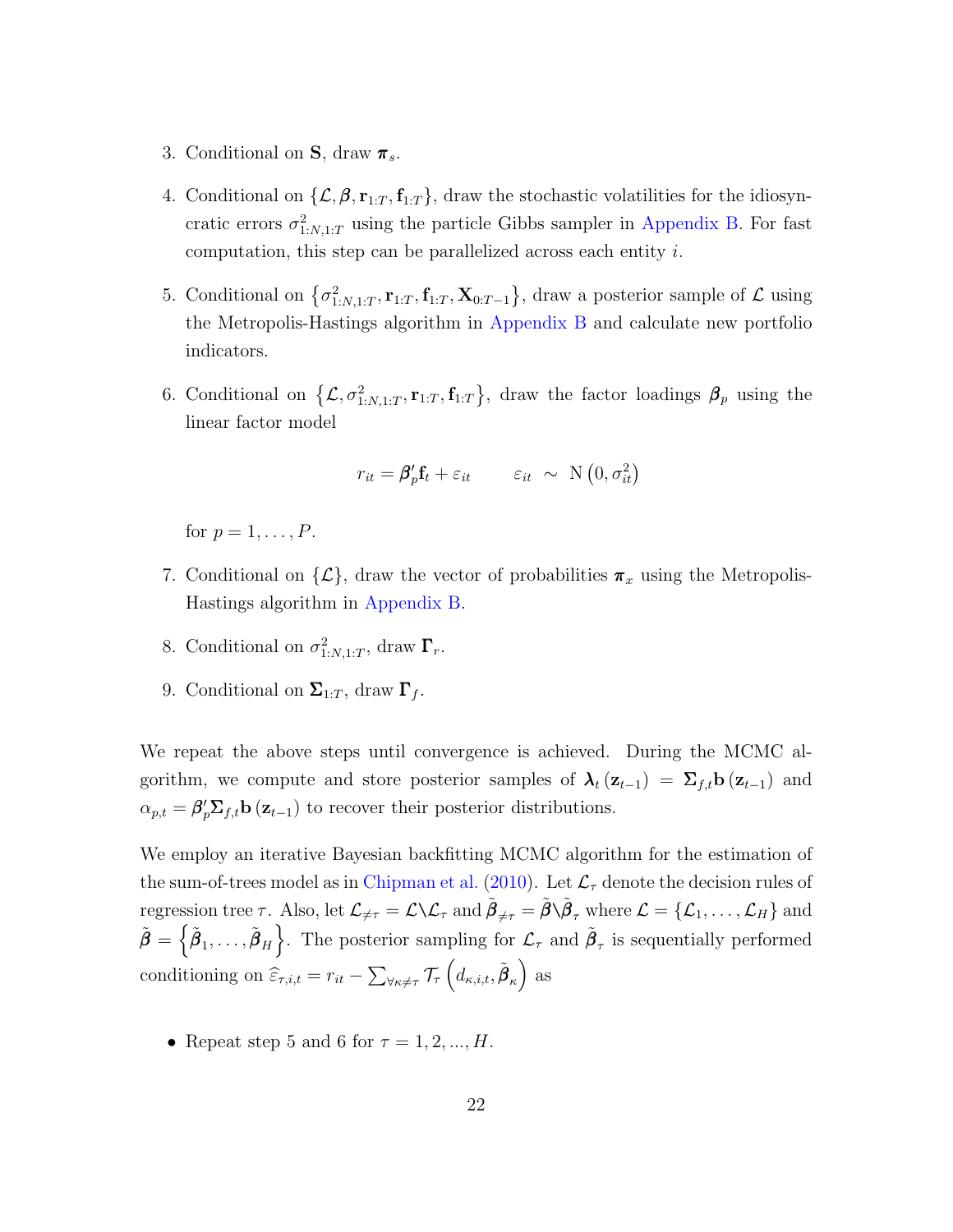- 5 Conditional on  $\left\{\mathcal{L}_{\neq\tau}, \tilde{\boldsymbol{\beta}}_{\neq\tau}, \sigma_{1:N,1:T}^2, \mathbf{r}_{1:T}, \mathbf{f}_{1:T}, \mathbf{X}_{0:T-1}\right\}$ , compute  $\widehat{\varepsilon}_{\tau,i,t}$  for all return observations. Draw regression tree  $\mathcal{L}_{\tau} = \left\{ i_{\tau,1:P_{\tau}-1}^{r}, i_{\tau,1:P_{\tau}-1}^{x}, i_{\tau,1:P_{\tau}-1}^{q}, P_{\tau} \right\}$ using the MH algorithm in [Appendix B](#page-50-0) and calculate new portfolio indicators. In the MH algorithm,  $\widehat{\varepsilon}_{\tau,i,t}$  is treated as a new dependent variable.
- 6 Conditional on  $\{\mathcal{L}_{\neq\tau}, \mathcal{L}_{\tau}, \sigma^2_{1:N,1:T}, \mathbf{r}_{1:T}, \mathbf{f}_{1:T}\}\$ , draw  $\tilde{\boldsymbol{\beta}}_{\tau,p}$  using the linear factor model

$$
\hat{\varepsilon}_{\tau,i,t} = \beta_{0,\tau,p} + \boldsymbol{\beta}_{\tau,p}' \mathbf{f}_t + \varepsilon_{it} \qquad \varepsilon_{it} \sim \mathcal{N}\left(0, \sigma_{it}^2\right)
$$

for  $p=1,\ldots,P_{\tau}$ .

All the other steps of the MCMC algorithm for the sum-of-trees model are identical to those of the single tree model.

### <span id="page-23-0"></span>4.2 Estimation of marginal functions

To investigate how asset attributes are linked to the conditional expected return, we estimate its marginal function with respect to each characteristic. Let  $r_{\cdot,t}$ ,  $d_{\tau_{\cdot},t}$ ,  $x_{,\ell,t-1}$  denote random variables for the realized counterparts,  $r_{i,t}$ ,  $d_{\tau,i,t}$  and  $x_{i,\ell,t-1}$  for  $\tau = 1, \ldots, H$  and  $\ell = 1, \ldots, L$ . We write  $\bar{\mu}_t \left( \widehat{F}_{\ell,t-1} (x_{\cdot,\ell,t-1}) = q_\ell \right)$  as the expected value of  $r_{\cdot,t}$  conditioning on  $x_{\ell,\cdot,t-1}$  and  $\mathbf{z}_{t-1}$ . For  $q_\ell \in \left\{\frac{1}{1+t}\right\}$  $\frac{1}{1+\overline{Q}_\ell},...,\frac{\overline{Q}_\ell}{1+\overline{\zeta}}$  $1+Q_\ell$  $\},\$  the conditional expectation is given by

<span id="page-23-1"></span>
$$
\bar{\mu}_{t}(q_{\ell}) = \left[ \sum_{\tau=1}^{H} \sum_{p=1}^{P_{\tau}} \mathsf{P}_{q_{\ell}}(d_{\tau,\cdot,t} = p) \, \beta_{0,\tau,p} \right] + \left[ \sum_{\tau=1}^{H} \sum_{p=1}^{P_{\tau}} \mathsf{P}_{q_{\ell}}(d_{\tau,\cdot,t} = p) \, \beta'_{\tau,p} \right] \lambda_{t} \left( \mathbf{z}_{t-1} \right) \n= \bar{\beta}_{0,t}(q_{\ell}) + \bar{\beta}'_{t}(q_{\ell}) \, \lambda_{t} \left( \mathbf{z}_{t-1} \right),
$$
\n(27)

where  $P_{q_\ell}(d_{\tau,\cdot,t} = p) = P\left(d_{\tau,\cdot,t} = p \mid \widehat{F}_{\ell,t-1}(x_{\cdot,\ell,t-1}) = q_\ell\right)$  represents the conditional probability for portfolio  $p$  at date  $t$ . We note that for the regression tree model in Section [3.1,](#page-9-1)  $H = 1$  and the marginal function for the pricing error term  $\bar{\beta}_{0,t}(q_{\ell})$  is restricted to be 0.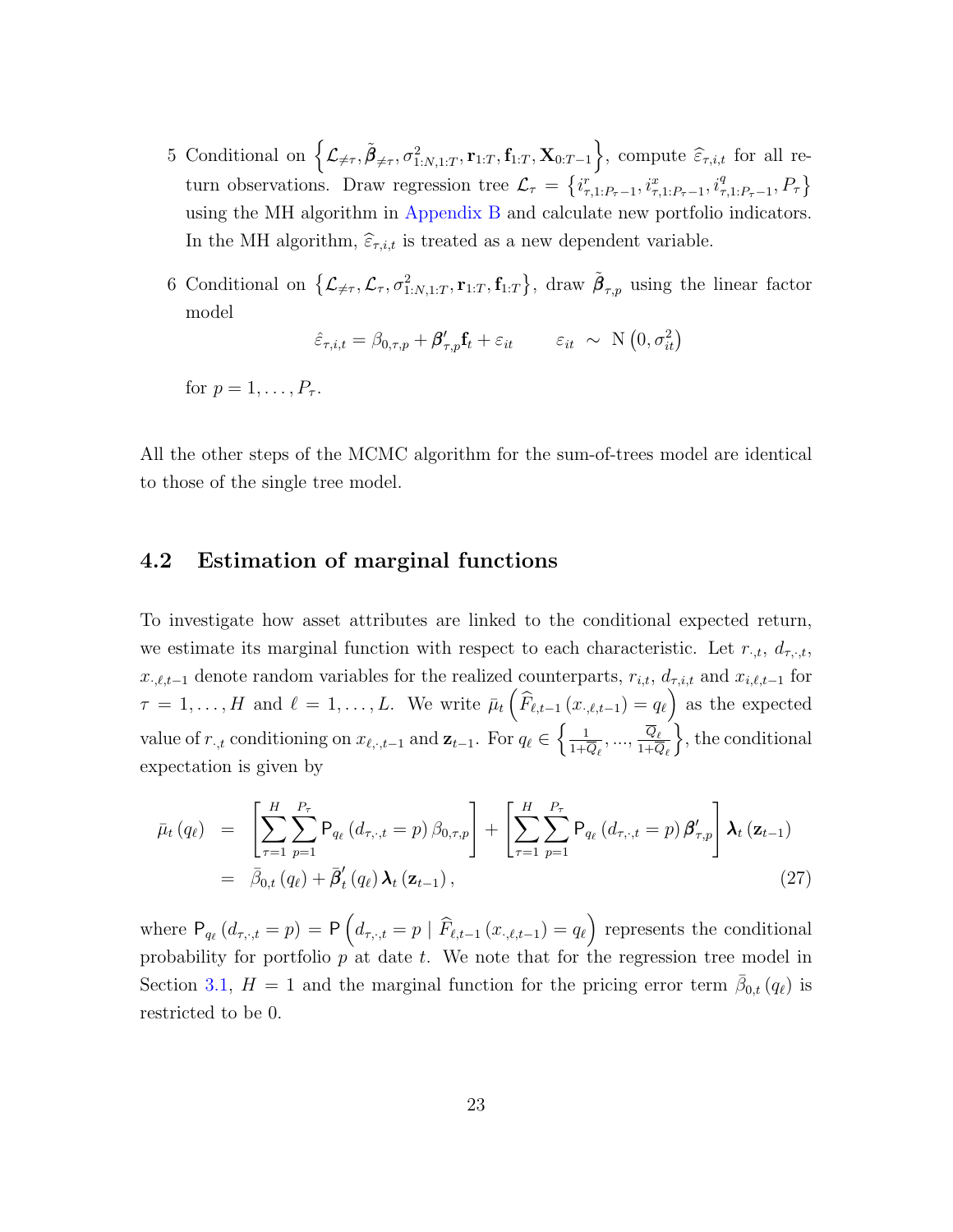Let  $\mathbf{x}_{i,:t-1} = [x_{i,1,t-1}, x_{i,2,t-1}, ..., x_{i,L,t-1}]'$  denote a  $L \times 1$  vector of the characteristics for asset i. The conditional probability for portfolio  $p$  is approximated via

$$
\widehat{\mathsf{P}}_{q_{\ell}}(d_{\tau,\cdot,t}=p) = \left(\sum_{i=1}^{n_t} \mathbb{1}\left(\mathcal{L}_{\tau}(x_{i,\ell,t-1}=c_{\ell,t-1}, \mathbf{x}_{i,\neq \ell,t-1}|\mathbf{X}_{t-1})=p\right)\right) \frac{1}{n_t} \tag{28}
$$

where  $c_{\ell,t-1} = \widehat{F}_{\ell,t-1}^{-1}(q_{\ell}), d_{\tau,i,t} = \mathcal{L}_{\tau}(\mathbf{x}_{i,:t-1}|\mathbf{X}_{t-1})$  represents the portfolio sort function of regression tree  $\tau$ , and  $\mathbf{x}_{i,\neq \ell,t-1} = \mathbf{x}_{i,:t-1}\setminus x_{i,\ell,t-1}$  are all the characteristics of asset i except  $x_{i,\ell,t-1}$ . The integration targets

<span id="page-24-0"></span>
$$
\mathsf{P}_{q_{\ell}}(d_{\tau,\cdot,t}=p) = \int \mathbf{1}(d_{\tau,\cdot,t}=p|x_{\ell,\cdot,t-1}=c_{\ell,t-1}, \mathbf{x}_{\cdot,\neq \ell,t-1})
$$
  
 
$$
\times p(\mathbf{x}_{\cdot,\neq \ell,t-1}|x_{\cdot,\ell,t-1}=c_{\ell,t-1}) d\mathbf{x}_{\cdot,\neq \ell,t-1}
$$

where  $\mathbf{x}_{\cdot,\neq \ell,t-1}$  is the random variable that is the realized counterpart of  $\mathbf{x}_{i,\neq \ell,t-1}$ . The marginal functions for the unconditional mean, beta, and pricing error of  $r_{it}$  are respectively calculated as

$$
\bar{\mu}(q_{\ell}) \approx \frac{1}{T} \sum_{t=1}^{T} \bar{\mu}_{t}(q_{\ell}), \quad \bar{\beta}(x_{\ell} = q) \approx \frac{1}{T} \sum_{t=1}^{T} \bar{\beta}_{t}(q_{\ell}), \quad \bar{\beta}_{0}(q_{\ell}) \approx \frac{1}{T} \sum_{t=1}^{T} \bar{\beta}_{0,t}(q_{\ell})
$$
(29)

For the Sharpe ratio, we first define the marginal function for the undiversified idiosyncratic volatility in a portfolio as

$$
\overline{\sigma}_{v,t}^2(q_\ell) \approx \frac{1}{H} \sum_{\tau=1}^H \left[ \sum_{p=1}^{P_\tau} \widehat{P}_{q_\ell} \left( d_{\tau,\cdot,t} = p \right) \overline{\sigma}_{\tau,p,t}^2 \right], \ \overline{\sigma}_{\tau,p,t}^2 \approx \frac{1}{n_{\tau,p,t}^2} \sum_{\forall i: d_{\tau,i,t} = p} \sigma_{it}^2 \tag{30}
$$

where  $n_{\tau,p,t}$  is the number of returns in portfolio p of regression tree  $\tau$  at date t. Accordingly, the marginal function for the total portfolio variance is defined by

$$
\overline{\sigma}_t^2(q_\ell) \approx \overline{\beta}_t'(q_\ell) \Sigma_{f,t} \overline{\beta}_t(q_\ell) + \overline{\sigma}_{v,t}^2(q_\ell). \tag{31}
$$

We compute the unconditional Sharpe ratio as

<span id="page-24-1"></span>
$$
\overline{SR}(q_{\ell}) \approx \frac{1}{T} \sum_{t=1}^{T} \left( \frac{\overline{\mu}_{t}(q_{\ell})}{\sqrt{\overline{\sigma}_{t}^{2}(q_{\ell})}} \right). \tag{32}
$$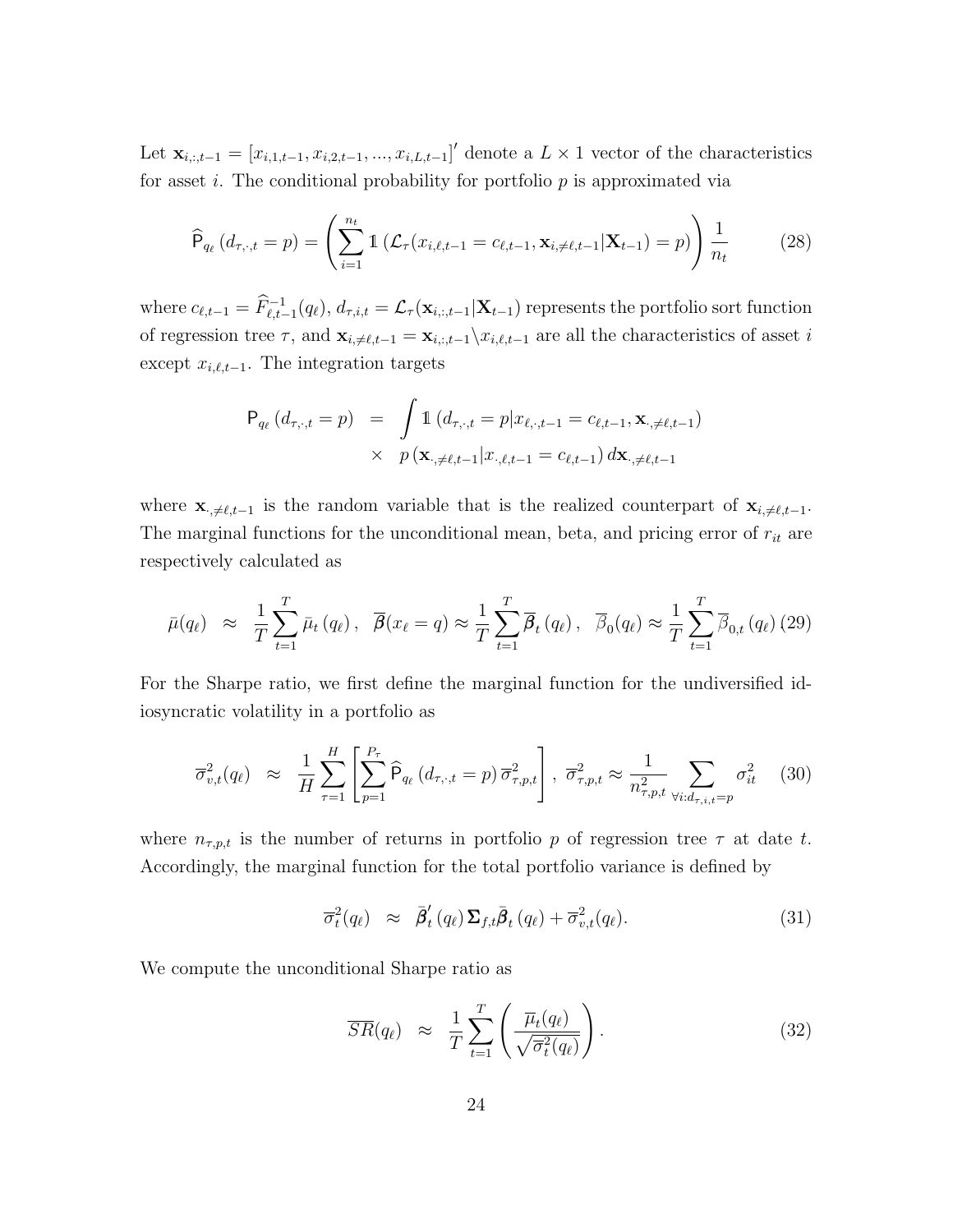## <span id="page-25-1"></span>5 Application: Currency trades

A number of authors argue that alternative variables predict the cross-section of currency returns. Our goal is to shed light on which country-specific characteristics are meaningful predictors of the cross-section of currency returns using our proposed models. Another important goal is to find which economy-wide variables can explain factor risk premia.

We let  $S_{it}$  denote the spot nominal exchange rate for country i in month t, defined as the number of U.S. dollars per unit of foreign currency. The monthly annualized logexcess return from the perspective of a U.S. investor who buys a foreign one-month risk-free asset with U.S. dollars borrowed at the U.S. one month risk-free rate is given by  $r_{it} = 12 \times (\Delta s_{it} - (i_{t-1} - i_{i,t-1}^*))$  where  $\Delta s_{it} = s_{it} - s_{i,t-1}$ .  $i_{t-1}$  and  $i_{i,t-1}^*$  are the U.S. and foreign one month interbank borrowing rates.<sup>[1](#page-25-2)</sup>

Our main empirical model for  $r_{it}$  is the factor model with a single tree prior in equation [\(5\)](#page-9-2). We set the total number of MCMC iterations to be 400,000 and discard the first 5,000 posterior samples as the burn-in period. Posterior distributions are obtained by retaining only every 10-th iteration for thinning. During estimation, we set  $\bar{Q}_{\ell} = 19$  such that  $\mathbf{q}_{\ell} = \{0.05, 0.1, \ldots, 0.95\}$  for  $\ell = 1, 2, \ldots, L$ . In equation [\(8\)](#page-10-0), all the explanatory variables  $(z_{t-1}$  and  $z_{t-1}^2$ ) are standardized prior to estimation so that  $\mathbf{b}_0$  directly captures the unconditional mean of  $\mathbf{b}_t(\mathbf{z}_{t-1})$ . The priors for the parameters of the model are provided in [Appendix A.](#page-49-0)

### <span id="page-25-0"></span>5.1 Data

In our empirical analysis, we use monthly forward and spot exchange rates, and interbank borrowing rate data for 47 countries and the Euro from January 1985 to April

<span id="page-25-2"></span><sup>&</sup>lt;sup>1</sup>Under covered interest parity, the interest rate differential and the forward discount are related such that  $i_t - i_{it}^* \approx fr_{it} - s_{it}$  where  $fr_{it} = \log (FR_{it})$  and  $FR_{it}$  is the forward nominal exchange rate. If covered interest parity holds,  $r_{it}$  can be approximated by  $s_{it} - fr_{i,t-1}$  which is the log excess return of buying a foreign currency in the forward market in month  $t-1$  and selling in the spot market in month t. We replace any missing values of  $r_{it}$  with  $12 \times (fr_{i,t-1} - s_{i,t-1})$  whenever possible to obtain more observations.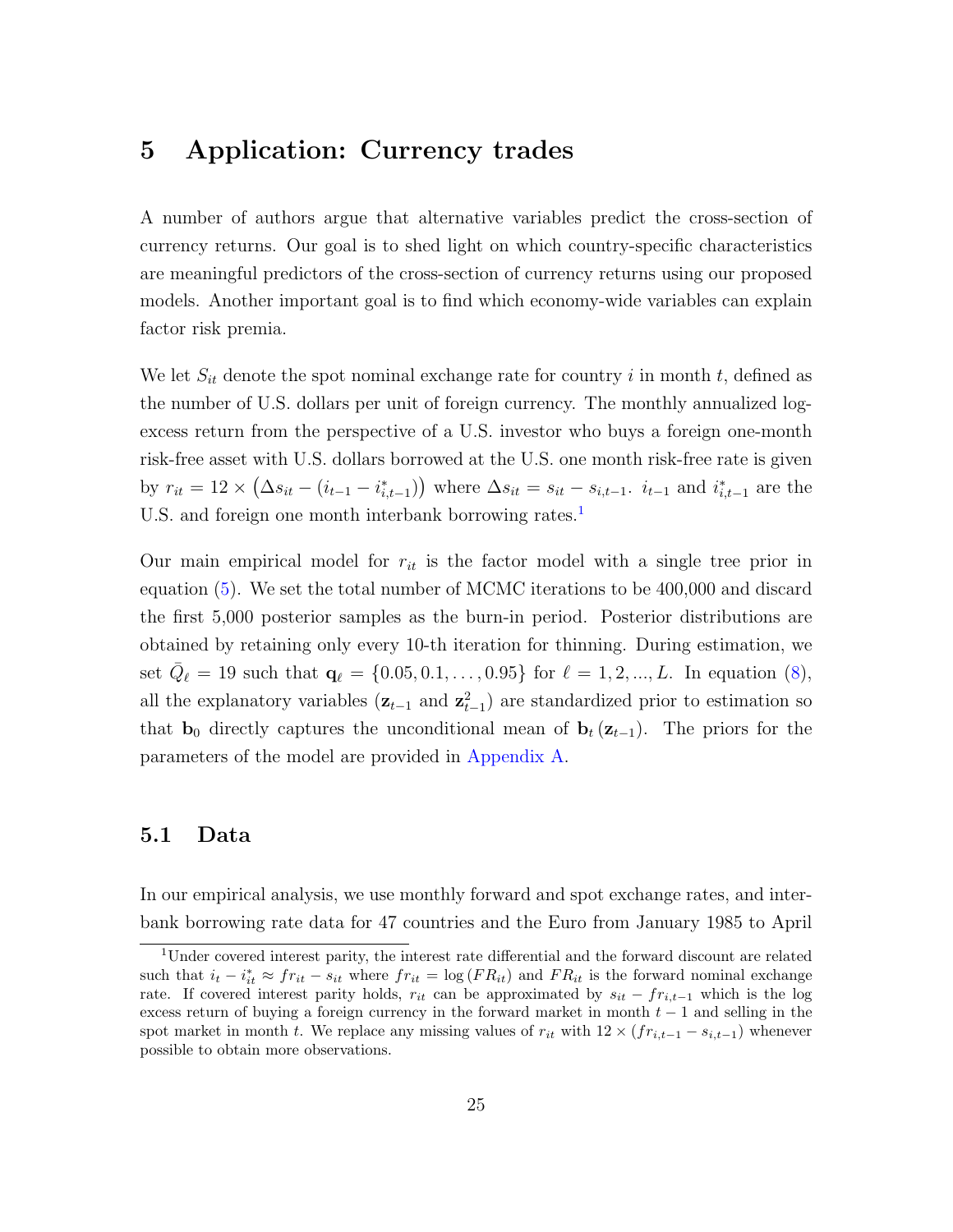2019. The countries included are: Australia, Austria, Belgium, Bulgaria, Canada, Chile, China, Cyprus, Czech Republic, Denmark, Estonia, Finland, France, Germany, Greece, Hong Kong, Hungary, Iceland, India, Indonesia, Ireland, Israel, Italy, Japan, Kuwait, Lithuania, Malaysia, Mexico, Netherlands, New Zealand, Norway, Philippines, Poland, Portugal, Russia , Saudi Arabia, Singapore, Slovakia, Slovenia, South Africa, South Korea, Spain, Sweden, Switzerland, Thailand, United Kingdom, and Vietnam. The currency data are collected from Barclays and Reuters via Datastream. Our selection of countries follows the work of [Lustig et al.](#page-47-0) [\(2011\)](#page-47-0), [Menkhoff](#page-47-1) [et al.](#page-47-1) [\(2012b\)](#page-47-1), [Menkhoff et al.](#page-48-0) [\(2017\)](#page-48-0), and [Dahlquist and Hasseltoft](#page-46-0) [\(2020\)](#page-46-0).

#### 5.1.1 Country-specific characteristics

We collected data on eleven country-specific characteristics. Most of these characteristics are taken from the finance literature. The first variable is the interest rate differential (IRD) between the U.S. and a foreign counterparty country. The investment strategy based on the IRD is referred to as the carry trade. See [Lustig et al.](#page-47-0) [\(2011\)](#page-47-0).

To consider momentum strategies (buying currencies that have recently been performing relatively well and short-selling currencies with relatively poor performance), we use the one-month lagged excess return (L1R) and the two-month lagged cumulative excess return for 3 months (L3R). See [Burnside et al.](#page-44-0) [\(2011\)](#page-44-0) and [Menkhoff et](#page-47-1) [al.](#page-47-1) [\(2012b\)](#page-47-1). The periods used to compute the two past returns are not overlapping.

We employ the real exchange rate (RFX) and the 3 month change in the real exchange rate (CRFX). See [Menkhoff et al.](#page-48-0) [\(2017\)](#page-48-0). We define RFX such that an increase in the exchange rate means an appreciation of a foreign currency and depreciation of the U.S. dollar. CRFX is included to capture the momentum in RFX.

We consider four macroeconomic variables. These include the cross-country unemployment rate differential (URD) and inflation rate differential (IFD) between the U.S. and a foreign counterpart country. We also include the 12 month change in the unemployment rate (CUR) and the 3 month change in the inflation rate (CIF) to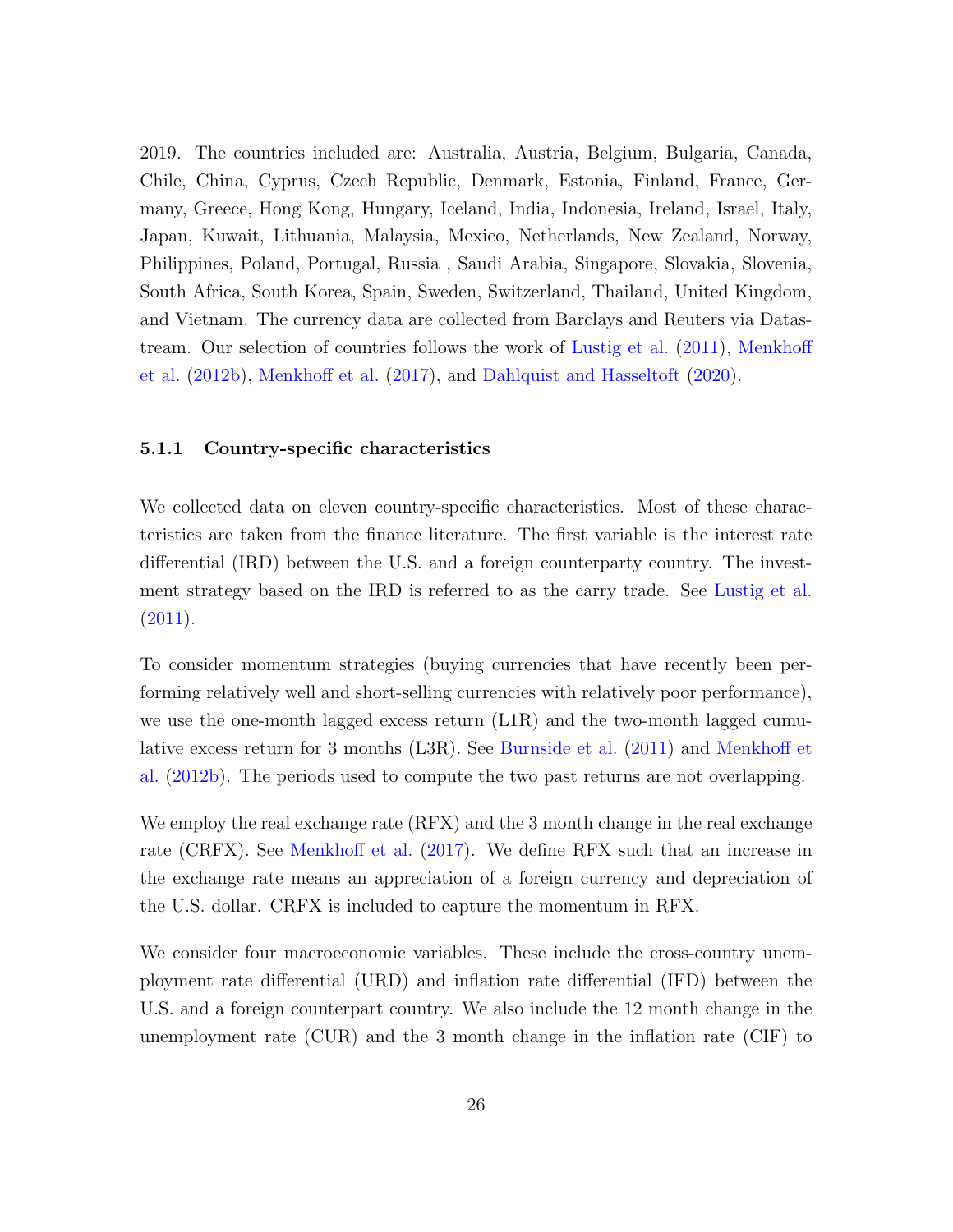capture economic momentum. See [Nucera](#page-48-4) [\(2017\)](#page-48-4), [Dahlquist and Hasseltoft](#page-46-0) [\(2020\)](#page-46-0), and [Colacito et al.](#page-45-1) [\(2019\)](#page-45-1).

In our work, we introduce idiosyncratic FX volatility (FXV) and skewness (FXS) variables that were not used in previous studies. The linear factor model proposed by [Verdelhan](#page-48-5) [\(2018\)](#page-48-5) is employed to compute the two variables.

#### 5.1.2 Observed risk factors

Finance researchers often like to define their (tradeable) factors as an exact linear combination of returns. Following [Lustig and Verdelhan](#page-47-4) [\(2007\)](#page-47-4), [Lustig et al.](#page-47-0) [\(2011\)](#page-47-0), and [Verdelhan](#page-48-5) [\(2018\)](#page-48-5), we use the dollar and carry risk factors as observed factors in our model, i.e.,  $\mathbf{f}_t = [f_{DF,t}, f_{CF,t}]'$ . These studies show that the cross-section of the currency excess returns are largely explained by the dollar factor (DF) and carry factor (CF). We calculate the dollar factor by taking the cross-sectional average of all available excess returns in each month and compute the carry factor by using the difference between the two average returns of the highest IRD portfolio and the lowest IRD portfolio in each month.[2](#page-27-0)

#### 5.1.3 Variables driving factor risk prices

We consider a total of 10 economy-wide explanatory variables for the factor risk premia. Many of these variables are motivated by the literature. We include the VIX and global FX volatility (GFXV) in our model to check if they can explain the risk premia for the dollar and carry factors. [Chinn and Frankel](#page-45-7) [\(2019\)](#page-45-7) argue that there exists a close link between currency excess returns and the VIX due to the "safe haven" characterization of the U.S. dollar. [Menkhoff et al.](#page-47-5) [\(2012a\)](#page-47-5) argue that currency returns are sensitive to global FX volatility (GFXV). These authors and [Cenedese et al.](#page-45-8) [\(2014\)](#page-45-8) examine whether the high excess returns of the carry trade strategy are compensations for bearing risk by using GFXV.

<span id="page-27-0"></span><sup>&</sup>lt;sup>2</sup>As the observed risk factors are linear combinations of currency returns, we exclude two countries in each month to avoid using the same data information twice during estimation.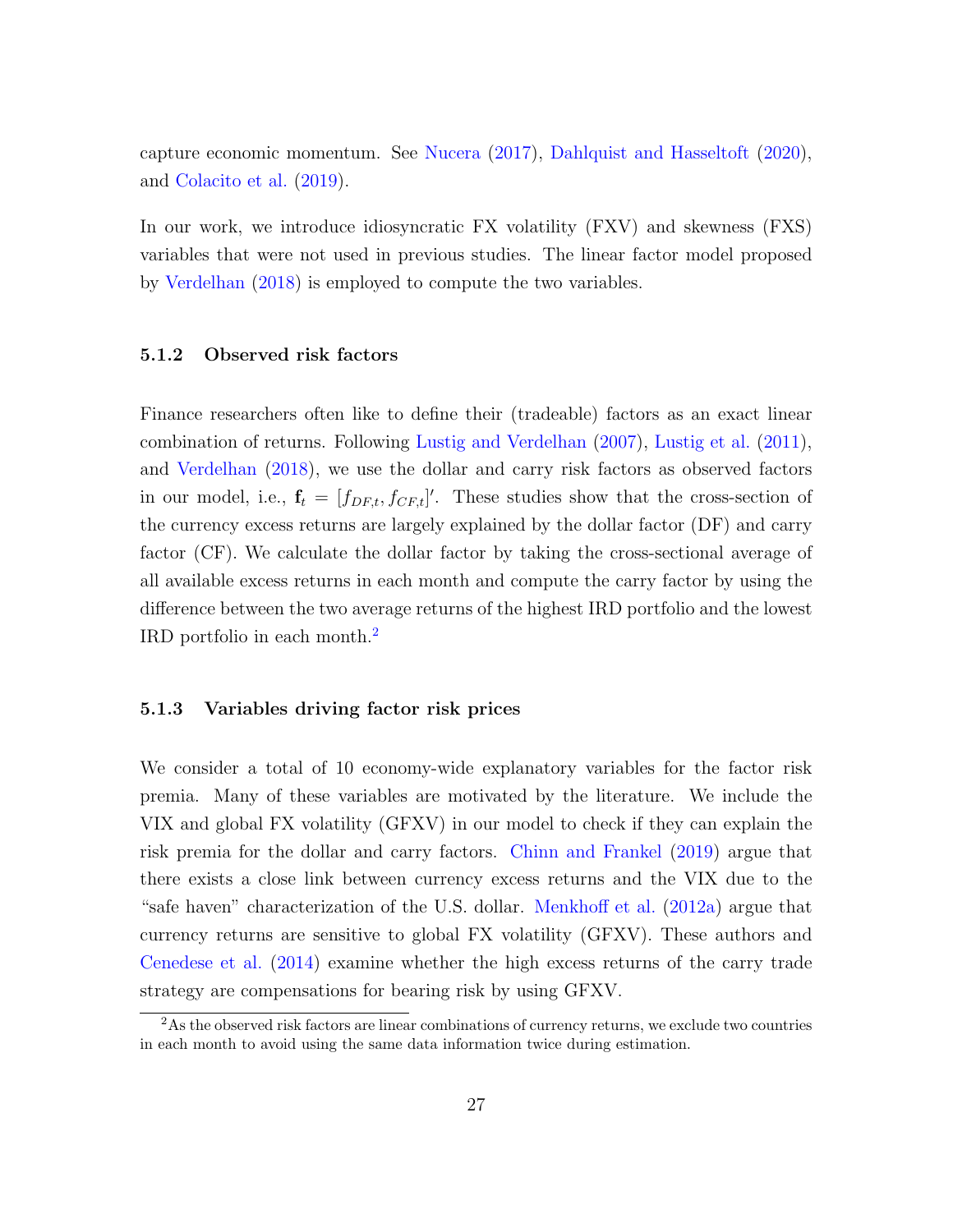To measure FX market liquidity, we use the TED spread and the rate of change in the aggregate capital ratio of financial intermediaries  $(\Delta CR)$ . [Brunnermeier et al.](#page-44-4) [\(2008\)](#page-44-4) argue that the TED spread explains currency returns while [Mancini et al.](#page-47-6) [\(2013\)](#page-47-6) and [Karnaukh et al.](#page-47-7) [\(2015\)](#page-47-7) demonstrate that FX market liquidity is reflected in the TED spread; see also [Adrian et al.](#page-44-5) [\(2011\)](#page-44-5), [Adrian et al.](#page-44-6) [\(2014\)](#page-44-6), and [Brunnermeier and](#page-44-7) [Pedersen](#page-44-7) [\(2009\)](#page-44-7).  $\Delta CR$  is taken from [He et al.](#page-46-9) [\(2017\)](#page-46-9), who show that capital ratios of financial intermediaries can explain the cross-sectional variations in equity excess returns.

We include in our analysis the rate of change for the IMF primary commodity price index: non-fuel primary commodity prices and energy prices  $(\Delta cPI)$  to explain the FX risk premia. [Bakshi and Panayotov](#page-44-8) [\(2013\)](#page-44-8) provide evidence that the global commodity price predicts carry trade returns. [Rossi](#page-48-6) [\(2013\)](#page-48-6) show that commodity price returns are closely associated with exchange rate predictability for commodity exporting countries. As noted by [Chen and Rogoff](#page-45-9) [\(2003\)](#page-45-9), these countries are also the countries that often show up in the currency portfolio composed of countries with high interest rates.

The global interest rate differential  $(GIRD)$  is another explanatory variable that we consider for the FX risk factors. GIRD is computed by the average interest rate differential between U.S. and other developed countries. [Lustig et al.](#page-47-8) [\(2014\)](#page-47-8) provide evidence that GIRD has a predictive power for the dollar factor.

The last two aggregate predictors that we consider directly reflect the state of the U.S. economy. Those variables are the rate of change for the FRB trade weighted U.S. dollar index  $(\Delta DI)$  and the U.S. term spread (TS). [Avdjiev et al.](#page-44-9) [\(2019\)](#page-44-9) show that a strengthening of the U.S. dollar adversely affects banks' balance sheets, which leads to a reduction in banks' risk bearing capacity. [Chen and Tsang](#page-45-10) [\(2013\)](#page-45-10) employ yield curve information to examine exchange rate predictability. Information from the yield curve has predictive power for future exchange rates because it contains market's expectations about future economic fundamentals. [Estrella and Mishkin](#page-46-10)  $(1998)$  show that TS has a strong predictive power for U.S. economic expansions and recessions.

Lastly, we include lagged dollar  $(DF_{t-1})$  and carry factors  $(CF_{t-1})$  in our empirical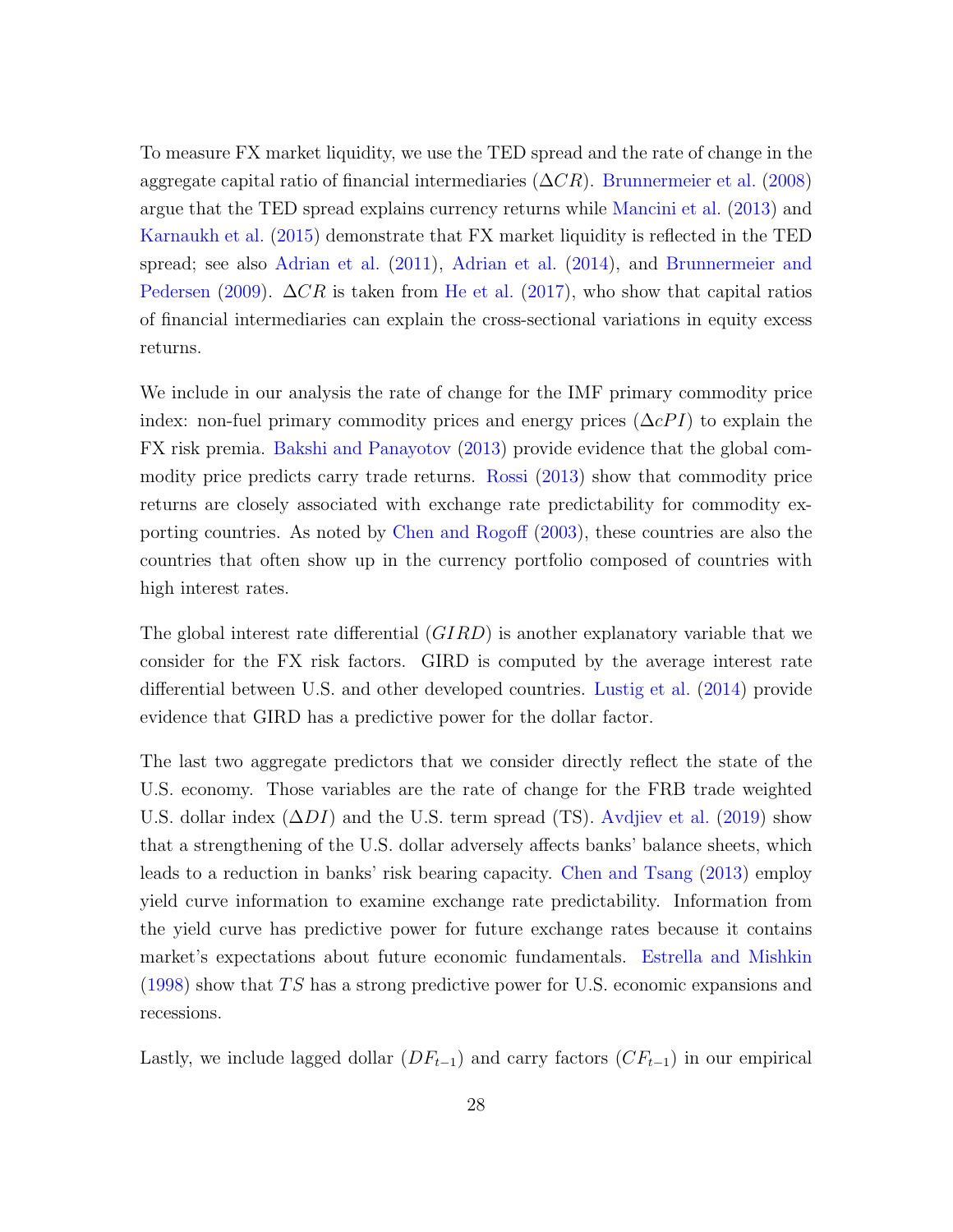<span id="page-29-0"></span>

| Parameter          | Mean SD |      |                          | $[5\% \ 95\%]$ | Parameter          | Mean SD               |                |                      | $[5\% \ 95\%]$ |
|--------------------|---------|------|--------------------------|----------------|--------------------|-----------------------|----------------|----------------------|----------------|
| $\pi_{IRD}$        |         |      | $0.23$ 0.09 0.10 0.40    |                | $\pi_{\Delta IF}$  | 0.05                  |                | $0.05$ $0.00$ $0.15$ |                |
| $\pi_{L1R}$        | 0.06    |      | $0.05$ $0.00$ $0.17$     |                | $\pi_{URD}$        | $0.15$ 0.08 0.04 0.30 |                |                      |                |
| $\pi_{L3R}$        | 0.06    |      | $0.05$ $0.00$ $0.16$     |                | $\pi_{\Delta U R}$ | (1.05)                | 0.05 0.00 0.16 |                      |                |
| $\pi_{RFX}$        |         |      | $0.10\ 0.06\ 0.02\ 0.22$ |                | $\pi_{FXV}$        | $0.15$ 0.08 0.04 0.30 |                |                      |                |
| $\pi_{\Delta RFX}$ | 0.06    | 0.05 | 0.00                     | -0.16          | $\pi_{FXS}$        | (1.05)                | 0.05           | 0.00                 | (0.14)         |
| $\pi_{IFD}$        | 0.05    | 0.05 | (1.00)                   | (0.14)         |                    |                       |                |                      |                |

Table 1: Posterior estimates of  $\pi_x$ : single regression tree prior

Note: Posterior mean, standard deviation, and 90% highest posterior density intervals for the vector  $\pi_x$  of model selection probabilities from the single tree model.

analysis to capture persistence in the risk factors.

## 5.2 Empirical Results

#### 5.2.1 Marginal return function

In Table [1,](#page-29-0) we report the posterior mean and standard deviation of the vector of selection probabilities  $\pi_x$ . IRD, RFX, URD, and FXV are the only four characteristics selected by the model with a single regression tree prior. The posterior distributions of  $\pi_{IRD}$ ,  $\pi_{RFX}$ ,  $\pi_{URD}$ , and  $\pi_{FXV}$  noticeably shift from their prior distributions.

Figure [2](#page-30-0) depicts the model-based return function in equation [\(29\)](#page-24-0). If the regression tree does not contain some characteristics, the marginal functions formulated in Sec-tion [4.2](#page-23-0) corresponding to those characteristics do not vary over  $q_\ell$ . This makes it clear which characteristics drive the cross-section of expected returns.

The first variable we inspect is *IRD*. The marginal return function with respect to IRD is similar to that of the traditional portfolio sort in Figure [1.](#page-7-0) It indicates that a strong relationship between the excess return and the  $IRD$  is a robust feature of the currency return data. A portfolio with relatively high interest rate currencies (low IRD) leads to high excess returns.

Another noticeable characteristic among those selected is  $FXV$ . On average, the currencies with relatively low  $FX$  volatility provide excess returns substantially lower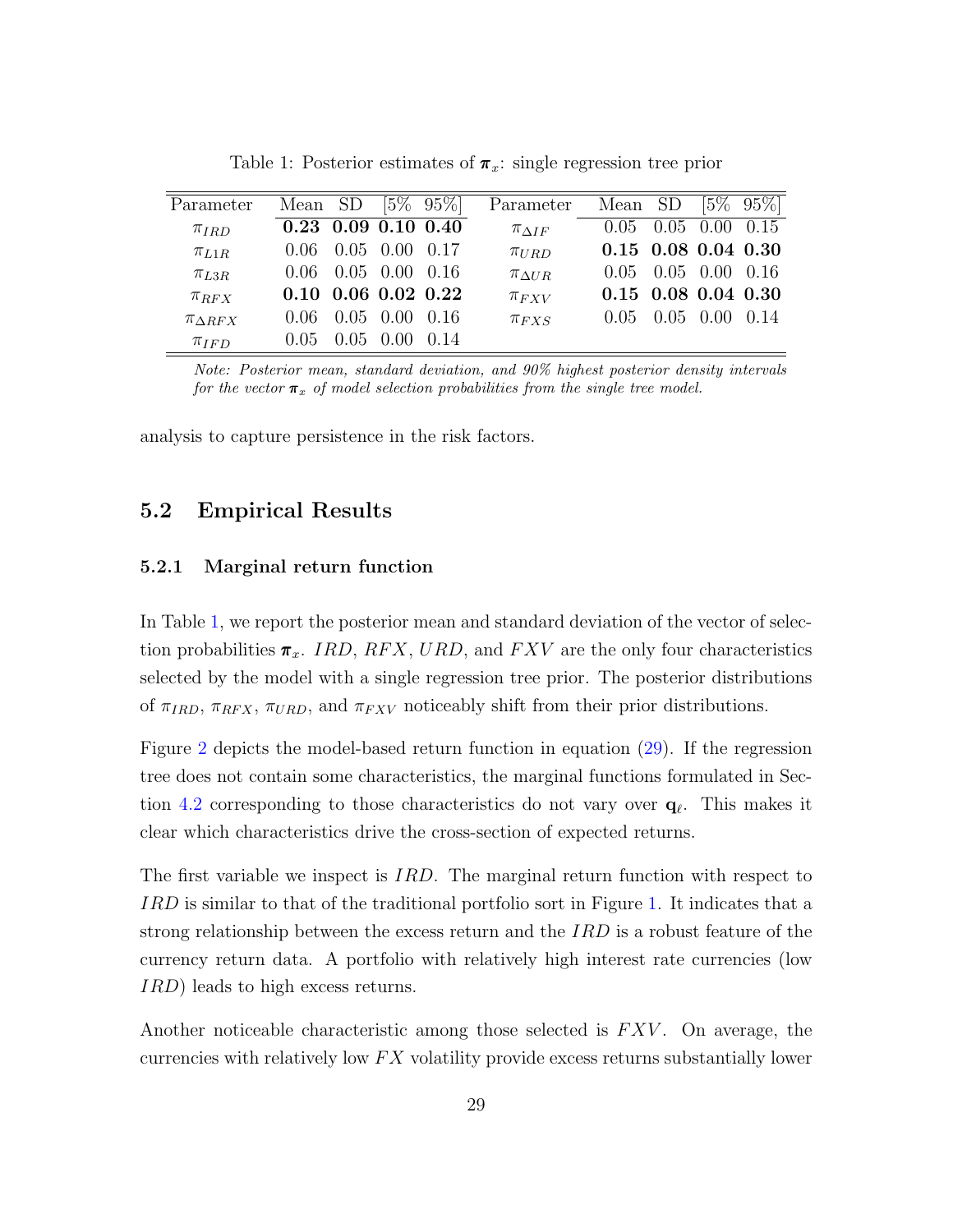<span id="page-30-0"></span>

#### Figure 2: Marginal return function

Note: The marginal return function is estimated by the posterior samples of the model parameters based on equation [\(29\)](#page-24-0).

than the unconditional average return.  $RFX$  and  $URD$  are other variables selected by the model. However, their impacts on the marginal return function are negligible. The marginal return function for other characteristics that are not selected by the model is constant around the unconditional average return.

A drawback of the traditional portfolio sort is that even though only a small number of key characteristics account for a large portion of the cross sectional variation in excess returns in the population, it could falsely indicate that irrelevant characteristics are important. A misleading result can arise if irrelevant characteristics are correlated with the key characteristics. Our proposed Bayesian approach resolves the issue by simultaneously considering all characteristics at once and by letting only selected characteristics affect the marginal return function. The result in Figure [2](#page-30-0) clearly demonstrates this point.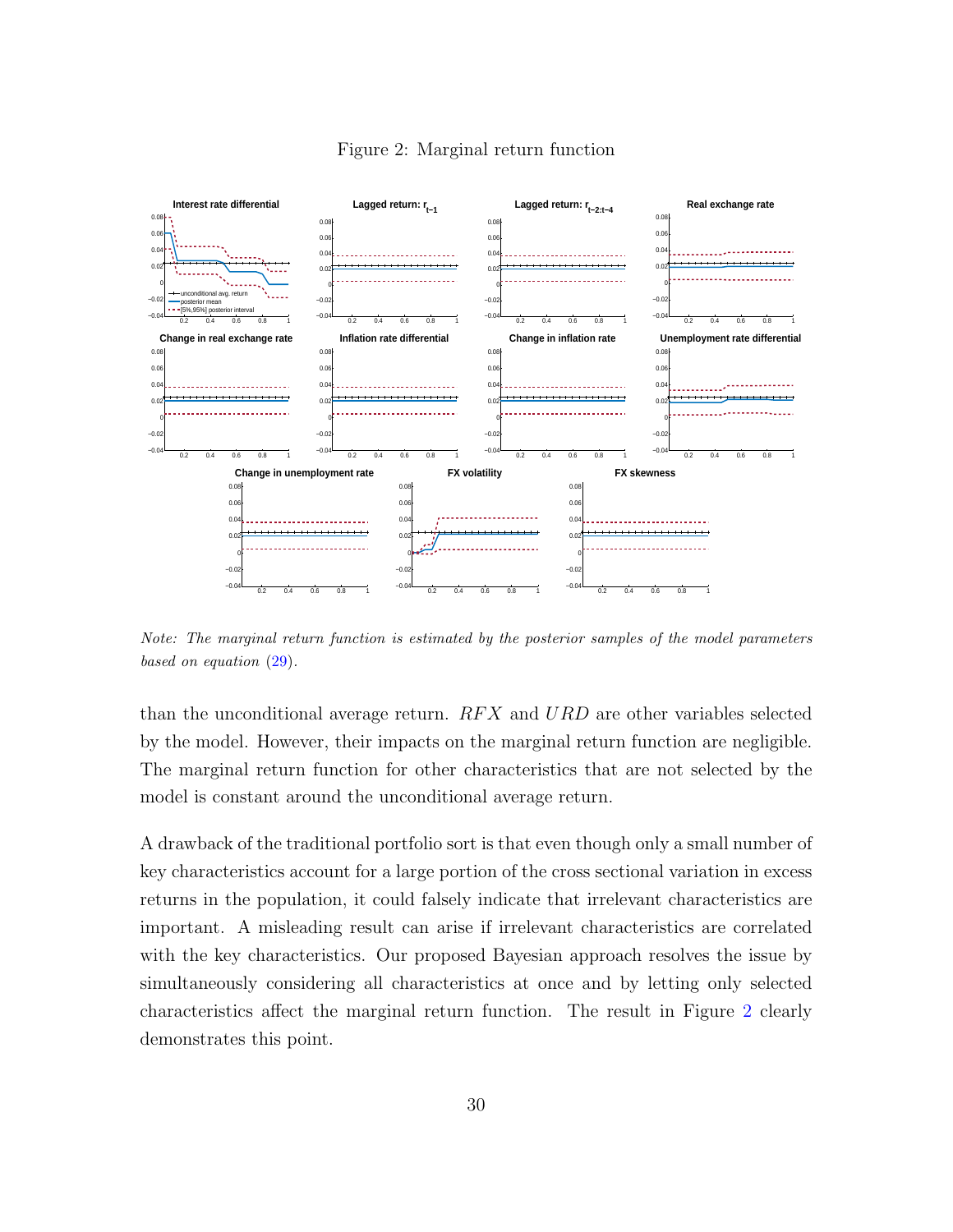<span id="page-31-0"></span>

#### Figure 3: Marginal beta function

Notes: In the first row, we plot the marginal beta functions for the dollar factor. In the second row, we plot the marginal beta functions for the carry factor.

Figure [3](#page-31-0) reports the marginal beta functions for the four selected characteristics. The result tells us that the excess returns associated with the dollar and carry factors mostly depend on  $FXV$  and  $IRD$ , respectively. Currency excess returns whose empirical quantile of FXV  $(q_{FVX})$  is less than 20% are rarely exposed to the dollar risk factor. [Lustig et al.](#page-47-0) [\(2011\)](#page-47-0) interpret the dollar factor as a level factor in the FX market in the sense that the degree to which individual currency excess returns are exposed to the dollar risk factor are identical. In contrast, our result provides evidence that the currencies exposed to relatively low FX volatility are not exposed to the dollar factor at all.

Figure [3](#page-31-0) also shows that the excess return significantly varies over IRD. A low value of IRD is positively associated with the carry factor, and a high value of IRD is negatively associated with the carry factor. On the contrary, the marginal beta return functions for  $RFX$  and  $URD$  rarely vary even though they are selected by the model.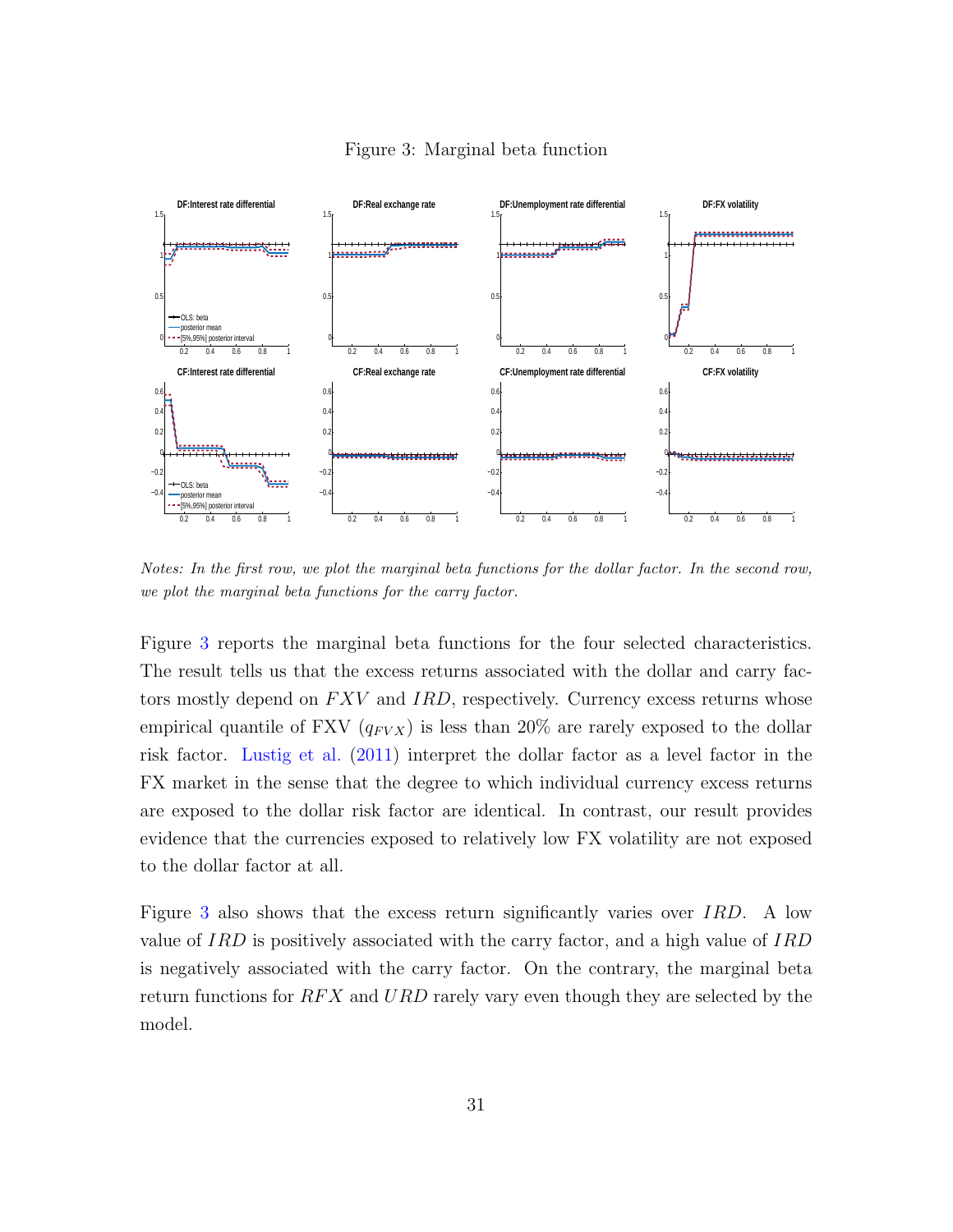<span id="page-32-0"></span>

|                       | country |                                                                     |     |  |  |    |  |    |  |  |
|-----------------------|---------|---------------------------------------------------------------------|-----|--|--|----|--|----|--|--|
| portfolio             |         | Hong Kong Saudi Arabia Kuwait China Singapore India Vietnam Denmark |     |  |  |    |  |    |  |  |
| $q_{FXV} \leq 0.1$    |         | 253                                                                 | 80. |  |  |    |  |    |  |  |
| $0.1 < q_{FXV} < 0.2$ | 22      |                                                                     |     |  |  | 68 |  | 50 |  |  |

Table 2: Frequency of being included in the low FXV portfolios

Note: Only countries that are selected more than 60 times in the two FXV portfolios are reported.

To identify which countries belong to the two groups such that  $q_{FXV} \leq 0.1$  and  $0.1 < q_{FXV} \leq 0.2$ , we store the corresponding country names and count how many times those counties are classified in the low  $FXV$  portfolios. Over the full sample period, a total of 41 countries are sorted into either one of the two  $FXV$  portfolios at least once. Among them, eight countries frequently show up in the low  $FXV$ portfolios.

Table [2](#page-32-0) exhibits the names of the eight countries and the frequencies of being included in the two  $FXV$  portfolios. The new finding in Table [2](#page-32-0) is that the underlying exchange rate regimes of the countries are well captured by  $FXV$ . The three most frequently selected countries are Hong Kong, Saudi Arabia, and Kuwait, and they all have fixed exchange rates. The Hong Kong Dollar and Saudi Arabia Riyal are pegged to the U.S. dollar. The Kuwait Dinar was pegged to the U.S. dollar up until May 2007 at which time the peg was switched to a basket of currencies. China uses a carefully managed exchange rate system to improve their FX risk management. Other countries such as Singapore and Vietnam use a composite exchange rate anchor like Kuwait. Denmark pegs their currency to the Euro. While India uses a floating exchange rate system now, the Indian Rupee was pegged to the U.S. dollar before December 1991. We emphasize that the countries included in Table [2](#page-32-0) are typically included when analyzing foreign exchange rates and currency excess returns (e.g., [Lustig et al.](#page-47-0) [\(2011\)](#page-47-0), [Menkhoff et](#page-47-1) [al.](#page-47-1) [\(2012b\)](#page-47-1), [Menkhoff et al.](#page-48-0) [\(2017\)](#page-48-0), [Filippou et al.](#page-46-11) [\(2018\)](#page-46-11), [Verdelhan](#page-48-5) [\(2018\)](#page-48-5)). To the best of our knowledge, no previous study shows that  $FXV$  influences the exposure to the dollar risk factor and is linked to their exchange rate regime.

We plot the marginal Sharpe ratio functions with respect to the selected characteristics in Table [4.](#page-33-0) A significant amount of variation in the marginal Sharpe ratio function is observed for IRD. For the lowest IRD portfolio, the posterior mean of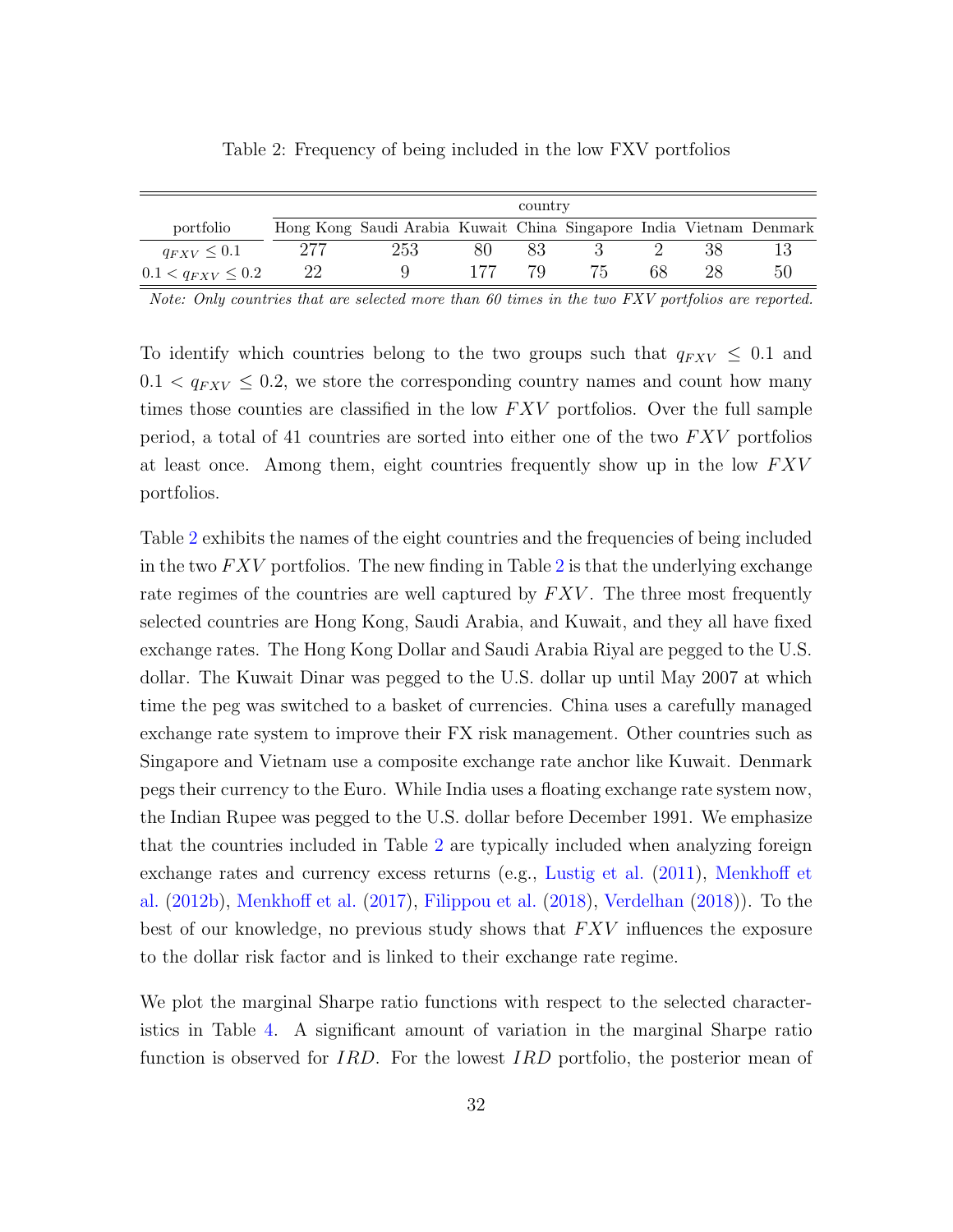<span id="page-33-0"></span>

#### Figure 4: Marginal Sharpe ratio function

Note: Estimated model-based Sharpe ratio calculated according to [\(32\)](#page-24-1).

the annualized Sharpe ratio obtained from the model is 0.55 and the interval between the 5% and 95% posterior percentiles does not contain zero and the unconditional average Sharpe ratio. Also, the highest  $IRD$  portfolio provides a Sharpe ratio much lower than the unconditional average Sharpe ratio. For the lowest  $FXV$  portfolio, the Sharpe ratio is estimated to be approximately 0 while the Sharpe ratio of the remaining FXV portfolios are not significantly different from the unconditional average Sharpe ratio.

### 5.2.2 Risk factors

Figure [5](#page-34-0) displays the posterior estimates of the time-varying factor risk premia  $\lambda_t$ along with the observed dollar and carry factors. The posterior distributions of the risk premia track the risk factors well.

The dollar risk premium frequently switches its sign while the carry risk premium remains positive most of the time. Changes in sign of the dollar risk premium can generate additional fruitful investment opportunities. A representative example is the dollar carry trade proposed by [Lustig et al.](#page-47-8) [\(2014\)](#page-47-8). They extract a signal for the sign switch of the dollar risk premium from the average difference between the interest rate of developed countries and the U.S. interest rate (or the average forward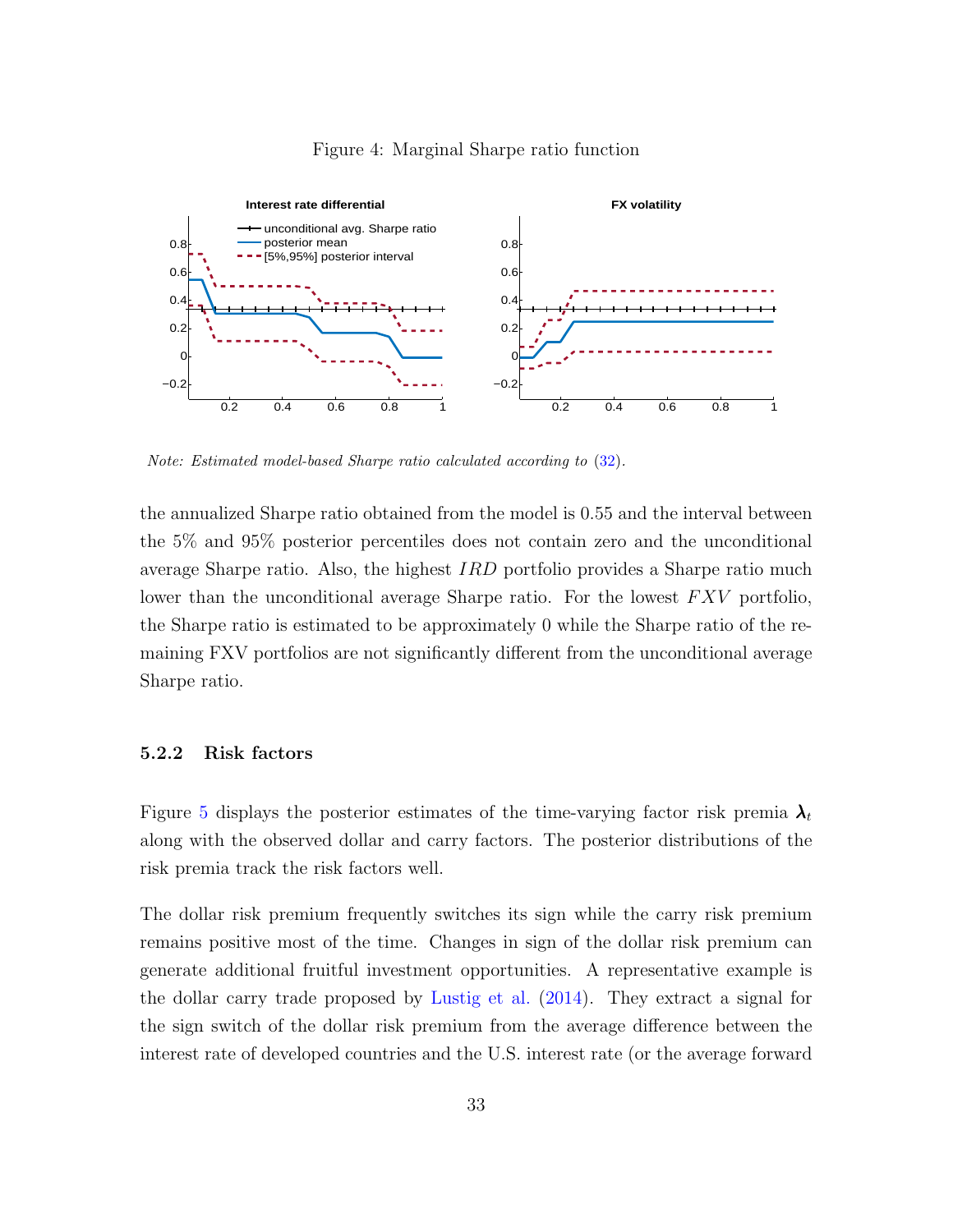<span id="page-34-0"></span>

#### Figure 5: Estimated factor risk premia

Note: Observed dollar and carry risk factors together with the estimated factor risk premia  $\lambda_t$  and 95% highest posterior density intervals.

discount rate), and use the signal to determine when to take long or short positions for the U.S. dollar and a basket of all other currencies.

The time-varying risk premium for the carry factor has been documented by numerous studies, including [Lustig and Verdelhan](#page-47-4) [\(2007\)](#page-47-4), [Lustig et al.](#page-47-0) [\(2011\)](#page-47-0), and [Menkhoff](#page-47-5) [et al.](#page-47-5) [\(2012a\)](#page-47-5). These studies claim that there are predictable variations in the carry factor and attempt to find meaningful predictors. [Mulder and Tims](#page-48-7) [\(2018\)](#page-48-7) and [Suh](#page-48-8) [\(2019\)](#page-48-8) use global FX volatility to capture time periods during which the price of carry risk is low or even negative to fully exploit investment opportunities associated with carry risk. However, these special versions of the carry trade may not be as beneficial as the dollar carry trade and also may be difficult to implement in practice because the low or negative price of the carry factor lasts for only short periods of time. Our result in Figure [5](#page-34-0) provides implicit evidence regarding alternative investment strategies in the FX literature.

Figure [6](#page-35-0) reports the posterior estimates for the time-varying covariance matrix of the two risk factors. The conditional volatility of the carry factor is more volatile than the dollar factor. The posterior mean of the correlation between the shocks to the two factors varies by switching its sign. Before 1990 and from the mid 1990s to the early 2000s the conditional correlation was negative. There were sharp increases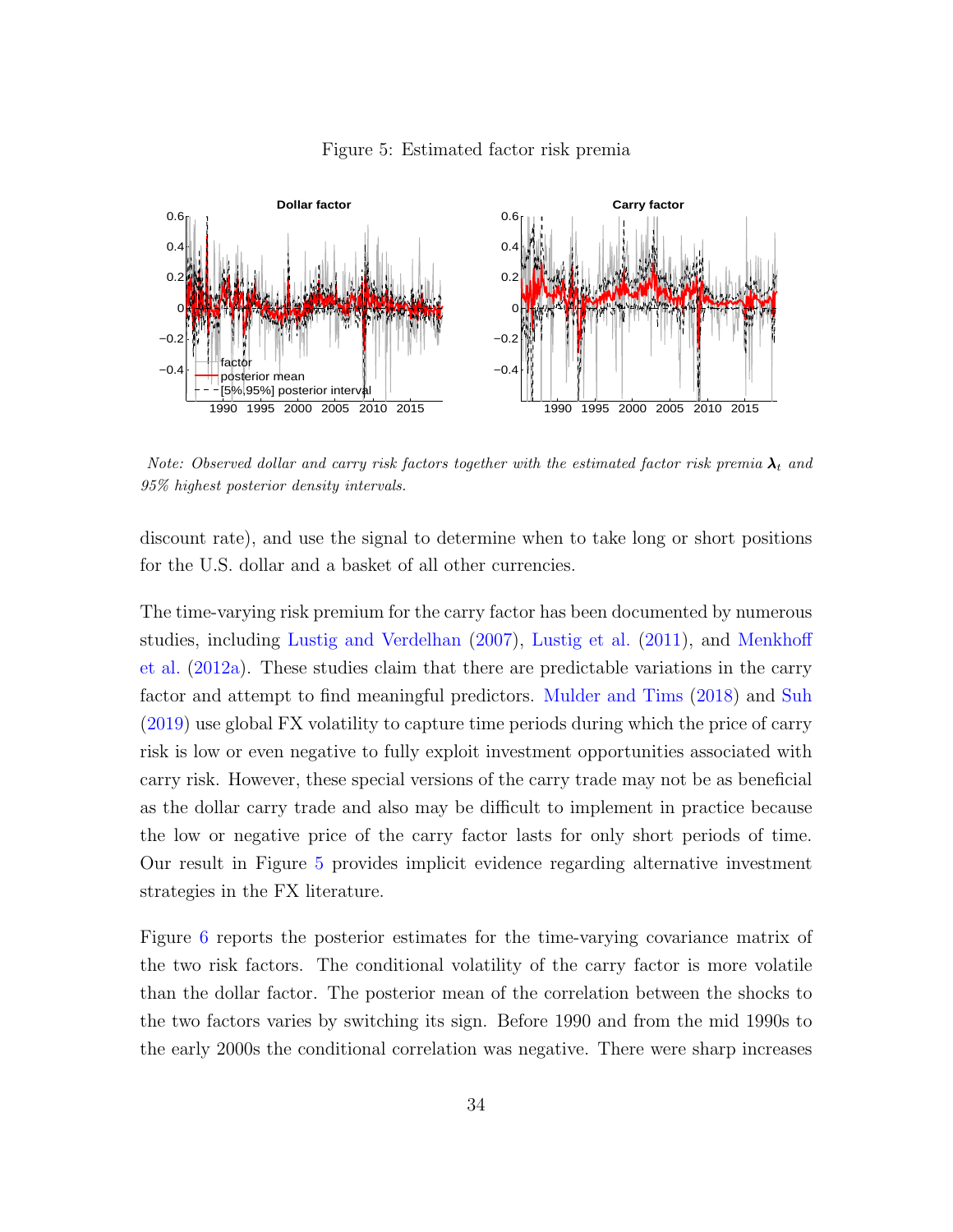<span id="page-35-0"></span>

#### Figure 6: Time-varying covariance matrix

Note: Estimated stochastic volatility for the dollar and carry factors and their conditional correlation. 95% highest posterior density intervals.

in the correlation around the recessions of 1990 and early 2000s. Since 2004, the correlation has been mostly positive. [Boudoukh et al.](#page-44-10) [\(2018\)](#page-44-10) argue that the excess returns of dollar-beta-sorted portfolios developed by [Verdelhan](#page-48-5) [\(2018\)](#page-48-5) are not reliable because the dollar and carry factors are conditionally correlated. However, Figure [6](#page-35-0) shows that although the correlation varies over time, the correlation was substantially reduced to 0 during the late 2000 and its posterior interval contains 0 since then.

The posterior estimates for the parameters of the risk prices  $\mathbf{b}_t$  ( $\mathbf{z}_{t-1}$ ) are reported in Table [3.](#page-36-0) The posterior mean and standard deviations of  $\mathbf{b}_0$  are estimated to be 0.42 and 0.27 for the dollar factor while they are estimated to be 1.29 and 0.27 for the carry factor. Recall that all economic-wide explanatory variables in Equation [\(8\)](#page-10-0) are standardized before estimation so that  $\mathbf{b}_0$  corresponds to the unconditional mean of **. The posterior estimates of**  $**b**<sub>0</sub>$  **are low explaining why the dollar factor is** more prone to switch signs than the carry factor.

The results in Table [3](#page-36-0) show that three economy-wide explanatory variables are significant for explaining the dollar risk factor. To better find variables that explain  **well, we mark in bold all parameters that have**  $P(s = 1)$  **larger than 0.8.** 

Table [3](#page-36-0) shows that a decline in  $\Delta CR$  leads to a higher expected return of the dollar factor. However, the negative marginal effect of  $\Delta CR$  on the dollar factor shrinks to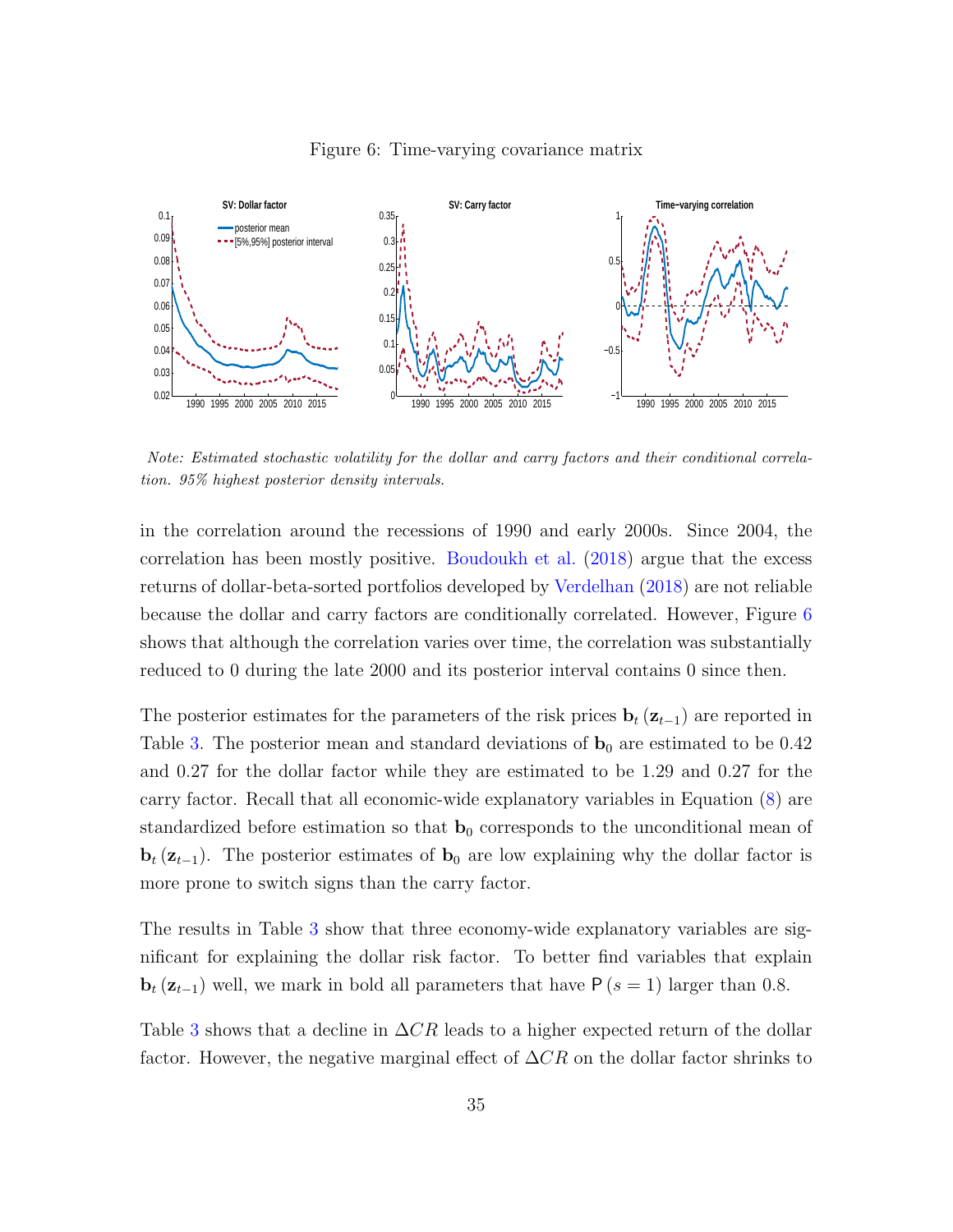<span id="page-36-0"></span>

|                    |            |           | Carry factor                 |                   |            |         |                                  |                      |      |                 |  |  |
|--------------------|------------|-----------|------------------------------|-------------------|------------|---------|----------------------------------|----------------------|------|-----------------|--|--|
|                    | $p(b s=1)$ |           |                              |                   |            |         | p(b)<br>$\vert 1 \vert$<br>$ s=$ |                      |      |                 |  |  |
| Parameter          | Mean       | <b>SD</b> | $\sqrt{5\%}$                 | $\overline{95\%}$ | $P(s = 1)$ | Mean    | <b>SD</b>                        | $[5\%]$              |      | $95\%$ P(s = 1) |  |  |
| $b_0$              | 0.42       |           | $0.27 - 0.03$                | 0.87              | 1.00       | 1.29    |                                  | 0.27 0.87 1.76       |      | 1.00            |  |  |
| $b_{VIX}$          | $-0.63$    | 0.41      | $-1.34$                      | 0.06              | 0.66       | 0.88    | 0.36                             | 0.33                 | 1.49 | 0.66            |  |  |
| $b_{VIX^2}$        | 0.76       | 0.40      | 0.09                         | 1.44              | 0.73       | $-0.43$ |                                  | $0.35 - 1.00$ $0.14$ |      | 0.32            |  |  |
| $b_{GFXV}$         | 0.12       | 0.37      | $-0.47$                      | 0.76              | 0.55       | $-0.37$ |                                  | $0.30 - 0.87 0.13$   |      | 0.32            |  |  |
| $b_{GFXV^2}$       | 0.01       |           | $0.42 - 0.68$                | 0.71              | 0.55       | 0.49    |                                  | $0.39 - 0.16$ 1.14   |      | 0.34            |  |  |
| $b_{TED}$          | $-0.04$    | 0.41      | $-0.70$                      | 0.63              | 0.56       | $-0.57$ |                                  | $0.35 - 1.17 - 0.03$ |      | 0.38            |  |  |
| $b_{TED^2}$        | $-0.76$    |           | $0.43 - 1.50$                | $-0.07$           | 0.78       | 0.36    |                                  | $0.46 - 0.38$ 1.13   |      | 0.31            |  |  |
| $b_{\Delta CR}$    |            |           | $-1.10$ 0.29 $-1.57$ $-0.63$ |                   | 0.98       | $-0.07$ |                                  | $0.23 - 0.45 0.31$   |      | 0.26            |  |  |
| $b_{\Delta CR^2}$  | 0.80       |           | 0.33 0.27                    | 1.34              | 0.88       | 0.46    | 0.28                             | 0.01                 | 0.95 | 0.39            |  |  |
| $b_{\Delta cPI}$   | 0.31       | 0.29      | $-0.17$                      | 0.80              | 0.60       | 0.58    | 0.24                             | 0.18                 | 0.99 | 0.61            |  |  |
| $b_{\Delta cPI^2}$ | $-0.27$    |           | $0.37 - 0.88$                | 0.34              | 0.61       | $-0.64$ |                                  | $0.30 - 1.13 - 0.14$ |      | 0.51            |  |  |
| $b_{GIRD}$         |            |           | $-0.81$ 0.38 $-1.41$ $-0.17$ |                   | 0.82       | $-0.11$ |                                  | $0.44 - 0.78$ 0.60   |      | 0.33            |  |  |
| $b_{GIRD^2}$       | $-0.59$    |           | $0.43 - 1.30$                | 0.15              | 0.63       | $-0.67$ |                                  | $0.28 - 1.13 - 0.23$ |      | 0.59            |  |  |
| $b_{TS}$           | 0.17       | 0.38      | $-0.44$                      | 0.77              | 0.57       | $-0.51$ |                                  | $0.32 - 1.04 - 0.01$ |      | 0.39            |  |  |
| $b_{TS^2}$         | 0.46       | 0.28      | 0.01                         | 0.91              | 0.65       | 0.42    |                                  | $0.25$ $0.02$ $0.82$ |      | 0.41            |  |  |
| $b_{\Delta DI}$    | $-0.42$    |           | $0.54 - 1.31$                | 0.42              | 0.57       | 0.15    |                                  | $0.44 - 0.55 0.95$   |      | 0.28            |  |  |
| $b_{\Delta DI^2}$  | $-0.26$    |           | $0.44 - 1.02$                | 0.46              | 0.56       | $-0.57$ |                                  | $0.37 - 1.22 - 0.03$ |      | 0.42            |  |  |
| $b_{DF}$           | $-0.51$    |           | $0.54 - 1.44$                | 0.29              | 0.57       | 0.22    |                                  | $0.42 - 0.47$ 0.97   |      | 0.27            |  |  |
| $b_{DF^2}$         | 0.04       |           | $0.45 - 0.69$                | 0.79              | 0.55       | 0.21    |                                  | $0.41 - 0.43$ $0.88$ |      | 0.31            |  |  |
| $b_{CF}$           | 0.92       | 0.31      | 0.42                         | 1.44              | 0.94       | $-0.17$ |                                  | $0.24 - 0.57$ $0.21$ |      | 0.27            |  |  |
| $b_{CF^2}$         | 0.31       |           | $0.28 - 0.13$                | 0.77              | 0.58       | $-0.40$ |                                  | $0.18 - 0.69 - 0.11$ |      | 0.55            |  |  |

Table 3: Posterior estimates of  $\mathbf{b}(\mathbf{z}_{t-1})$ 

Note: All explanatory variables are standardized before estimation.  $P(s = 1)$  is the posterior probability of a corresponding variable being included in the model. s is an indicator variable for whether or not to include a corresponding variable.  $p(b|s=1)$  represents the posterior distribution conditioning on  $s = 1$ . The model parameters whose posterior  $P(s = 1)$  is larger than 0.8 are marked in bold.

zero as  $\Delta CR$  increases. [Adrian et al.](#page-44-5) [\(2011\)](#page-44-5) claim that tighter funding constraints of financial intermediaries ( $\Delta CR < 0$ ) amplify the impact of fundamental shocks, which is compensated by a higher risk premium. Also the result may reflect the U.S. dollar's special role as a safe heaven currency. If  $CR$  falls unexpectedly at  $t-1$ , there will be high net demand for the U.S. dollar. Thus, the foreign currencies depreciate at  $t-1$  and expected to appreciate in the following periods after the shock is gone. Our result is consistent with [Krohn](#page-47-9) [\(2019\)](#page-47-9) who relates funding constraints in the FX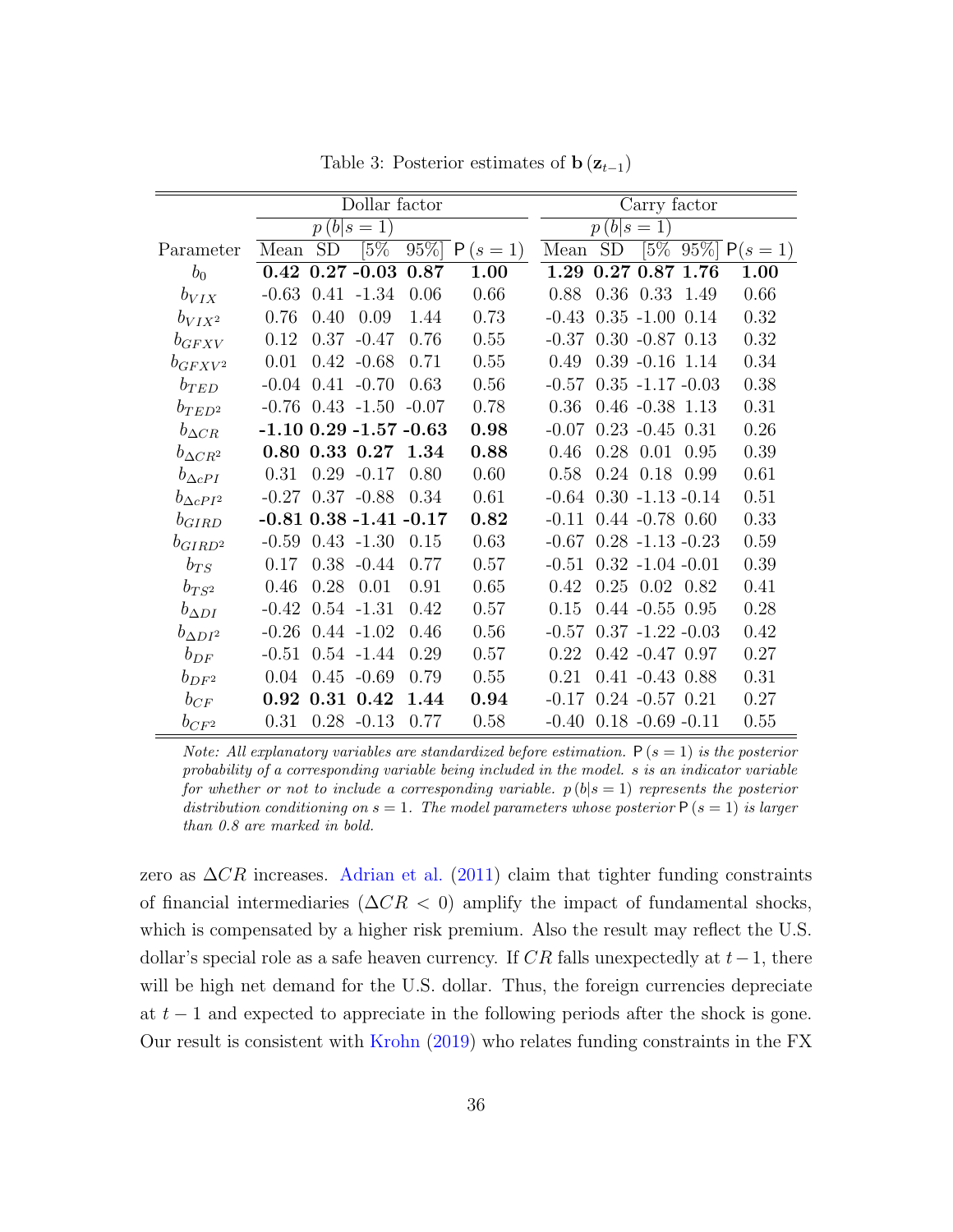market with the dollar factor.

Another important variable for the dollar factor is GIRD which is negatively related with the dollar risk premium. [Lustig et al.](#page-47-8) [\(2014\)](#page-47-8) and [Verdelhan](#page-48-5) [\(2018\)](#page-48-5) employ GIRD to identify the sign of the dollar risk price. [Verdelhan](#page-48-5) [\(2018\)](#page-48-5) shows that there exists a locally priced global shock and the local risk prices are associated with country-specific volatilities. For instance, if the U.S. has a relatively high risk price compared to foreign countries, the U.S. dollar appreciates and foreign currencies depreciate when a bad global shock arises. In order to compensate for the risk of a foreign currency depreciation, a positive expected return of the dollar factor should be granted. Conversely, when the U.S. has a relatively low risk price compared to foreign countries, foreign currencies appreciate instead of depreciate in the case of a bad global shock. This can generate a negative expected return of the dollar factor because it offers a hedge opportunity to the bad shock. [Verdelhan](#page-48-5) [\(2018\)](#page-48-5) uses country-specific interest rates which inversely move with country-specific volatilities to measure a relative risk price between U.S. and foreign countries. According to our variable definition, a high value of GIRD means a relatively high U.S. interest rate (low U.S. specific volatility and low U.S. risk price) compared to foreign interest rates. The negative marginal effect of  $GIRD$  on the dollar risk price holds within [Verdelhan](#page-48-5) [\(2018\)](#page-48-5)'s framework.

The lagged carry factor  $CF_{t-1}$  also has a high posterior probability of being included in the model. It implies that some variables that predict the carry factor but are not included in our model can have a predictive power for the dollar factor.

Other variables do not appear to be important as much as  $\Delta CR$ , GIRD, and  $CF_{t-1}$ for the dollar factor. The conditional posterior distributions of the other variables are either close to zero or contain 0 with wide posterior intervals. Also, their posterior probability of being included in the model is all lower than 0.8.

The result in Table [3](#page-36-0) indicates that the prediction of the carry factor is more difficult than that of the dollar factor. This is illustrated by the relatively large interval estimates for the carry factor shown in the second panel of Figure [5](#page-34-0) and the relatively low posterior probabilities of predictors being included in the model in Table [3.](#page-36-0)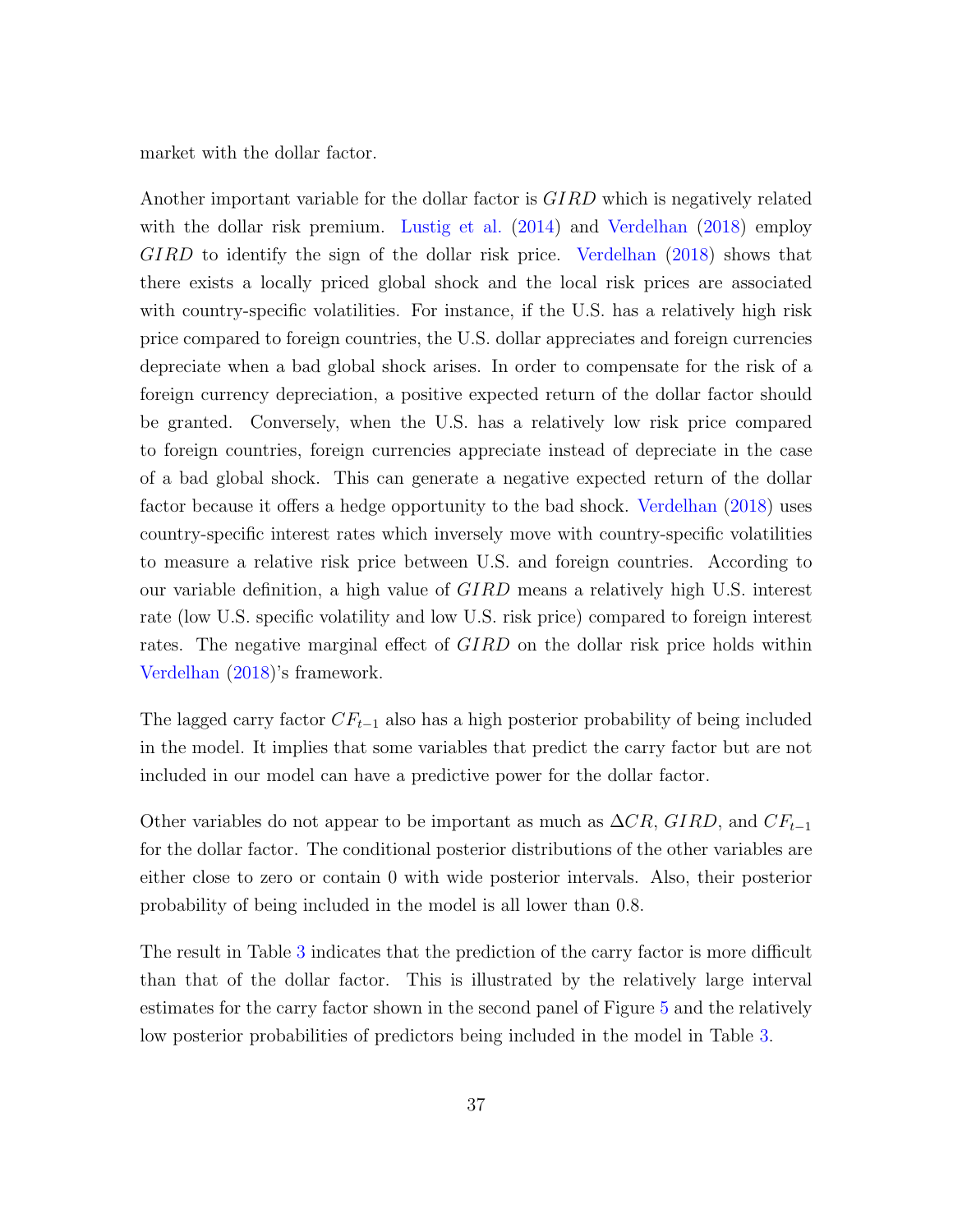Across all predictors,  $VIX$  has the strongest forecasting power for the carry factor. The absolute value of the conditional posterior mean (0.88) is the largest, its interval estimate does not contain 0, and the posterior inclusion probability (0.66) is the highest. Many previous studies such as [Lustig et al.](#page-47-0) [\(2011\)](#page-47-0), [Menkhoff et al.](#page-47-5) [\(2012a\)](#page-47-5), and [Lettau et al.](#page-47-10) [\(2014\)](#page-47-10) show that the carry factor is positively associated with global volatility and uncertainty. We can think of the result in Table [3](#page-36-0) in relation to such a conclusion. A high value of  $VIX$  indicates high economic or financial uncertainty, and a rise in uncertainty can be reflected in the FX market via a high expected return or high risk price of the carry factor. However, different from [Menkhoff et al.](#page-47-5) [\(2012a\)](#page-47-5), we find no direct effect of  $GFXV$  on the carry factor after controlling for  $VIX$ .

The second variable that has a relatively strong foresting power for the carry factor is  $\Delta cPI$ . As for VIX, its interval estimate does not contain zero. And the posterior inclusion probability (0.61) is the second highest. A possible reason for the positive marginal impact of  $\Delta cPI$  on the carry risk premium would be that the currencies of commodity exporting countries often show up in the high interest rate portfolios and a high  $\Delta cPI$  predicts the appreciation of such commodity currencies.

#### 5.2.3 Portfolio sort function

This section analyzes alternative portfolio strategies and their risk compensations based on the estimated model. Figure [7](#page-39-0) shows the portfolio sort function estimated by the proposed model. Following [Chipman et al.](#page-45-3) [\(1998\)](#page-45-3), we report the portfolio sort function that has the lowest sum of squared residuals in the measurement equation. At each internal node, we report a variable and a quantile value used by the corresponding split rule, and at each terminal node, we report the unconditional return, standard deviation, and Sharpe ratio (SR) for the resulting portfolio. The calculations in Figure [7](#page-39-0) are somewhat different from those of the previous section in that means, standard deviations, and Sharpe ratios are calculated from sample moments instead of model-based estimates.[3](#page-38-0)

<span id="page-38-0"></span><sup>&</sup>lt;sup>3</sup>If there are sufficiently many returns in portfolio  $p$ , the model-based and actual returns coincide because the idiosyncratic shocks are completely diversified.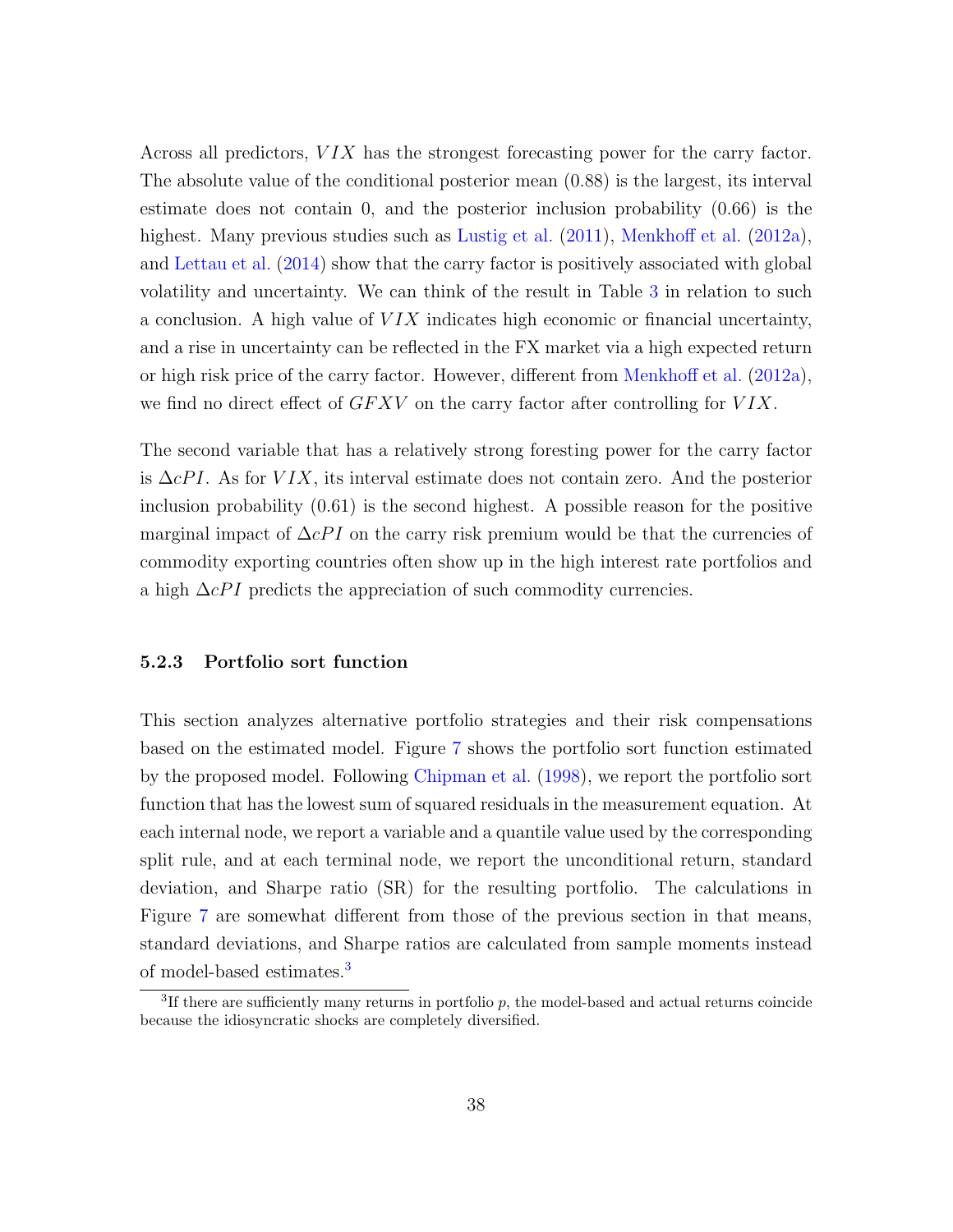#### Figure 7: Portfolio sort function

<span id="page-39-0"></span>

Note: The estimated portfolio sort function generates equally weighted portfolios. M and SD represent the unconditional annual return and the annualized standard deviation of portfolio returns. SR represents the Sharpe ratio.  $q_{IBD}$ ,  $q_{FXV}$ ,  $q_{RFX}$ ,  $q_{UBD}$  represent the empirical CDFs of the interest rate differential (IRD), the idiosyncratic FX volatility (FXV), the real exchange rate (RFX), and the unemployment rate differential (URD).

The two portfolios constructed by  $\{q_{FXV} \leq 0.1\}$  and  $\{0.1 < q_{FXV} \leq 0.2\}$  provide 1.8% and 3.6% returns per annum respectively. The highest portfolio return generated by the portfolio sort function is 8.8% per annum and the corresponding portfolio is constructed by  $\{q_{FXV} > 0.2, q_{IRD} \leq 0.1\}$ . The portfolios sorted by  $\{q_{FXV} >$  $0.2, q_{RFX} < 0.6, 0.8 < q_{IRD}$  and  $\{q_{FXV} > 0.2, q_{RFX} > 0.6, 0.8 < q_{IRD}\}\$  give very similar negative returns  $-1.0\%$  and  $-0.9\%$ , which means that RFX does not matter in obtaining the portfolios with large negative returns.

We compare the cumulative returns of 8 portfolios in Figure [8.](#page-40-0) Portfolio 1 represents an equally weighted portfolio that contains all currency excess returns. Portfolio 2 reflects the conventional carry trade strategy that uses equally spaced split points of IRD. For Portfolio 2, we assume  $P = 6$ . The returns of Portfolio 1 and Portfolio 2 are identical to the returns of the dollar and carry factors respectively. Portfolio 3 and Portfolio 4 are constructed by the estimated portfolio sort function. Portfolio 3 is the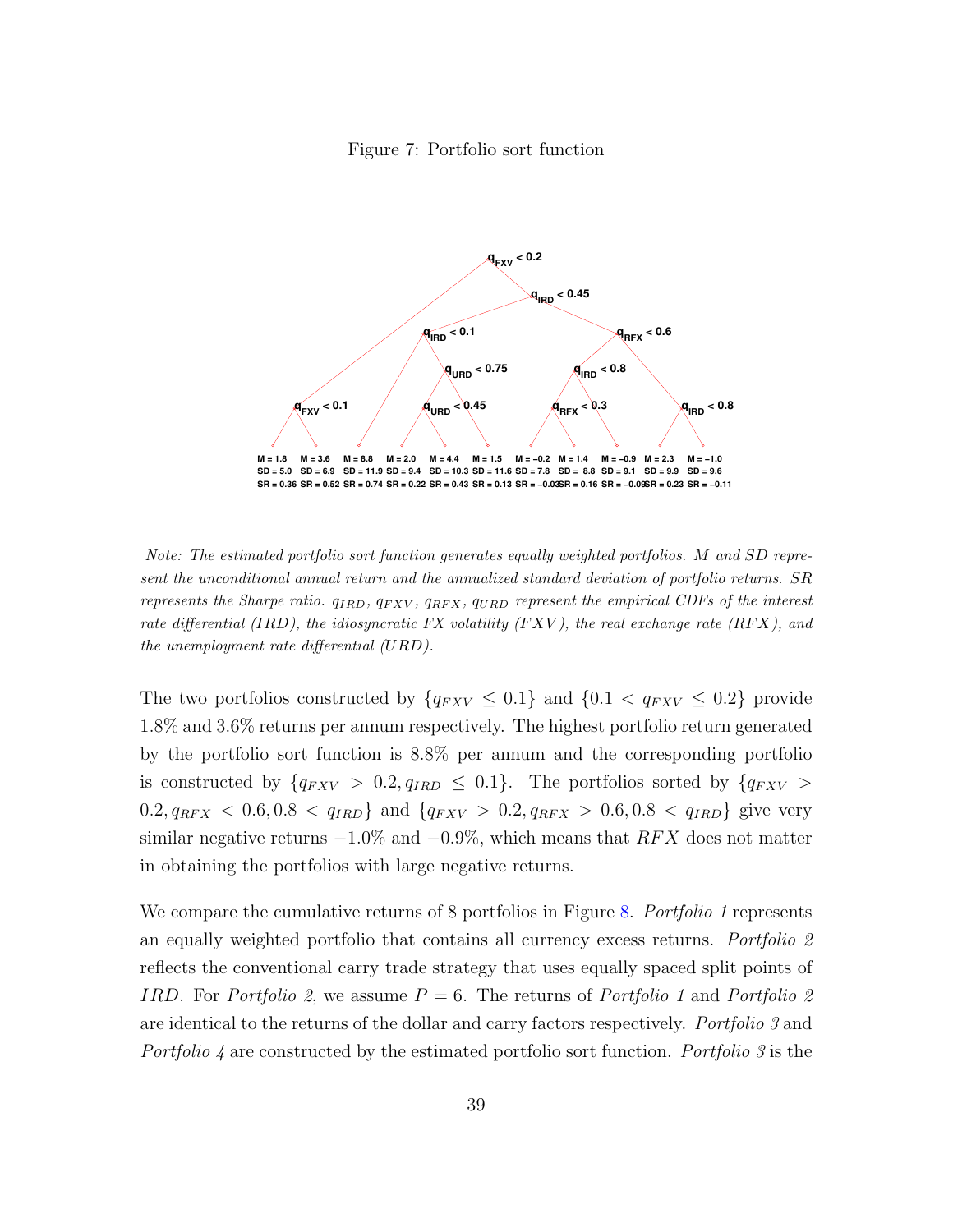#### Figure 8: Cumulative portfolio return

<span id="page-40-0"></span>

Note: Portfolio 1- long positions on all assets; Portfolio 2- long positions on currencies such that  ${q_{IRD} \leq 1/6}$  and short positions on assets such that  ${q_{IRD} > 5/6}$ ; Portfolio 3- long positions on assets such that  $\{q_{FXV} > 0.2, q_{IRD} \leq 0.1\}$  and short positions on assets such that  $\{q_{FXV} > 0.2, q_{IRD} \leq 0.1\}$  $0.2, q_{IRD} > 0.8$ ; Portfolio 4- long positions on assets such that  $\{q_{IRD} \le 0.1\}$  and short positions on assets such that  ${q_{IRD} > 0.8}$ ; Portfolio 5- long positions on all assets if  $GIRD_{t-1} < 0$  and short positions on all assets if  $GIRD_{t-1} > 0$ ; Portfolio 6- long positions on assets such that  $\{q_{FXV} > 0.2\}$ if  $GIRD_{t-1} < 0$  and short positions on assets such that  ${q_{FXV} > 0.2}$  if  $GIRD_{t-1} > 0$ ; Portfolio 7- long positions on all assets if  $\lambda_{DF,t} > 0$  and short positions on all assets if  $\lambda_{DF,t} < 0$ ; Portfolio 8- long positions on assets such that  $\{q_{FXV} > 0.2\}$  if  $\lambda_{DF,t} > 0$  and short positions on assets such that  $\{q_{FXV} > 0.2\}$  if  $\lambda_{DF,t} < 0$ 

long-short portfolio constructed by using the two portfolios that offer the highest and lowest returns in Figure [7.](#page-39-0) Portfolio 4 is constructed similarly with Portfolio 3 but we employ the split rules only associated with IRD for *Portfolio 4*. As in [Lustig et al.](#page-47-8) [\(2014\)](#page-47-8), we use  $GIRD_{t-1}$  to construct the dollar carry factor. In month t, the return of the dollar carry factor (*Portfolio 5*) proposed by [Lustig et al.](#page-47-8) [\(2014\)](#page-47-8) is the average return of all currency assets if  $GIRD_{t-1} < 0$  and is the negative average return of all currency assets if  $GIRD_{t-1} > 0$ . Portfolio 6 also uses the sign of  $GIRD_{t-1}$  for portfolio construction. However, as in [Verdelhan](#page-48-5) [\(2018\)](#page-48-5), we separate currency returns that are highly and lowly exposed to the dollar risk factor based on the estimated portfolio sort function in Figure [7.](#page-39-0) Portfolio 6 only reflects the returns of the currency assets that are highly exposed to the dollar risk factor. Portfolio 7 and Portfolio 8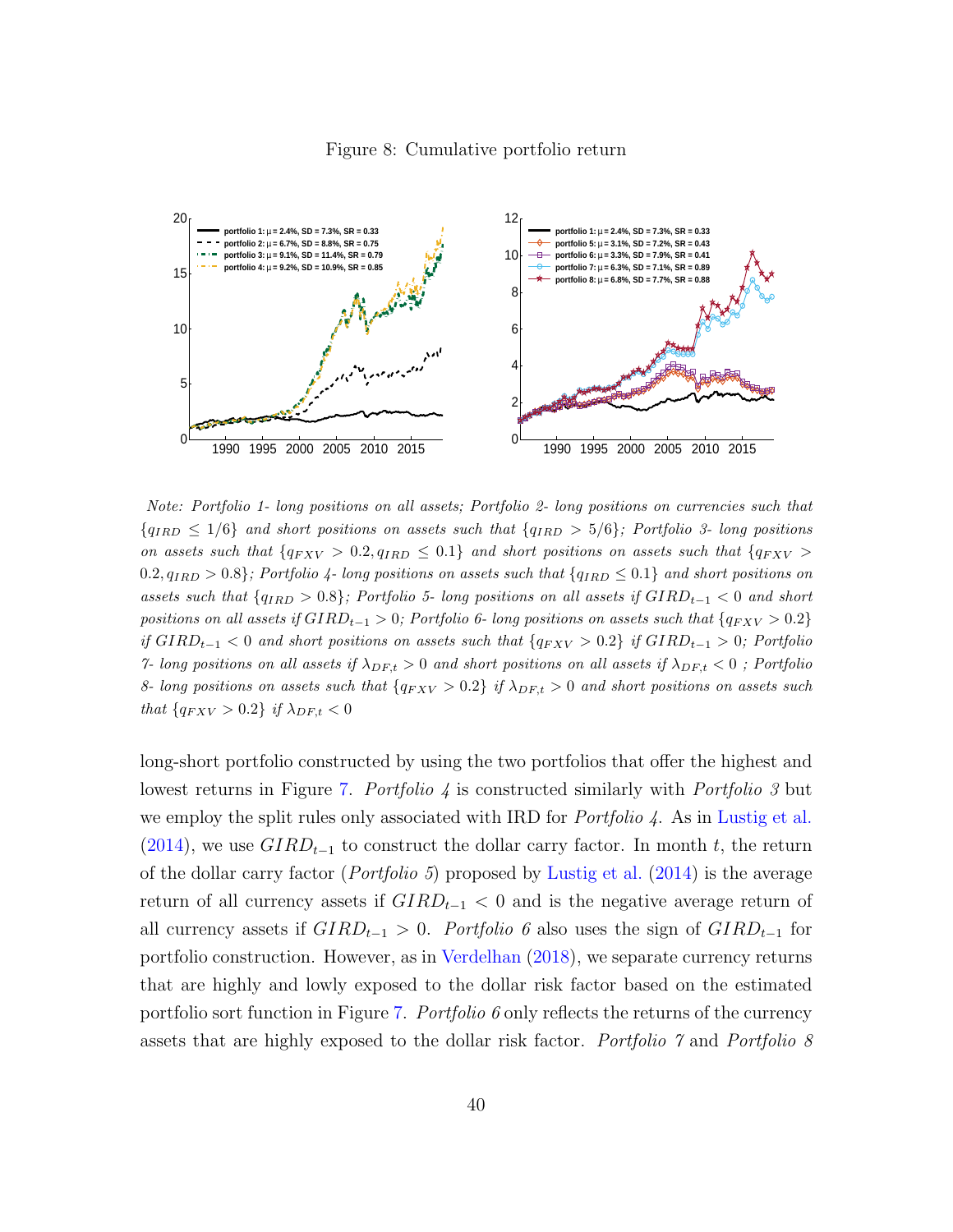<span id="page-41-1"></span>

| Parameter            | Mean SD |      |                             | $[5\% \ 95\%]$ | Parameter          | Mean SD                     |      | $5\%$  | $95\%$ |
|----------------------|---------|------|-----------------------------|----------------|--------------------|-----------------------------|------|--------|--------|
| $\pi_{IRD}$          |         |      | $0.34$ 0.09 0.18 0.49       |                | $\pi_{\Delta IF}$  | 0.02                        | 0.02 | 0.00   | 0.07   |
| $\pi_{L1R}$          | 0.02    |      | $0.02 \quad 0.00$           | 0.07           | $\pi_{URD}$        | $0.16$ $0.07$ $0.07$ $0.29$ |      |        |        |
| $\pi_{L3R}$          | 0.02    |      | $0.02 \quad 0.00$           | 0.06           | $\pi_{\Delta U R}$ | 0.02                        | 0.02 | 0.00   | 0.07   |
| $\pi_{RFX}$          |         |      | $0.09$ $0.05$ $0.03$ $0.18$ |                | $\pi_{FXV}$        | $0.21$ $0.07$ $0.10$ $0.34$ |      |        |        |
| $\pi_{\Lambda\,RFX}$ | 0.02    | 0.02 | 0.00                        | -0.06          | $\pi_{FXS}$        | 0.02                        | 0.02 | (1)(1) | 0.07   |
| $\pi_{IFD}$          |         |      | $0.04$ 0.02 0.14            |                |                    |                             |      |        |        |

Table 4: Posterior estimates of  $\pi_x$ : sum-of-trees model

Note: Posterior mean, standard deviation, and 90% highest posterior density intervals for the vector  $\pi_x$  of model selection probabilities from the sum-of-trees model.

are similar to Portfolio 5 and Portfolio 6 respectively, but we use the posterior mean of  $\lambda_{DF,t}$  estimated by our proposed model to infer the sign of the dollar risk price.

Two conclusions can be reached from Figure [8.](#page-40-0) First, we can obtain higher unconditional excess returns using unequally spaced split points of the IRD while maintaining a similar or higher Sharpe ratio compared to the conventional carry trade (Portfolio 2 v.s. Portfolio 4). Second, the portfolios that use  $\lambda_{DF,t}$  as a signal for the negative dollar risk price instead of  $GIRD_{t-1}$  offer higher unconditional excess returns and higher Sharpe ratios than the conventional dollar carry trades (Portfolio 5 and Portfolio 6) and carry trade (Portfolio 2).<sup>[4](#page-41-0)</sup>

#### 5.2.4 Sum-of-tree model

We also estimated the sum-of-trees model in [\(25\)](#page-19-0). During estimation, we assume  $H = 20$  and  $p = 5$ , which means that each regression tree can generate 5 portfolios at most.

Table [4](#page-41-1) shows that a total of 5 characteristics are selected by the model which include IRD, RFX, IFD, URD, and FXV. The posterior means for  $\pi_x$  in Table [4](#page-41-1) suggest that  $IRD$  and  $FXV$  are more frequently used than any other characteristics including RFX, IFD, and URD in the sum-of-trees model.

<span id="page-41-0"></span><sup>4</sup>Even though our portfolio sort model is estimated by the full sample, this evidence suggests that there exists a room for constructing profitable portfolios by building a good prediction model for the dollar factor.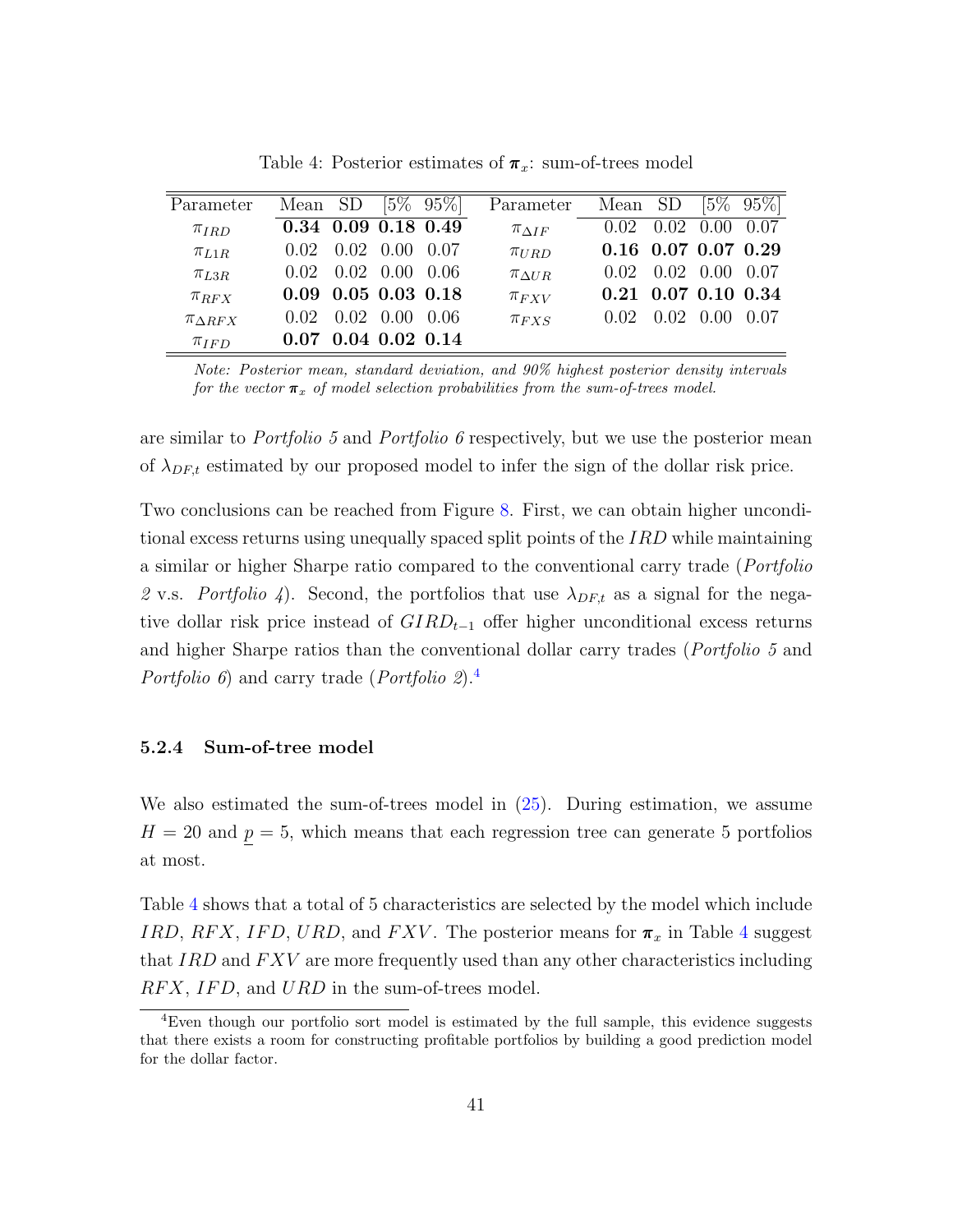<span id="page-42-0"></span>

Figure 9: Marginal return function associated with the risk factors

<span id="page-42-1"></span>Note: In this figure, the marginal return function is estimated based on  $\bar{\beta}'_t$  $t_{t}$  ( $x_{\ell,t-1} = q$ )  $\lambda_{t}$  ( $\mathbf{z}_{t-1}$ ) in equation [\(27\)](#page-23-1).

Figure 10: Marginal return function associated with the pricing error



Note: In this figure, the marginal return function is estimated based on  $\bar{\beta}_{0,t}$  ( $x_{\ell,t-1} = q$ ) in equation  $(27).$  $(27).$ 

The marginal return functions associated with the risk factors are reported in Figure [9.](#page-42-0) As in the single tree model, the expected return significantly varies with IRD. Moreover, the marginal function of  $FXV$  shows a strong monotonic relation with the expected return. When the quantile value of  $FXV$  is near 0, the expected return is also close to 0. Other selected characteristics do not appear to be important for the cross section of the currency returns. The results in Figure [9](#page-42-0) are consistent with those of the single tree model.

Figure [10](#page-42-1) shows the marginal functions for the systematic pricing error. None of the selected characteristics except  $IRD$  has a strong monotonic relation with the pricing error. The pricing error being around 2 % when  $q_{IRD} < 0.1$  means that the observed carry factor used in the model does not fully explain the risk compensation associated with *IRD*.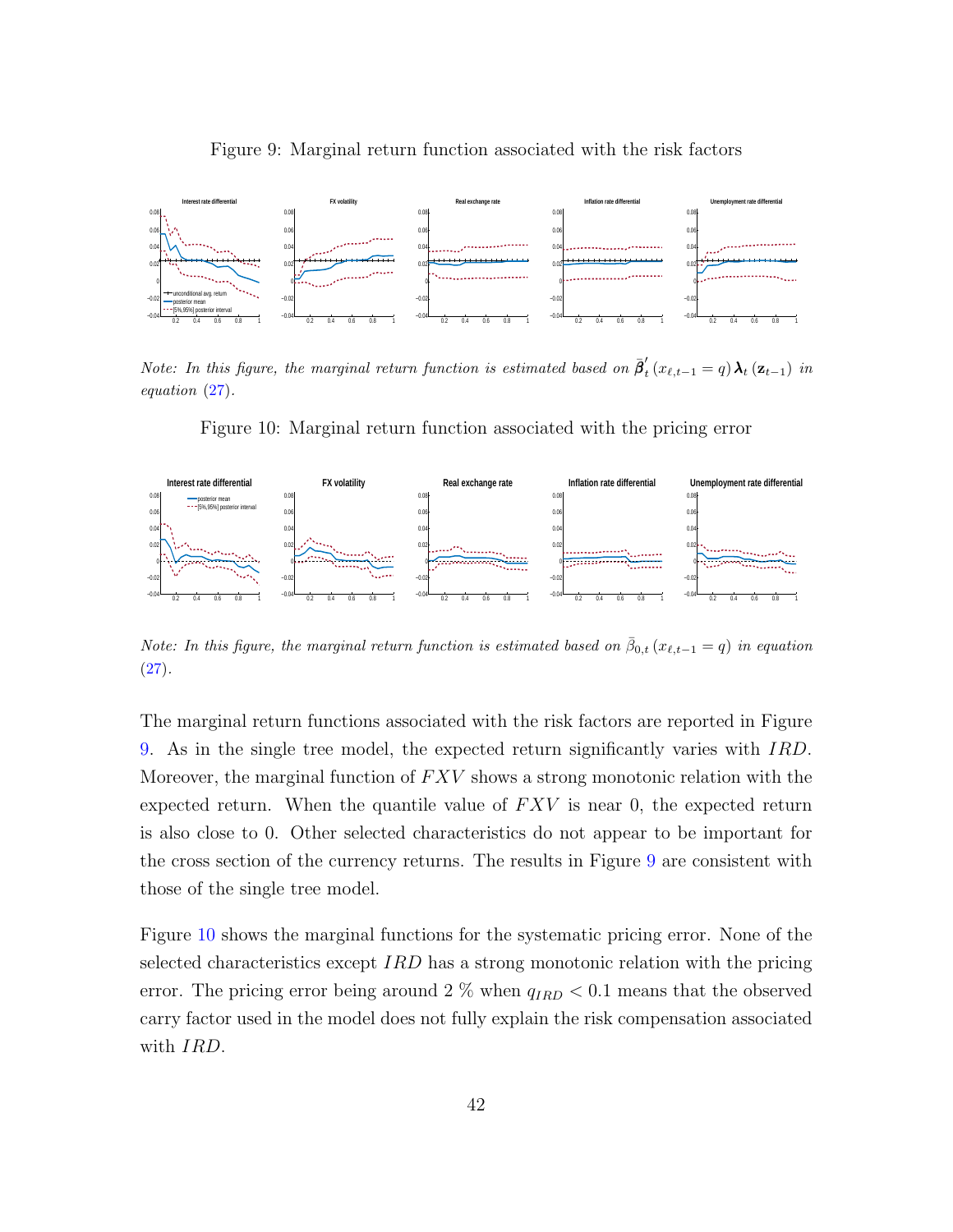We do not report the posterior estimates for  $\mathbf{b}(\mathbf{z}_{t-1})$  from the sum-of-trees model, as the corresponding results are qualitatively and quantitatively similar to those of the single tree model. The empirical evidence presented in this section clearly demonstrates that the results from the single tree model are robust to the alternative model setup, and  $IRD$  and  $FXV$  are the most important characteristics driving the cross sectional variation in the currency returns.

## 6 Conclusion

We developed a Bayesian factor model for unbalanced panel data whose intercept and factor loadings have regression tree priors. Our methods simultaneously estimate the factor risk premia while searching over the set of characteristics that determine the assets' betas. Our study demonstrates empirically that characteristics selected by traditional portfolio sorts do not coincide with those selected by our model. This discordance can arise because the classical portfolio sort approach cannot analyze all characteristics at once in a unified framework.

The benefits of the proposed model have been showcased by applying it to an unbalanced panel of currency returns. Our empirical analysis based on the proposed model provides strong evidence that the interest rate differential and idiosyncratic FX volatility are meaningful predictors for the cross-section of currency returns. New evidence of the time-series predictability for the FX risk factors is also provided. The predictability that implies time-varying factor risk premium stems from important economy-wide variables such as the VIX, aggregate capital ratio of financial intermediaries, and the global interest rate differential.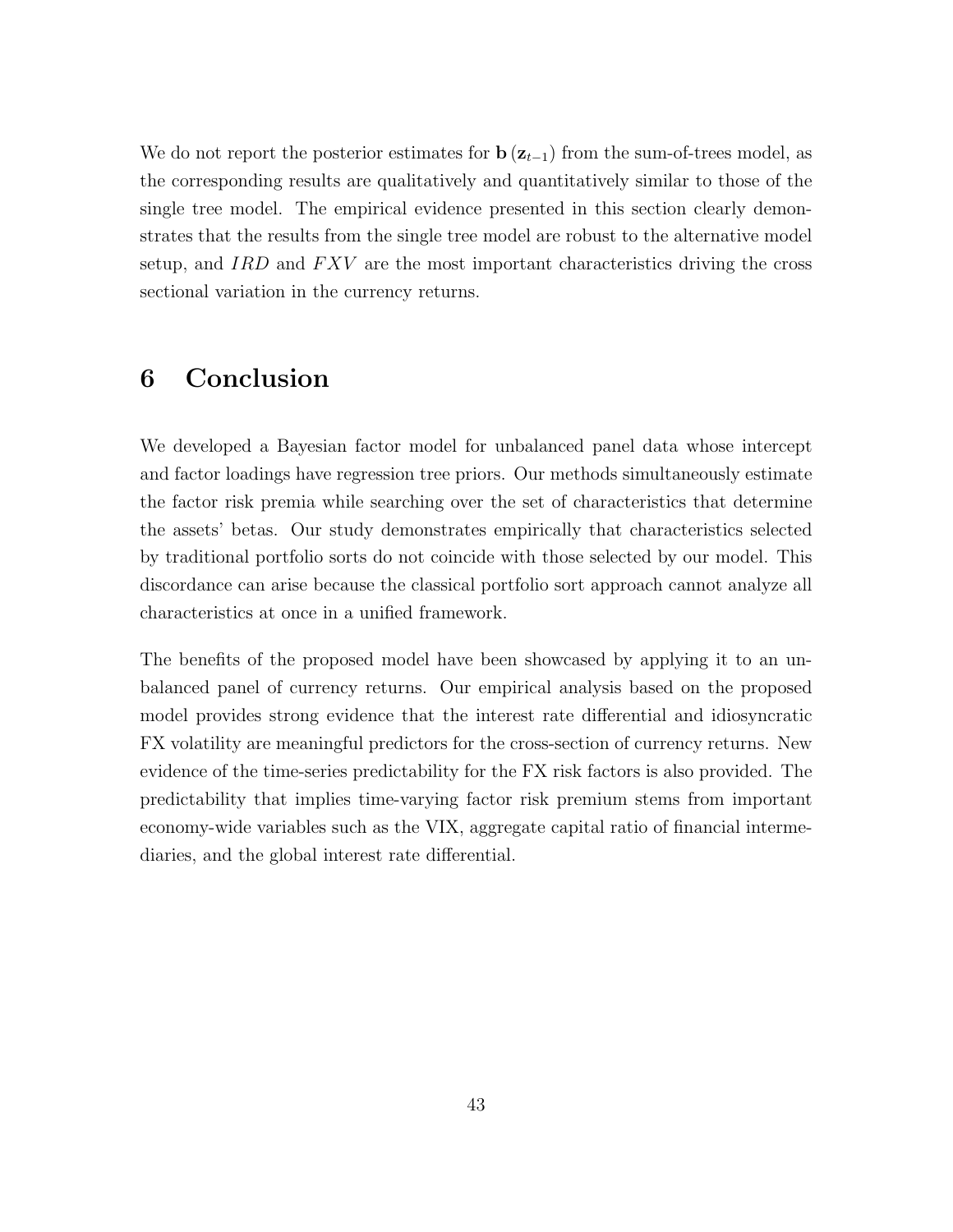## References

- <span id="page-44-5"></span>Adrian, Tobias, Erkko Etula, and Jan JJ Groen, "Financial amplification of foreign exchange risk premia.," European Economic Review, 2011, 55 (3), 354–370.
- <span id="page-44-6"></span> $\mu$ ,  $\mu$ , and Tyler Muir, "Financial intermediaries and the cross-section of asset returns.," The Journal of Finance, 2014, 69 (6), 2557–2596.
- <span id="page-44-9"></span>Avdjiev, Stefan, Wenxin Du, Catherine Koch, and Hyun Song Shin, "The dollar, bank leverage, and deviations from covered interest parity.," American Economic Review: Insights, 2019, 1 (2), 193–208.
- <span id="page-44-8"></span>Bakshi, Gurdip and George Panayotov, "Predictability of currency carry trades and asset pricing implications.," Journal of Financial Economics, 2013, 110 (1), 139–163.
- <span id="page-44-3"></span>Bali, Turan G., Robert F. Engle, and Scott Murray, *Empirical Asset Pricing:* the Cross Section of Stock Returns, Hoboken, NJ: Wiley, 2016.
- <span id="page-44-2"></span>Black, Fischer, Michael Jensen, and Myron Scholes, "The capital asset pricing model: some empirical findings," in Michael Jensen, ed., Studies in the Theory of Capital Markets, 1972, pp. 986–999.
- <span id="page-44-10"></span>Boudoukh, Jacob, Matthew P Richardson, Ashwin K Thapar, and Franklin Wang, "Is there a Dollar Risk Factor?," 2018. Unpublished manuscript.
- <span id="page-44-1"></span>Breiman, Leo, Jerome Friedman, R. A. Olshen, and Charles J. Stone, Classification and Regression Trees., New York, NY: Wadsworth, 1984.
- <span id="page-44-7"></span>Brunnermeier, Markus K and Lasse Heje Pedersen, "Market liquidity and funding liquidity.," The Review of Financial Studies, 2009, 22 (6), 2201–2238.
- <span id="page-44-4"></span>Brunnermeier, Markus K., Stefan Nagel, and Lasse H. Pedersen, Carry Trades and Currency Crashes April
- <span id="page-44-0"></span>Burnside, Craig, Martin Eichenbaum, and Sergio Rebelo, "Carry trade and momentum in currency markets," Annu. Rev. Financ. Econ., 2011, 3 (1), 511–535.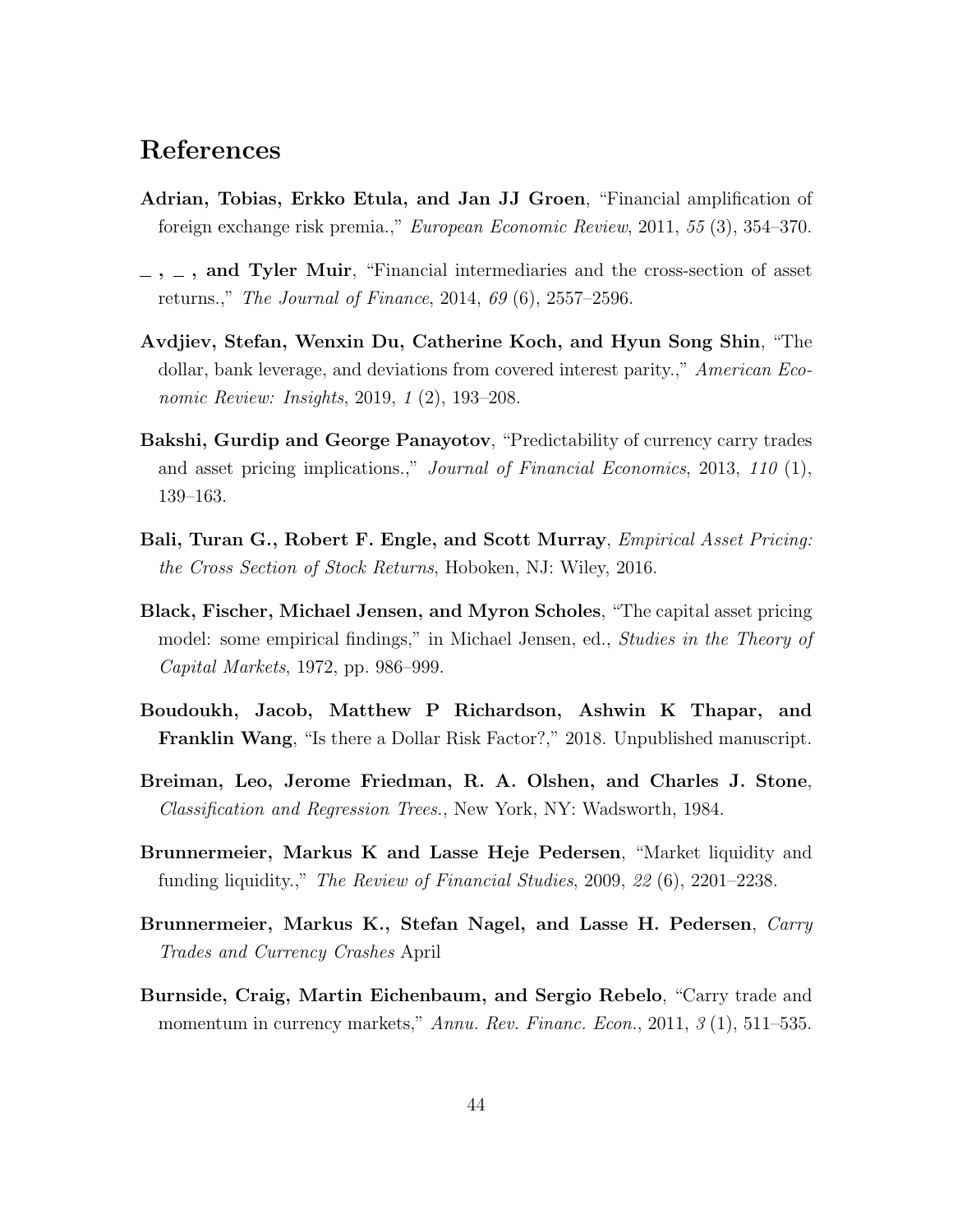- <span id="page-45-2"></span>Cattaneo, Matias D., Richard H. Crump, Max H. Farrell, and Ernst Schaumburg, "Characteristic sorted portfolios: estimation and inference," The Review of Economics and Statistics, 2020, 102 (3), 531–551.
- <span id="page-45-8"></span>Cenedese, Gino, Lucio Sarno, and Ilias Tsiakas, "Foreign exchange risk and the predictability of carry trade returns.," Journal of Banking and Finance, 2014, 42, 302–313.
- <span id="page-45-6"></span>Chen, Nai-Fu, Richard Roll, and Stephen A. Ross, "Economic Forces and the Stock Market," The Journal of Business, 1986, 59 (3), pp. 383–403.
- <span id="page-45-9"></span>Chen, Yu-chin and Kenneth Rogoff, "Commodity currencies.," Journal of International Economics, 2003, 60 (1), 133–160.
- <span id="page-45-10"></span> $\equiv$  and Kwok Ping Tsang, "What does the yield curve tell us about exchange rate predictability?," The Review of Economics and Statistics, 2013, 95 (1), 185–205.
- <span id="page-45-0"></span>Chernov, Mikhail and Drew Creal, "The PPP view of Multihorizon Currency Risk Premiums," The Review of Financial Studies, 2021. Forthcoming.
- <span id="page-45-7"></span>Chinn, Menzie D and Jeffrey A Frankel, "A third of a century of currency expectations data: the carry trade and the risk premium.," 2019. Unpublished manuscript.
- <span id="page-45-3"></span>Chipman, Hugh A., Edward I. George, and Robert E. McCulloch, "Bayesian CART model search," Journal of the American Statistical Association, 1998, 93 (443), 935–960.
- <span id="page-45-4"></span> $\ldots$ ,  $\ldots$ , and  $\ldots$ , "BART: Bayesian additive regression trees," The Annals of Applied Statistics, 2010, 4 (1), 266–298.
- <span id="page-45-1"></span>Colacito, Riccardo, Steven J Riddiough, and Lucio Sarno, "Business cycles and currency returns," Technical Report, National Bureau of Economic Research 2019.
- <span id="page-45-5"></span>Creal, Drew D. and Ruey S. Tsay, "High-dimensional dynamic stochastic copula models.," Journal of Econometrics, 2015, 189 (2), 335–345.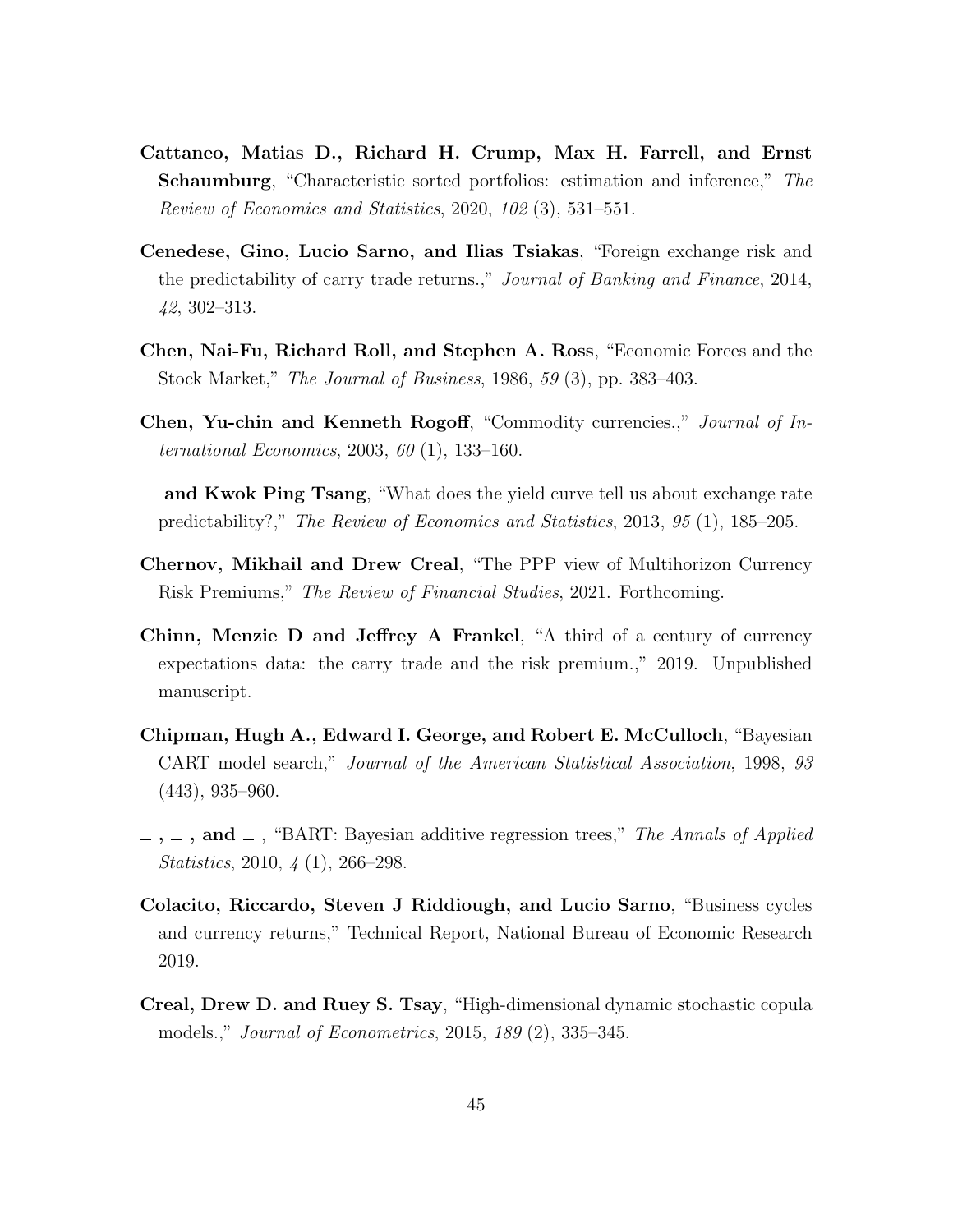- <span id="page-46-0"></span>Dahlquist, Magnus and Henrik Hasseltoft, "Economic momentum and currency returns," Journal of Financial Economics, April 2020, 136 (1).
- <span id="page-46-5"></span>Denison, David G. T., Bani K. Mallick, and Adrian F. M Smith, "A Bayesian CART algorithm," Biometrika, 1998, 85 (2), 363–377.
- <span id="page-46-10"></span>Estrella, Arturo and Frederic S Mishkin, "Predictability of currency carry trades and asset pricing implications.," The Review of Economics and Statistics, 1998, 80  $(1), 45-61.$
- <span id="page-46-8"></span>Fama, Eugene F. and James D. MacBeth, "Risk, return, and equilibrium: empirical tests.," Journal of Political Economy, 1973, 81 (3), 607–636.
- <span id="page-46-4"></span>Feng, Gavin, Stefano Giglio, and Dacheng Xiu, "Taming the factor zoo: a test of new factors," The Journal of Finance, 2020, 75 (3), 1327–1370.
- <span id="page-46-11"></span>Filippou, Ilias, Arie E Gozluklu, and Mark P Taylor, "Global political risk and currency momentum," Journal of Financial and Quantitative Analysis, 2018,  $53(5)$ ,  $2227-2259$ .
- <span id="page-46-1"></span>Gagliardini, Patrick, Elisa Ossola, and Olivier. Scaillet, "Time-varying risk premium in large cross-sectional equity data sets," Econometrica, 2016, 84 (3), 187–229.
- <span id="page-46-7"></span>Geweke, John F and Goufu Zhou, "Measuring the pricing error of the arbitrage pricing theory," The Review of Financial Studies, 1996, 9 (2), 557–587.
- <span id="page-46-2"></span>Gu, Shihao, Bryan Kelly, and Dacheng Xiu, "Autoencoder asset pricing models.," Journal of Econometrics, 2020. forthcoming.
- <span id="page-46-3"></span> $-$ ,  $-$ , and  $-$ , "Empirical asset pricing via machine learning.," The Review of Financial Studies, 2020, 33 (5), 2223–2273.
- <span id="page-46-6"></span>Hastie, Trevor, Robert Tibshirani, and Jerome Friedman, The Elements of Statistical Learning, second ed., New York, NY: Springer Press, 2009.
- <span id="page-46-9"></span>He, Zhiguo, Bryan Kelly, and Asaf Manela, "Intermediary asset pricing: New evidence from many asset classes.," *Journal of Financial Economics*, 2017, 126 (1), 1–35.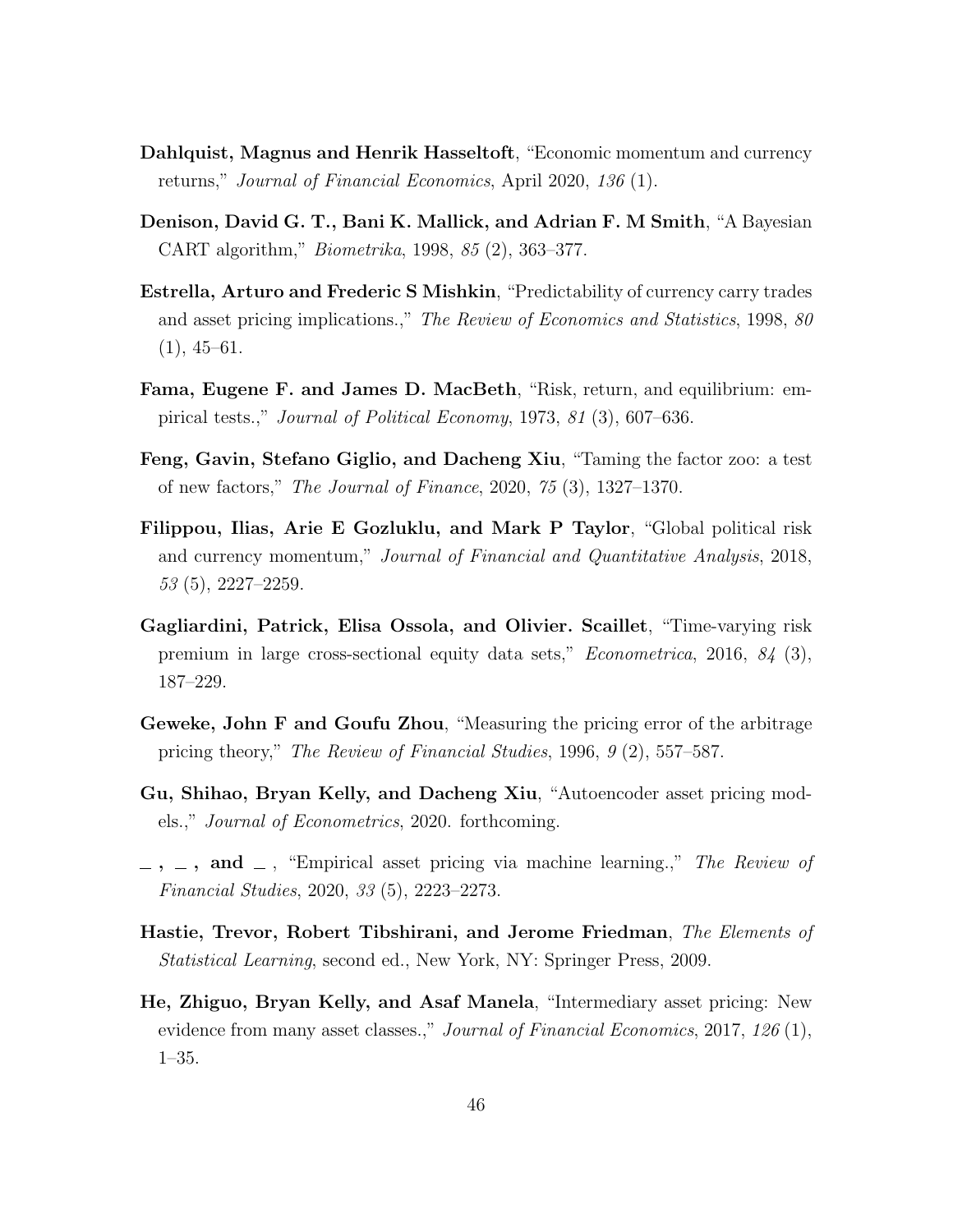- <span id="page-47-7"></span>Karnaukh, Nina, Angelo Ranaldo, and Paul Söderlind, "Understanding FX liquidity.," The Review of Financial Studies, 2015, 28 (11), 3073–3108.
- <span id="page-47-2"></span>Kelly, Bryan T., Seth Pruitt, and Yinan Su, "Characteristics are covariances: A unified model of risk and return.," Journal of Financial Economics, 2019, 134 (3), 501–524.
- <span id="page-47-9"></span>Krohn, Ingomar, "Time-Varying Global Dollar Risk in Currency Markets.," 2019. Unpublished manuscript.
- <span id="page-47-10"></span>Lettau, Martin, Matteo Maggiori, and Michael Weber, "Conditional risk premia in currency markets and other asset classes.," Journal of Financial Economics, 2014, 114 (2), 197–225.
- <span id="page-47-3"></span>Linero, Antonio R., "Bayesian regression trees for high-dimensional prediction and variable selection," Journal of the American Statistical Association, 2018, 113 (522), 626–636.
- <span id="page-47-4"></span>Lustig, Hanno and Adrien Verdelhan, "The cross-section of foreign currency risk premia and consumption-growth risk.," American Economic Review, 2007, 97  $(1), 89-117.$
- <span id="page-47-0"></span>, Nikolai Roussanov, and Adrien Verdelhan, "Common risk factors in currency markets.," The Review of Financial Studies, 2011, 24 (11), 3731–3777.
- <span id="page-47-8"></span> $\ldots$ , and  $\ldots$ , "Countercyclical currency risk premia.," Journal of Financial Economics, 2014, 111 (3), 527–553.
- <span id="page-47-6"></span>Mancini, Loriano, Angelo Ranaldo, and Jan Wrampelmeyer, "Liquidity in the foreign exchange market: Measurement, commonality, and risk premiums.," The Journal of Finance, 2013, 68 (5), 1805–1841.
- <span id="page-47-5"></span>Menkhoff, Lukas, Lucio Sarno, Maik Schmeling, and Andreas Schrimpf, "Carry trades and global foreign exchange volatility," The Journal of Finance, 2012, 67 (2), 681–718.
- <span id="page-47-1"></span> $\ldots$ ,  $\ldots$ , and  $\ldots$ , "Currency momentum strategies," *Journal of Financial Eco*nomics, 2012, 106 (3), 660–684.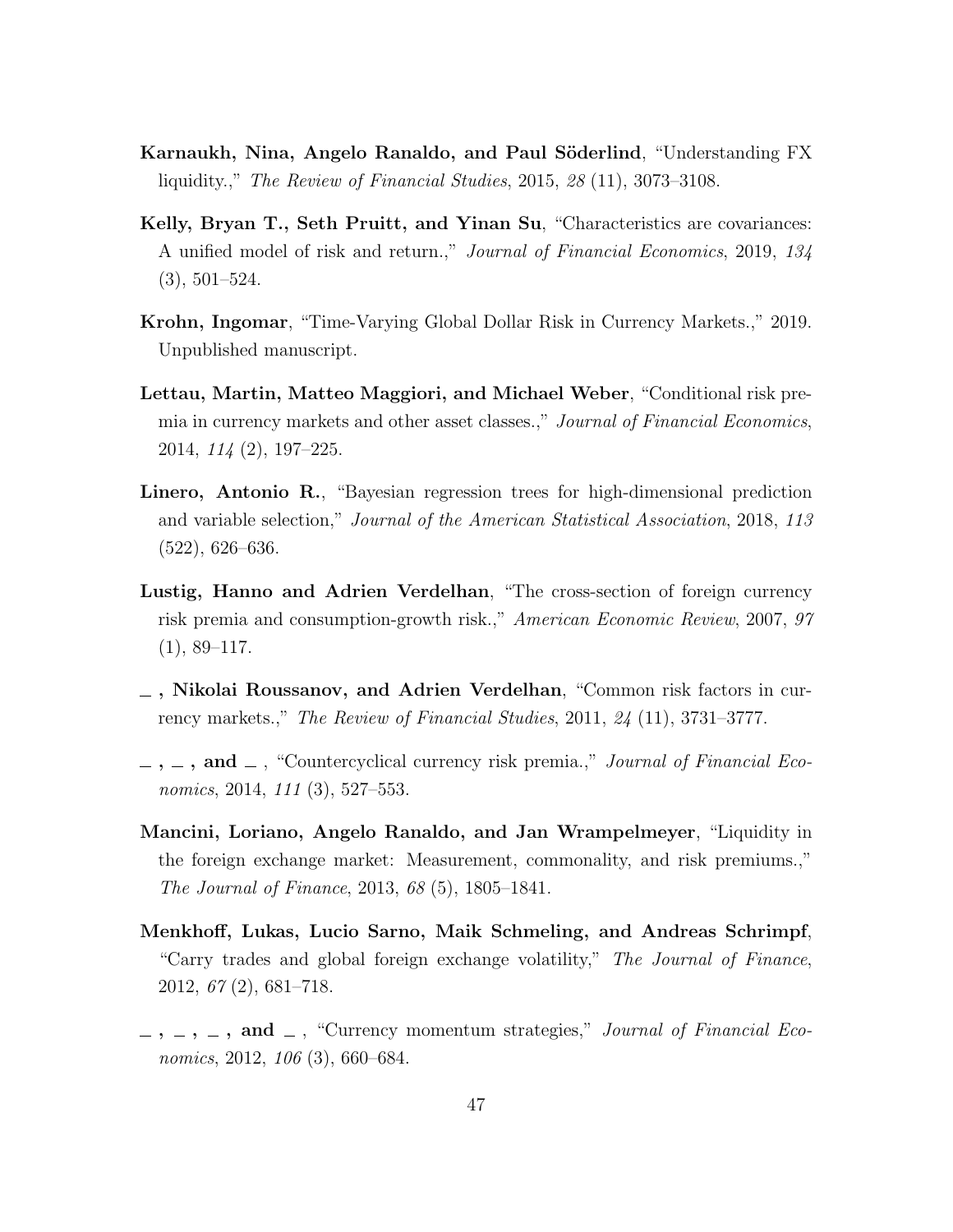- <span id="page-48-0"></span> $\ldots$ ,  $\ldots$ , and  $\ldots$ , "Currency value," The Review of Financial Studies, 2017, 30 (2), 416–441.
- <span id="page-48-1"></span>Moritz, Benjamin and Tom Zimmermann, "Tree-based conditional portfolio sorts: the relation between past and future stock returns," 2016. Working paper, Ludwig Maximilian University of Munich.
- <span id="page-48-7"></span>Mulder, Arjen and Ben Tims, "Conditioning carry trades: Less risk, more return.," Journal of International Financial Markets, Institutions and Money, 2018, 85, 1–19.
- <span id="page-48-4"></span>Nucera, Federico, "Unemployment fluctuations and the predictability of currency returns," Journal of Banking and Finance, 2017, 84, 88–106.
- <span id="page-48-6"></span>**Rossi, Barbara**, "Exchange rate predictability.," Journal of Economic Literature, 2013, 51 (4), 1063–1119.
- <span id="page-48-8"></span>**Suh, Sangwon**, "Unexploited currency carry trade profit opportunity.," *Journal of* International Financial Markets, Institutions and Money, 2019, 58, 236–254.
- <span id="page-48-2"></span>Taddy, Matthew A., Robert B. Gramacy, and Nicholas G. Polson, "Dynamic trees for learning and design," Journal of the American Statistical Association, 2011, 106 (493), 109–123.
- <span id="page-48-5"></span>Verdelhan, Adrien, "The share of systematic variation in bilateral exchange rates," The Journal of Finance, 2018, 73 (1), 375–418.
- <span id="page-48-3"></span>Wu, Yuhong, Hkon Tjelmeland, and Mike West, "Bayesian CART: Prior specification and posterior simulation.," Journal of Computational and Graphical Statistics, 2007,  $16(1)$ , 44–66.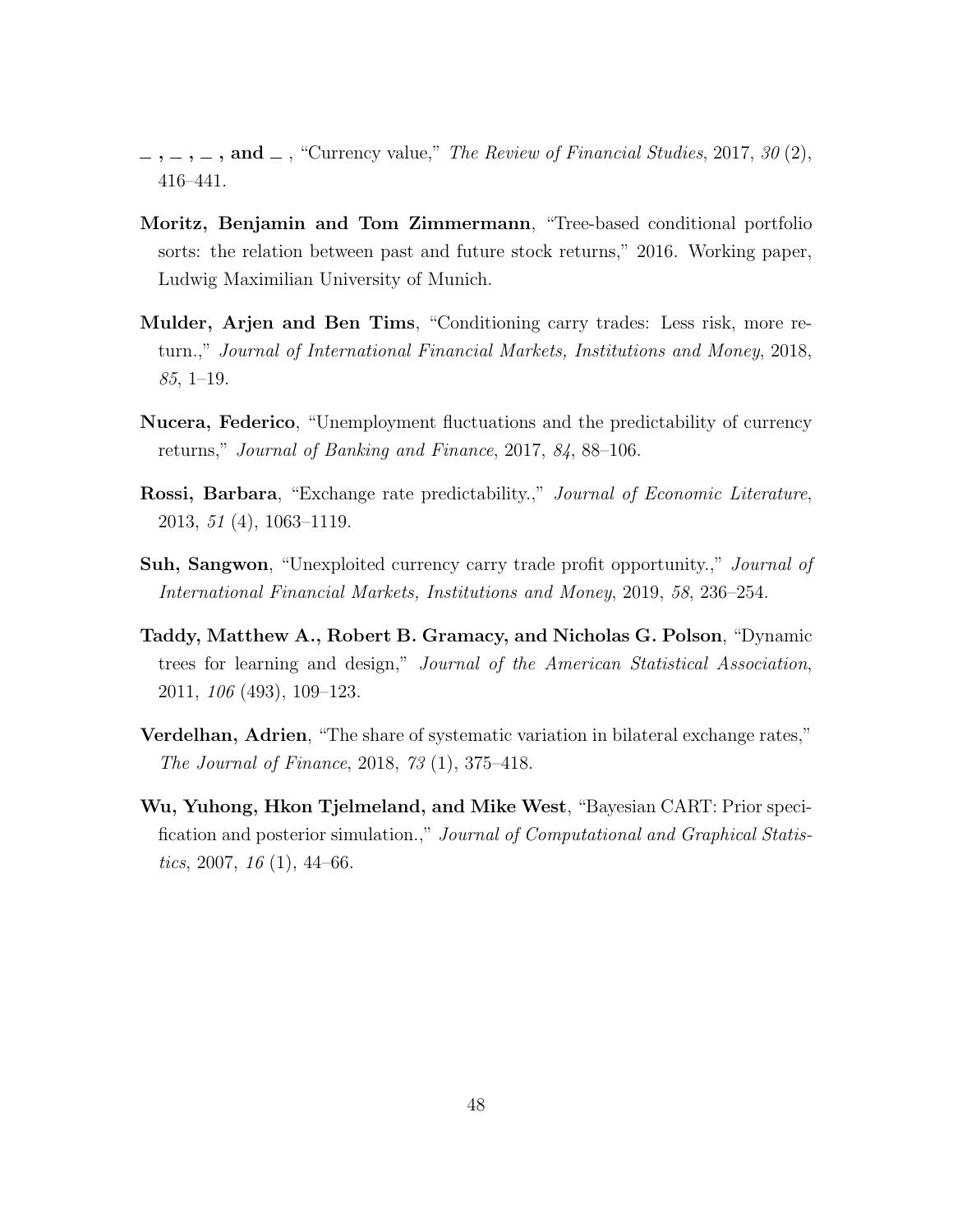## <span id="page-49-0"></span>Appendix A Prior distributions

• The prior over the risk prices is

$$
b_{k,z}|s_{k,z}=1 \quad \sim \quad \mathcal{N}(0,\underline{v}_b),\tag{A.1}
$$

where  $\underline{v}_b = 1$ , and

$$
\pi_{s,k} \sim \text{Beta}\left(\underline{\gamma}_{s,1}, \underline{\gamma}_{s,2}\right) \tag{A.2}
$$

where  $\gamma_{s,1} = \gamma_{s,2} = 0.1$ .

• The prior over  $\sigma_{it}^2$  is

$$
\mu_{\sigma,i} \sim \mathcal{N}\left(\log\left(v\hat{a}r(y_i)\right), 3^2\right) \tag{A.3}
$$

$$
\sigma_{\sigma,i}^2 \sim \text{IG}\left(3, 3 \times 0.01^2\right) \tag{A.4}
$$

$$
\phi_{\sigma,i} \sim \mathcal{N}\left(0.9, 0.2^2\right) \tag{A.5}
$$

where  $v\hat{a}r(y_i)$  is the sample variance for asset i's returns. We assume weakly informative priors to reflect the prior belief that the change in  $\sigma_{it}^2$  is persistent and gradual over time.

• The prior over  $\Sigma_{f,t}$  is

$$
\mu_{g,k} \sim \mathcal{N}\left(\log\left(\hat{var}(f_k)\right), 3^2\right) \tag{A.6}
$$

$$
\sigma_{g,k}^2 \sim \text{IG}\left(3,3\times0.01^2\right) \tag{A.7}
$$

$$
\phi_{g,k} \sim \mathcal{N}\left(0.9, 0.2^2\right) \tag{A.8}
$$

$$
\sigma_{e,2,1}^2 \sim \text{IG}(3,3 \times 0.01^2) \tag{A.9}
$$

where  $v\hat{a}r(f_k)$  is the sample variance for factor k for  $k = \{DF, CF\}$ . We assume weakly informative priors for the parameters to reflect the prior belief that the change in  $\Sigma_{f,t}$  is persistent and gradual over time.

• The prior over the number of portfolios  $P$  is

$$
P \sim 1 + \text{binomial}(p - 1, \pi_p). \tag{A.10}
$$

where  $p = 11$  and  $\pi_p = 0.5$ . The assumed prior restricts the maximum number of portfolios to be 11 in the stochastic portfolio sort model with a single tree prior. The mean and variance of the prior are  $\mathbb{E}(P) = 1 + 10 \times 0.5$  and  $\mathbb{V}(P) = 10 \times 0.5^2$ . In the sum-of-trees model, we assume  $p = 5$  and  $\pi_p = 0.5$  for each regression tree.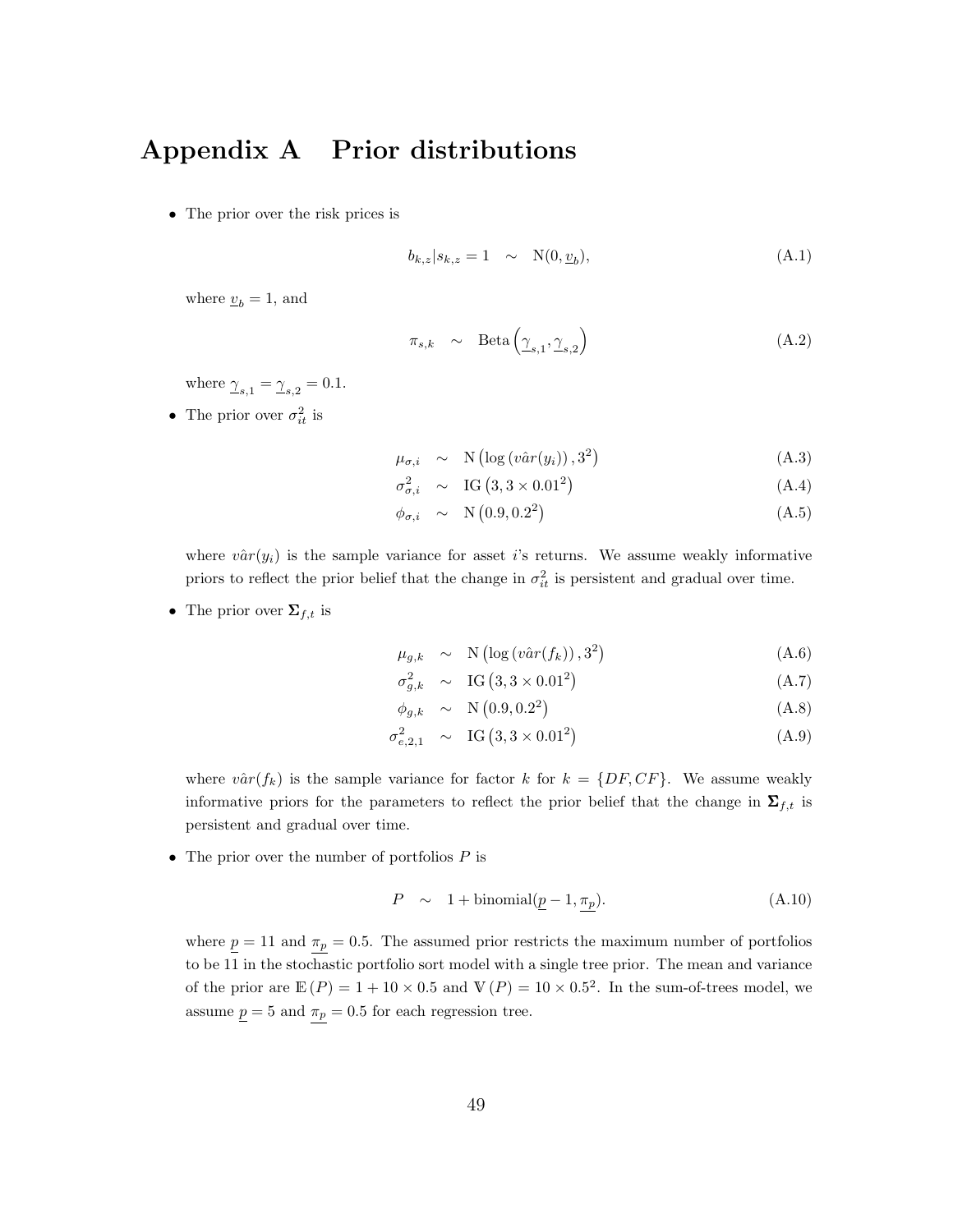• The prior over  $\pi_x$  is

$$
\boldsymbol{\pi}_x \sim \text{Dirichlet}(\kappa_1, \kappa_2, \dots, \kappa_L). \tag{A.11}
$$

We assume the asymmetric Dirichlet prior where  $\kappa_{\ell} = 1$  for  $\ell = 1, 2, ..., L$ .

• We impose a restriction on the minimum observation count in the Bayesian estimation. If any of portfolios have no return more often than 90% of the entire sample period, the corresponding regression tree is rejected by the MCMC algorithm.

## <span id="page-50-0"></span>Appendix B MCMC algorithm

## Appendix B.1 Drawing the regression tree

Our proposed tree prior repeatedly generates two sub-portfolios from one randomly selected portfolio until the total number of portfolios reaches  $P$ . We refer to the selected portfolio where a split occurs as a parent portfolio and to the two sub-portfolios as child portfolios. Let  $\mathbf{I}^r = i_{1:P-1}^r$ ,  $\mathbf{I}^x = i_{1:P-1}^x$ ,  $I^q = i_{1:P-1}^q$ , and  $I = \{I^r, I^x, I^q\}$ . Conditioning on I and P, we employ a Metropolis-Hastings (MH) algorithm to locally change the given portfolio forming structure. We consider four candidate proposals; grow  $(P^* = P + 1)$ , merge  $(P^* = P - 1)$ , change  $(P^* = P)$  and swap  $(P^* = P)$  where  $P^*$  is a candidate portfolio count. For the grow proposal, we randomly select one existing portfolio and create two new sub-portfolios from it. For the *merge* proposal, we randomly select a pair of two child portfolios that were generated from a parent portfolio and merge them together. For the change proposal, we randomly select one existing split rule and change it to new one. For the swap proposal, we swap two split rules in a randomly selected pair of parent and child portfolios.

As in the MH algorithms for a Bayesian CART model or a BART model, our MH algorithm yields a reversible Markov chain, because every step that moves from the original split rules, I, to new split rules, I<sup>\*</sup>, has a counterpart move from I<sup>\*</sup> to I. The reversible Markov chain is required for any valid MH algorithm.

The acceptance probability for our proposed MH algorithm is given as:

$$
\alpha = \min \left[1, \frac{p(\mathbf{I}^*, P^*|\mathbf{D}_{1:T})}{q(\mathbf{I}^*, P^*|\mathbf{I}, P)} \frac{q(\mathbf{I}, P|\mathbf{I}^*, P^*)}{p(\mathbf{I}, P|\mathbf{D}_{1:T})}\right]
$$

where  $q(.)$  is the candidate generating density;  $\{I^*, P^*\}$  is the set of new split rules;  $\{I, P\}$  is the set of original split rules;  $D_{1:T}$  represents all available data. In the above acceptance probability and all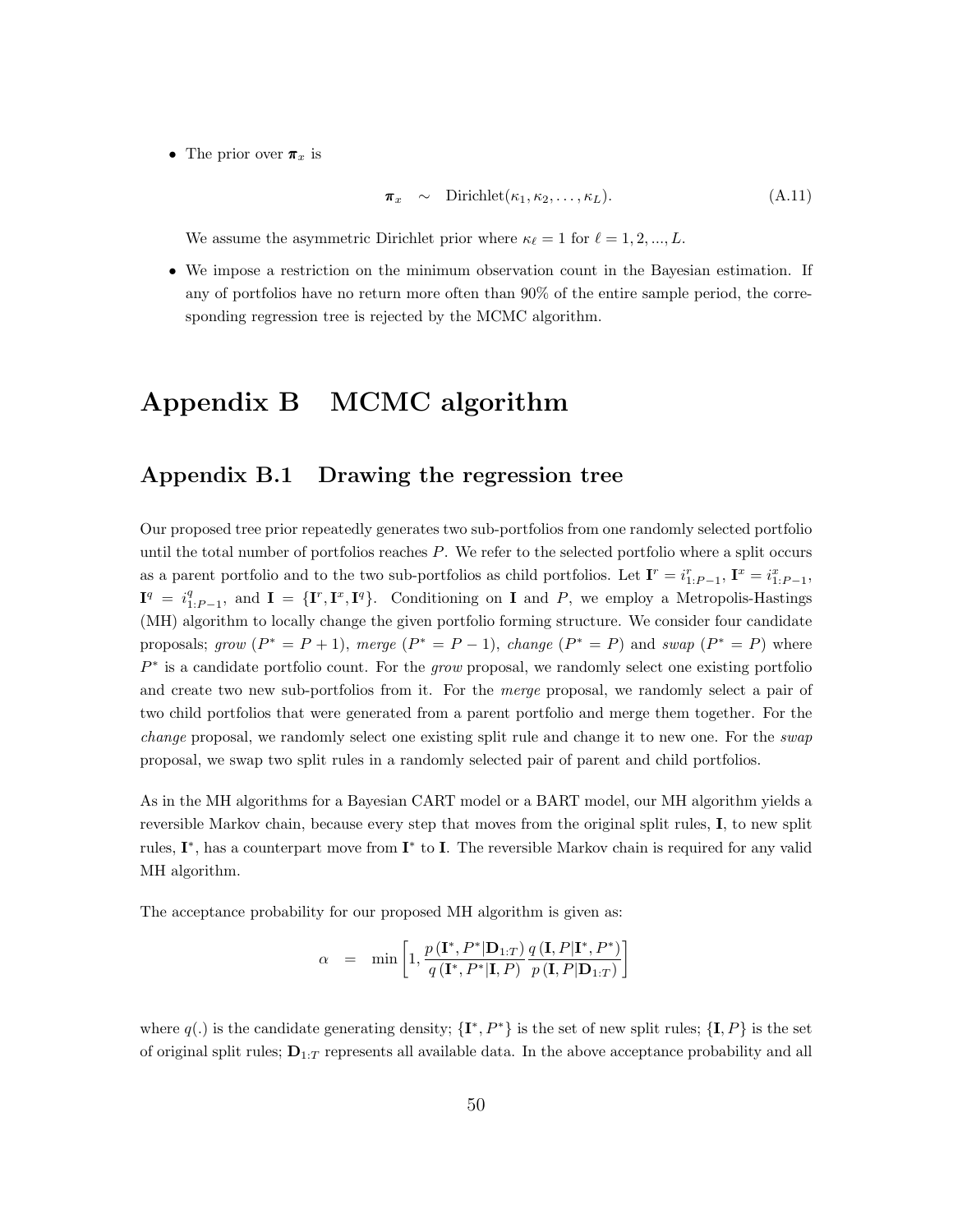the densities used in the MH algorithm, all redundant model parameters for the MH algorithm are omitted for the sake of notational simplicity. Also, we assume that the number of quantile values to be selected is same for all characteristics. (i.e.,  $\overline{Q}_{\ell} = \overline{Q}$ ) Computation details for the implementation of the MH algorithm are provided in the online-appendix.

#### Appendix B.1.1 Grow Proposal

For the grow move, we randomly select one existing portfolio in  $\{I, P\}$  and split it into two child portfolios. First we draw  $i^{r*} \in \mathcal{I}_P^r$  from Categorical  $(\pi_r | ...)$  where  $\pi_{r,i^r} = \frac{n_{i^r}}{N_{r,1:T}}$  is an element of  $\pi_r$ and represents the probability of selecting region i<sup>r</sup>. The term  $N_{r,1:T}$  in the denominator of  $\pi_{r,i^r}$ represents the total number of observations in all regions that can be further split and the term  $n_{i_r}$  in the numerator of  $\pi_{r,i_r}$  represents the number of observations in region  $i^r$  that can be further split. Conditioning on  $i^{r*}$ , we move to the next step to draw one of characteristics. A new index  $i^{x*} \in \mathcal{I}_P^x$  is drawn from Categorical  $(\bar{\pi}_x | ...)$  where  $\bar{\pi}_{x,i^x} = \frac{\pi_{x,i^x} 1(i^x | i^{r*})}{\sum_{k=1}^L \pi_{x,k} 1(i^x = \ell)}$  $\frac{\pi_{x,i}x \perp (i^r \mid i^r)}{\sum_{\ell=1}^L \pi_{x,\ell} \pmb{1}(i^x=\ell | i^{r*})}$  is an element of  $\bar{\pi}_x$ and represents the probability of selecting variable  $i^x$ . The probability  $\pi_{x,i^x}$  is the unconditional probability of selecting variable  $i^x$  without information on  $\mathbf{I}^r$ . The indicator function  $\mathbb{1}$   $(i^x = \ell | i^{r*})$ takes one if there exists at least one quantile value of variable  $\ell$  in region  $i^{r*}$  that meets the condition for the minimum observation count in portfolios and takes zero otherwise.

Suppose that  $i^{r*}$  and  $i^{x*}$  are selected for grow proposal. To draw an optimal split point,  $i^{q*} \in \mathcal{I}_P^q$ , we evaluate the target posterior density at all possible quantile values of variable  $i^{x*}$ :

$$
p(i^{q*}|i^{x*}, i^{r*}, \mathbf{I}, P^*, \mathbf{D}_{1:T}) = \frac{\left(\prod_{\forall d} p(\mathbf{r}_d|i^{q*}, i^{x*}, i^{r*}, \mathbf{I}, P^*)\right) \frac{\mathbb{1}(i^{q*}|i^{x*}, i^{r*})}{N_{iq}}}{\left[\sum_{k=1}^{\bar{Q}} \left(\prod_{\forall d} p(\mathbf{r}_d|i^{q} = k, i^{x*}, i^{r*}, \mathbf{I}, P^*)\right) \frac{\mathbb{1}(i^{q} = k|i^{x*}, i^{r*})}{N_{iq}}\right]}
$$

where  $\mathbf{r}_d$  is the collection of return data included in each region;  $N_{i^q} = \sum_{k=1}^{\bar{Q}} 1 \left( i^q = k | i^{x*}, i^{r*} \right)$  is the number of possible quantile values that meet the required minimum observation count. Note that any split rule that violates the required minimum observation count has a zero weight due to the indicator function  $\mathbb{1}(i^q|i^{x*}, i^{r*}).$ 

The candidate generating density of grow move is given by:

$$
q\left(\mathbf{I}^*, P^*|\mathbf{I}, P\right) = \frac{\left(\prod_{\forall d} p\left(\mathbf{r}_d|i^{q*}, i^{x*}, i^{r*}, \mathbf{I}, P^*\right)\right) \frac{1}{N_{i}q}}{\left[\sum_{k=1}^{\bar{Q}} \left(\prod_{\forall d} p\left(\mathbf{r}_d|i^{q} = k, i^{x*}, i^{r*}, \mathbf{I}, P^*\right)\right) \frac{\mathbb{1}(i^{q} = k|i^{x*}, i^{r*})}{N_{i}q}\right]} \frac{\pi_{x,i^{x*}}}{N_{i}q} \frac{n_{i^{r*}}}{N_{r,1:T}} p\left(grow\right)
$$

where  $p(grow)$  is the probability of choosing the grow proposal in the MH algorithm;  $N_{i^x}$  =  $\sum_{\ell=1}^L \pi_{x,\ell} 1\!\!1 (i^x = \ell |i^{r*})$ . Many terms of the first ratio of the acceptance probability are canceled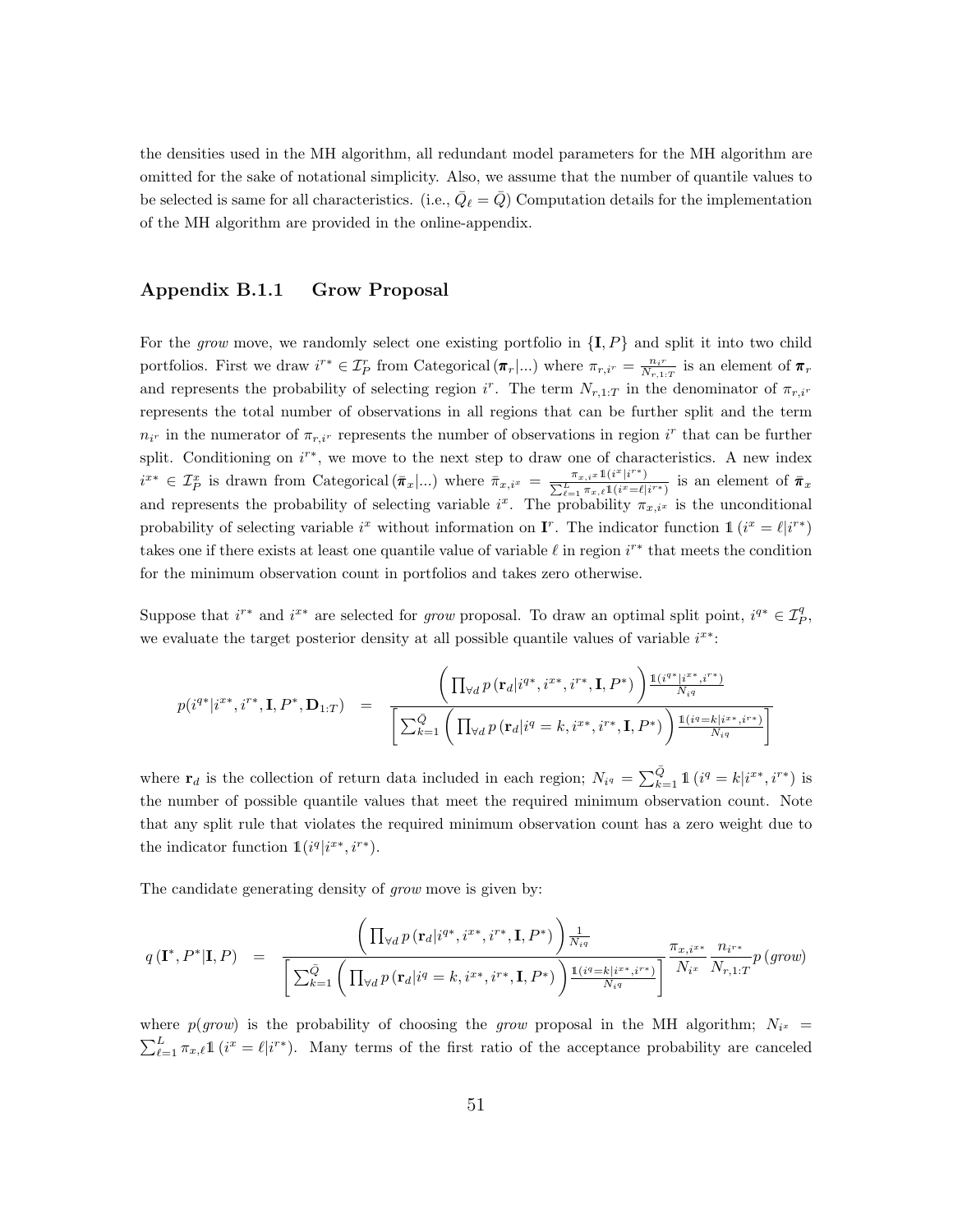out:

$$
\frac{p(\mathbf{I}^*, P^*|\mathbf{D}_{1:T})}{q(\mathbf{I}^*, P^*|\mathbf{I}, P)} \propto \frac{\left[\sum_{k=1}^{\bar{Q}} \left(\prod_{\forall d} p(\mathbf{r}_d|i^q = k, i^{x*}, i^{r*}, \mathbf{I}, P^*)\right) \frac{\mathbb{1}(i^q = k |i^{x*}, i^{q*})}{N_{iq}}\right]}{\left(\prod_{\forall d} p(\mathbf{r}_d|i^{q*}, i^{x*}, i^{r*}, \mathbf{I}, P^*)\right) \frac{1}{N_{iq}}} \frac{N_{i^x}}{\pi_{x, i^{x*}}} \frac{N_{r, 1:T}}{n_{i^{r*}}} \frac{1}{p(grow)}
$$
\n
$$
\times \left(\prod_{\forall d} p(\mathbf{r}_d|i^{q*}, i^{x*}, i^{r*}, \mathbf{I}, P^*)\right) \frac{1}{N_{iq}} \frac{\pi_{x, i^{x*}}}{N_{i^x}} \frac{n_{i^{r*}}}{N_{r, 1:T}} p(\mathbf{I}|P^*) p(P^*)
$$
\n
$$
= \left[\sum_{k=1}^{\bar{Q}} \left(\prod_{\forall d} p(\mathbf{r}_d|i^q = k, i^{x*}, i^{r*}, \mathbf{I}, P^*)\right) \frac{\mathbb{1}(i^q = k |i^{x*}, i^{q*})}{N_{i^q}}\right] p(\mathbf{I}|P) p(P^*) \frac{1}{p(grow)}
$$

.

Note that  $p(\mathbf{I}|P) = p(\mathbf{I}|P^*).$ 

To compute the second ratio of the acceptance probability, we need to define the candidate generating density for the *merge* proposal. In the *merge* move of the MH algorithm, we randomly draw a pair of two child portfolios from a uniform distribution. Therefore, conditional on  $\{I^*, P^*\}$ , the density for obtaining  $\{I, P\}$  via the *merge* proposal is given by:

$$
q\left(\mathbf{I}, P | \mathbf{I}^*, P^*\right) = \frac{p(\text{merge})}{N_{merge}}
$$

where  $p(merge)$  is the probability of choosing the *merge* move in the MH algorithm;  $N_{merge}$  is the number of pairs of two child portfolios that can be merged conditional on  $\{\mathbf I^*, P^*\}$ . Accordingly, the second ratio of the acceptance probability is easily defined as:

$$
\frac{p(\mathbf{I}, P | \mathbf{D}_{1:T})}{q(\mathbf{I}, P | \mathbf{I}^*, P^*)} \propto \left[ \prod_{\forall d} p(\mathbf{r}_d | \mathbf{I}, P) \right] p(\mathbf{I} | P) p(P) \frac{N_{merge}}{p(merge)}.
$$

The minimum acceptance probability is given as below:

$$
\frac{p(\mathbf{I}^*, P^*|\mathbf{D}_{1:T})}{q(\mathbf{I}^*, P^*|\mathbf{I}, P)} \frac{q(\mathbf{I}, P|\mathbf{I}^*, P^*)}{p(\mathbf{I}, P|\mathbf{D}_{1:T})}
$$
\n
$$
= \frac{\frac{1}{N_{iq}} \left[ \sum_{k=1}^{\bar{Q}} \left( \prod_{\forall d} p(\mathbf{r}_d|i^q = k, i^{x*}, i^{r*}, \mathbf{I}, P^*) \right) \mathbbm{1} (i^q = k|i^{x*}, i^{r*}) \right]}{\left[ \prod_{\forall d} p(\mathbf{r}_d|\mathbf{I}, P) \right]} \frac{p(P+1)}{p(P)} \frac{1}{N_{merge}} \frac{p(merge)}{p(grow)}.
$$

Note that the acceptance probability compares the likelihood value of the original split rules and the average likelihood value obtained by integrating out  $i<sup>q</sup>$  from its joint density with  $r_{1:T}$ . If the new split rule is accepted, we set  $I^q = \{i_1^q, i_2^q, ..., i_{P-1}^q, i^{q*}\}, I^x = \{i_1^x, i_2^x, ..., i_{P-1}^x, i^{x*}\},$  and  $I^r = \{i_1^r, i_2^r, ..., i_{P-1}^r, i^{r*}\}\$  for the next MCMC iteration. Also we modify the region and portfolio indices accordingly.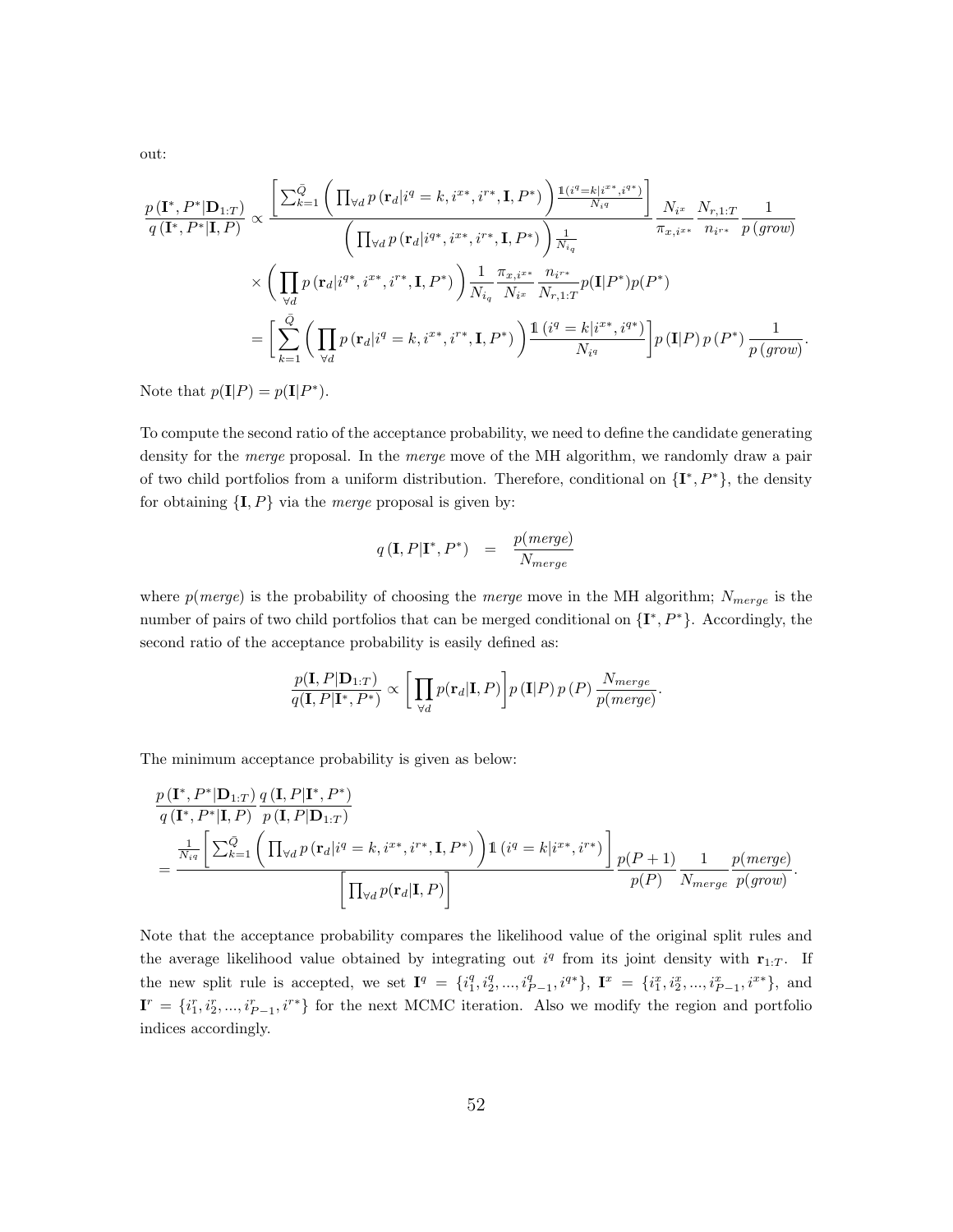### Appendix B.1.2 Merge Proposal

The merge move randomly selects a pair of two child portfolios that stem from a same parent portfolio and merge them together.  $(P^* = P - 1)$  Suppose that  $\tilde{i}^r \in \mathcal{I}_P^r$  is a randomly selected odd index number for a region that has a sister region. Then the region index of the parent portfolio is  $\tilde{i}_p^r = \frac{\tilde{i}^r - 1}{2}$  and the region index of its sister portfolio which shares the same parent portfolio is  $\tilde{i}^r+1$ . When merging the two portfolios, the number of observations of the merged portfolio becomes  $n_{\tilde{i}_p^r} = n_{\tilde{i}^r} + n_{\tilde{i}^r+1}$ . We use  $\tilde{i}_p^x$  and  $\tilde{i}_p^q$  to denote the split variable and split quantile value in the region  $\tilde{i}_p^r$ .

Let  $I^* = \{I^{q*}, I^{r*}, I^{r*}\}\$  denote the set of split rules after merging the two selected portfolios. The target density evaluated at  $I^*$  is proportional to:

$$
p(\mathbf{I}^*, P^*|\mathbf{D}_{1:T}) \propto \left[ \prod_{\forall d} p(\mathbf{r}_d|\mathbf{I}^*, P^*) \right] p(\mathbf{I}^*|P^*) p(P^*).
$$

The first ratio of the acceptance probability is easily derived as:

$$
\frac{p(\mathbf{I}^*, P^*|\mathbf{D}_{1:T})}{q(\mathbf{I}^*, P^*|\mathbf{I}, P)} \propto \left[ \prod_{\forall d} p(\mathbf{r}_d|\mathbf{I}^*, P^*) \right] p(\mathbf{I}^*|P^*) p(P^*) \frac{N_{merge}}{p(merge)}
$$

where  $N_{merge}$  is the number of pairs of two child portfolios that can be selected in the *merge* move.

The candidate generating density for moving from  $\{I^*, P^*\}$  to  $\{I, P\}$  via the grow move is:

$$
q(\mathbf{I}, P | \mathbf{I}^*, P^*) = \frac{\prod_{\forall d} p(\mathbf{r}_d | \tilde{i}_p^q, \tilde{i}_p^x, \tilde{i}_p^r, \mathbf{I}^*, P) \frac{\mathbb{1}(\tilde{i}_p^q | \tilde{i}_p^x, \tilde{i}_p^r)}{N_{iq}}}{\left[\sum_{k=1}^{\bar{Q}} \left(\prod_{\forall d} p(\mathbf{r}_d | i^q = k, \tilde{i}_p^x, \tilde{i}_p^r, \mathbf{I}^*, P)\right) \frac{\mathbb{1}(\frac{\hat{i}q}{2} | \tilde{i}_p^x, \tilde{i}_p^r)}{N_{iq}}\right]} \frac{\pi_{x, \tilde{i}_p^x}}{N_{\tilde{r}, 1:T}} p(\text{grow})
$$

where  $N_{i^q} = \sum_{k=1}^{\bar{Q}} 1 \left( i^q = k | \tilde{i}^x_p, \tilde{i}^r_p \right); N_{i^x} = \sum_{\ell=1}^L \pi_{x,\ell} 1 \left( i^x = \ell | \tilde{i}^r_p \right); N_{\tilde{r},1:T}$  is the total number of observations in all regions that can further split given  $\{I^*, P^*\}$ ; and

$$
\frac{p(\mathbf{I}, P|\mathbf{D}_{1:T})}{q(\mathbf{I}, P|\mathbf{I}^*, P^*)} \propto \bigg[\sum_{k=1}^{\bar{Q}} \bigg(\prod_{\forall d} p(\mathbf{r}_d|i^q=k,\tilde{i}_p^x, \tilde{i}_p^r, \mathbf{I}^*, P)\bigg) \frac{1\left(i^q=k|\tilde{i}_p^x, \tilde{i}_p^r\right)}{N_{i^q}}\bigg] p(I^*|P)p(P) \frac{1}{p(grow)}.
$$

Therefore, the minimum acceptance probability is:

$$
\frac{\left[\prod_{\forall d} p\left(\mathbf{r}_{d}|\mathbf{I}^{*},P^{*}\right)\right]}{\frac{1}{N_{i q}}\left[\sum_{k=1}^{\bar{Q}}\left(\prod_{\forall d} p(\mathbf{r}_{d}|i^{q}=k,\tilde{i}_{p}^{x},\tilde{i}_{p}^{r},\mathbf{I}^{*},P)\right)\mathbb{1}\left(i^{q}=k|\tilde{i}_{p}^{x},\tilde{i}_{p}^{r}\right)\right]}N_{merge}\frac{p(P-1)}{p(P)}\frac{p(grow)}{p(merge)}
$$
\nwhere 
$$
\frac{1}{N_{i q}}\left[\sum_{k=1}^{\bar{Q}-1}\left(\prod_{\forall d} p(\mathbf{r}_{d}|i^{q}=k,\tilde{i}_{p}^{x},\tilde{i}_{p}^{r},\mathbf{I}^{*},P)\right)\mathbb{1}\left(i^{q}=k|\tilde{i}_{p}^{x},\tilde{i}_{p}^{r}\right)\right]
$$
 is the average likelihood ob-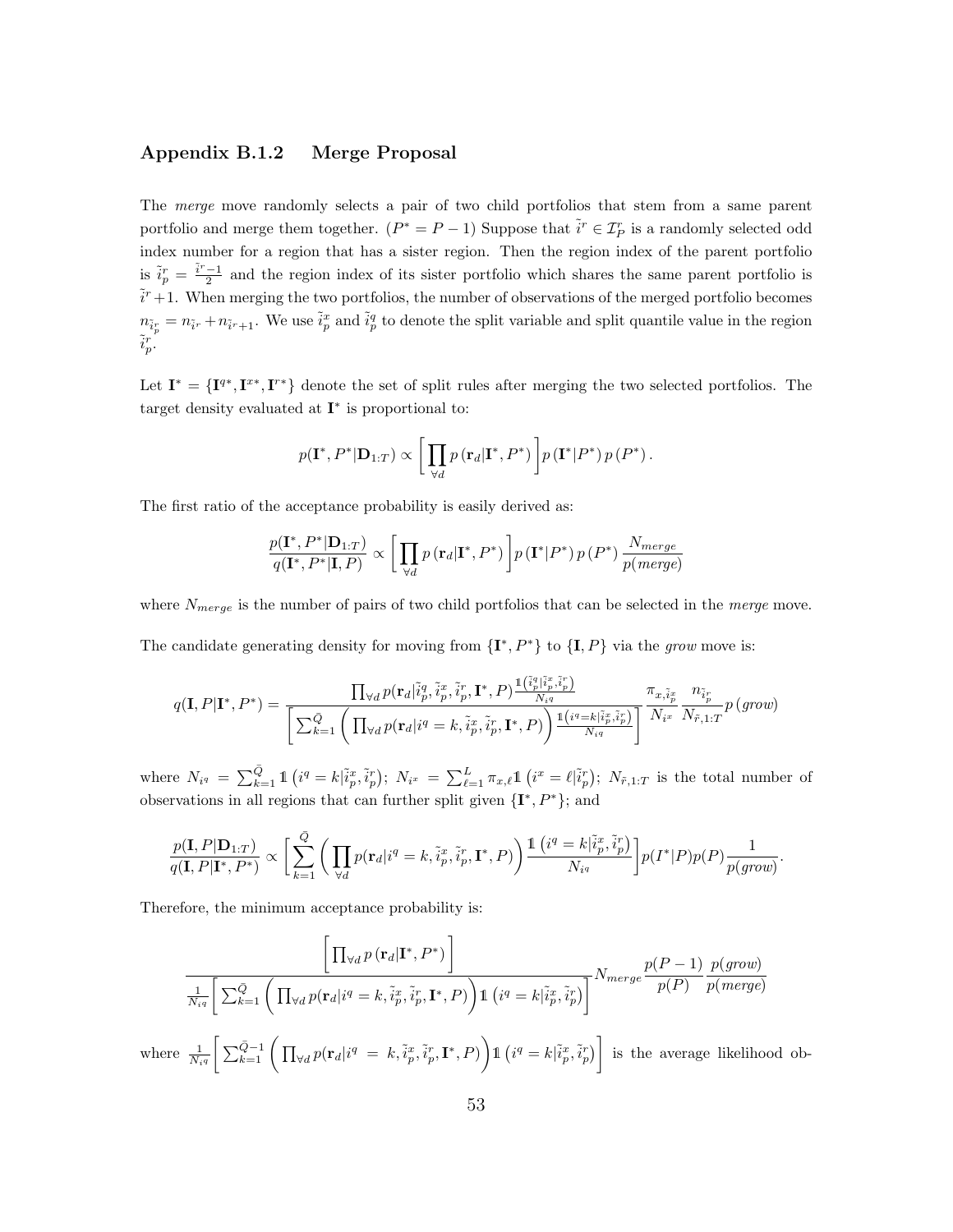tained by integrating out  $i^q$  from the joint density of  $\mathbf{D}_{1:T}$  and  $i^q$ . If the *merge* proposal is accepted, we set  $I^q = I^q_{-\tilde{i}^q_p}$ ,  $I^x = I^x_{-\tilde{i}^x_p}$  and  $I^r = I^r_{-\tilde{i}^r_p}$  for the next MCMC iteration where  $I^q_{-\tilde{i}^q_p}$ ,  $I^x_{-\tilde{i}^x_p}$ , and  $I^r_{-\tilde{i}^r_p}$ represent the collection of the split rules except one in the region  $\tilde{i}_p^r$ . Also we modify the region indices accordingly.

#### Appendix B.1.3 Change proposal

In the *change* move, we randomly select one of existing split rules and replace it with new one. Therefore, this proposal does not change the portfolio count. (i.e.,  $P^* = P$ ) Let  $i^{r*} \in \mathcal{I}^m$  denote a randomly selected region that has two two child regions and  $\mathbf{I}_{-i^{r^*}}^*$  denote the set of all split rules except one associated with the region  $i^{r*}$ . We use  $\tilde{i}^x$  and  $\tilde{i}^q$  to denote the original split variable and split quantile value in the selected region  $i^{r*}$ .

To replace the split rule  $\{\tilde{i}^q, \tilde{i}^x\}$  in the region  $i^{r*}$ , we first draw  $i^{x*}$  from Categorical $(\bar{\pi}_x | ...)$  where  $\bar{\pi}_{x,i^x} = \frac{\pi_{x,i^x} 1(i^x)}{N_{ix}}$  $\frac{i^{x} \mathbb{1}(i^{x})}{N_{i^{x}}}$  and  $N_{i^{x}} = \sum_{\ell=1}^{L} \mathbb{1}(i^{x} = \ell)$ . The indicator function  $N_{i^{x}} = \sum_{\ell=1}^{L} \mathbb{1}(i^{x} = \ell)$  checks if there exists at least one feasible quantile value of  $i<sup>x</sup>$  which can meet the condition of the observation count for all generated portfolios. Note that  $\mathbb{1}(i^x) \neq \mathbb{1}(i^x|i^{r*})$  because the latter function checks the condition for the minimum observation count only for the region  $i^{r*}$ . Next, we draw  $i^{q*}$  from the following candidate generating distribution:

$$
q(i^{q*}|i^{x*}, i^{r*}, \mathbf{I}_{-i^{r*}}, P^*, \mathbf{D}_{1:T}) = \frac{\left(\prod_{\forall d} p(\mathbf{r}_d|i^{q*}, i^{x*}, i^{r*}, \mathbf{I}_{-i^{r*}}, P^*) \frac{\mathbf{1}(i^{q*}|i^{x*})}{N_{iq}}\right)}{\left[\sum_{k=1}^{\bar{Q}} \left(\prod_{\forall d} p(\mathbf{r}_d|i^{q} = k, i^{x*}, i^{r*}, \mathbf{I}_{-i^{r*}}, P^*) \frac{\mathbf{1}(i^{q} = k|i^{x*})}{N_{iq}}\right)\right]}
$$

where  $\mathbb{1}(i^q|i^{x*})$  is the indicator function determining if all portfolios generated by the *change* move meet the required minimum observation count;  $N_{i^q} = \sum_{k=1}^{\bar{Q}} 1$  ( $i^q = k | i^{x*}$ ) represents the number of feasible split points. Note that  $\mathbb{1}(i^q|i^{x*}) \neq \mathbb{1}(i^q|i^{x*},i^{r*})$  because the latter function checks the condition for the observation count only for the region  $i^{r*}$ . The candidate generating density for the change move is given by:

$$
q(\mathbf{I}^*, P^*|\mathbf{I}, P) = \frac{\left(\prod_{\forall d} p(\mathbf{r}_d|i^{q*}, i^{x*}, i^{r*}, \mathbf{I}_{-i^{r*}}, P^*)\right) \frac{\mathbb{1}(i^{q*}|i^{x*})}{N_{iq}}}{\left[\sum_{k=1}^{\bar{Q}} \left(\prod_{\forall d} p(\mathbf{r}_d|i^q = k, i^{x*}, i^{r*}, \mathbf{I}_{-i^{r*}}, P^*)\right) \frac{\mathbb{1}(i^{q} = k|i^{x*})}{N_{iq}}\right]} \frac{\pi_{x,i^{x*}}}{N_{ix}} \frac{1}{N_{change}} p(change)
$$

where  $p(change)$  is the probability of selecting the *change* move;  $N_{change}$  is the number of regions that can be selected in the *change* move;  $\frac{1}{N_{change}}$  is the probability of selecting a region  $i^{r*}$ ;  $\frac{\pi_{x,i}x^{*}}{N_{i}x^{*}}$  $\frac{x,i^{x*}}{N_ix}$  is the probability of selecting variable  $i^{x*}$ ; **I**<sup>\*</sup> is the set of new split rules;  $P^* = P$ .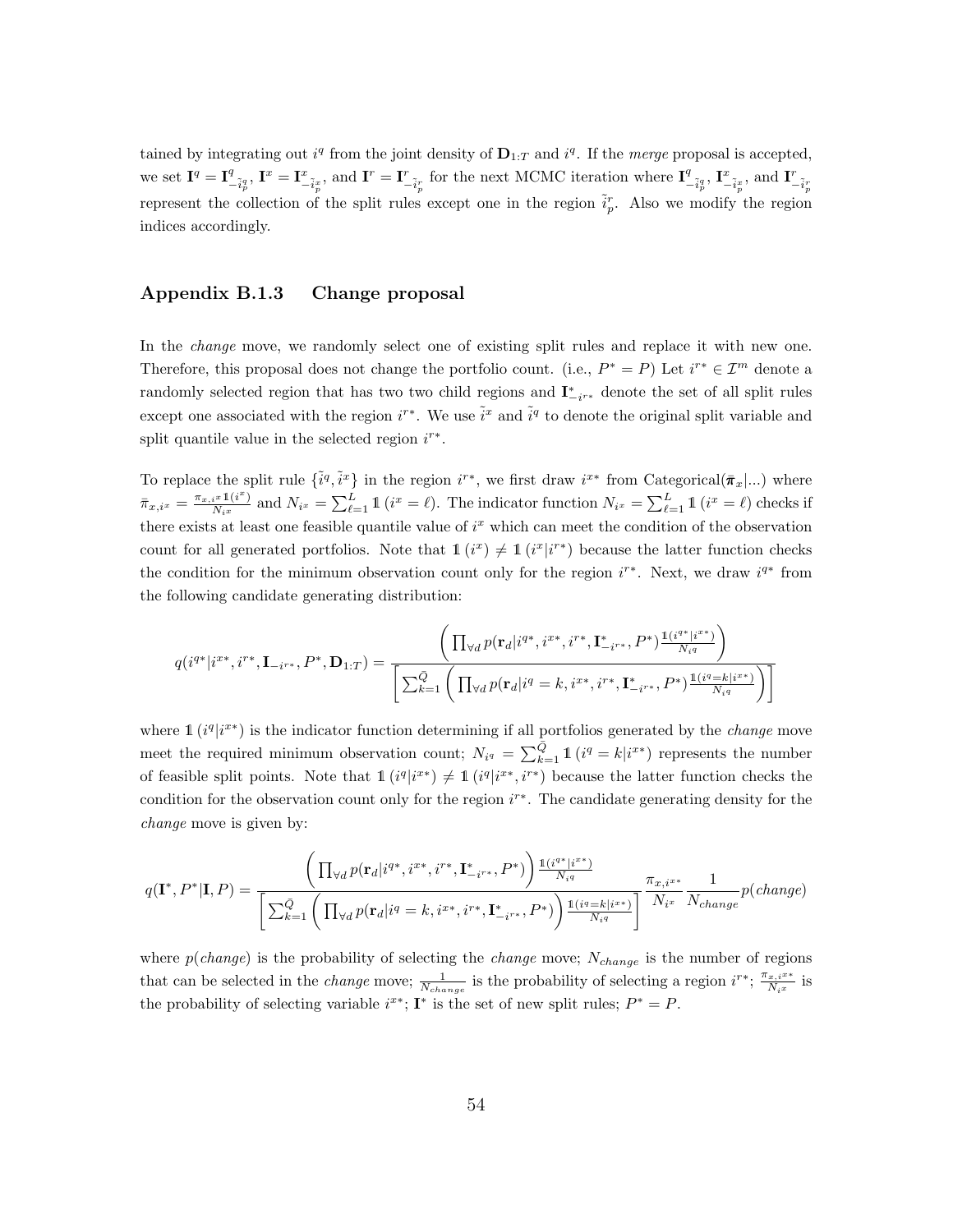The first ratio of the acceptance probability is:

$$
\frac{p(\mathbf{I}^*, P^*|\mathbf{D}_{1:T})}{q(\mathbf{I}^*, P^*|\mathbf{I}, P)} \propto \bigg[\sum_{k=1}^{\bar{Q}} \bigg(\prod_{\forall d} p(\mathbf{r}_d|i^q = k, i^{x*}, i^{r*}, \mathbf{I}^*_{-i^{r*}}, P^*) \frac{\mathbb{1}(i^q = k|i^{x*})}{N_{i^q}}\bigg) \bigg] p(\mathbf{I}^*|P^*, i^{q*}, i^{x*}) p(P^*) \frac{N_{change}}{p(change)}.
$$

where  $p(\mathbf{I}^* | P^*, i^{q*}, i^{x*}) = p(\mathbf{I}^* | P^*) \frac{N_i q}{\mathbb{1}(i^{q*} | i^{x*})} \frac{N_i x}{\pi_{x,i} x^*}.$ 

The candidate generating density for  $I, P$  conditional on  $I^*, P^*$  is:

$$
q(\mathbf{I}, P | \mathbf{I}^*, P^*) = \frac{\left(\prod_{\forall d} p(\mathbf{r}_d | \tilde{i}^q, \tilde{i}^x, i^{r*}, \mathbf{I}_{-i^{r*}}, P)\right) \frac{\mathbb{1}(\tilde{i}^q | \tilde{i}^x)}{N_{\tilde{i}^q}}}{\left[\sum_{k=1}^{\bar{Q}} \left(\prod_{\forall d} p(\mathbf{r}_d | i^q = k, \tilde{i}^x, i^{r*}, \mathbf{I}_{-i^{r*}}, P)\right) \frac{\mathbb{1}(\tilde{i}^q = k | \tilde{i}^x)}{N_{\tilde{i}^q}}\right]} \frac{\pi_{x, \tilde{i}^x}}{N_{\tilde{i}^x}} \frac{p(change)}{N_{change}}
$$

where  $\mathbb{1}(i^q|\tilde{i}^x)$  is an indicator function determining if all generated portfolios meet the required minimum observation count;  $N_{\tilde{i}q} = \sum_{k=1}^{\tilde{Q}} 1 \left( i^q = k | \tilde{i}^x \right)$  represents the number of feasible split points conditional on  $\tilde{i}^x$ . This means that:

$$
\frac{p(\mathbf{I}, P | \mathbf{D}_{1:T})}{q(\mathbf{I}, P | \mathbf{I}^*, P^*)} \propto \left[ \sum_{k=1}^{\bar{Q}} \left( \prod_{\forall d} p(\mathbf{r}_d | i^q = k, \tilde{i}^x, i^{r*}, \mathbf{I}^*_{-i^{r*}}, P) \right) \frac{\mathbb{1} \left( i^q = k | \tilde{i}^x \right)}{N_{\tilde{i}^q}} \right] p(\mathbf{I} | P, \tilde{i}^q, \tilde{i}^x) p(P) \frac{N_{change}}{p(change)}
$$
\nwhere  $p(\mathbf{I} | P, \tilde{i}^q, \tilde{i}^x) = p(\mathbf{I} | P) \frac{N_{\tilde{i}^q}}{\mathbb{1} \left( \tilde{i}^q | \tilde{i}^x \right)} \frac{N_{i^x}}{\pi_{x, \tilde{i}^x}}$ .

Finally, the minimum acceptance probability for the *change* move is given by:

$$
\frac{\frac{1}{N_{i^q}} \left[ \sum_{k=1}^{\bar{Q}} \left( \prod_{\forall d} p(\mathbf{r}_d | i^q = k, i^{x*}, i^{r*}, \mathbf{I}_{-i^{r*}}^*) \right) \mathbb{1} \left( i^q = k | i^{x*} \right) \right]}{\frac{1}{N_{i^q}} \left[ \sum_{k=1}^{\bar{Q}} \left( \prod_{\forall d} p(\mathbf{r}_d | i^q = k, \tilde{i}^x, i^{r*}, \mathbf{I}_{-i^{r*}}^*) \right) \mathbb{1} \left( i^q = k | \tilde{i}^x \right) \right]} \frac{p(\mathbf{I}^* | P, i^{q*}, i^{x*})}{p(\mathbf{I} | P, \tilde{i}^q, \tilde{i}^x)}.
$$

Note that only portfolios that are generated from the region  $i^{r*}$  are affected by the *change* proposal. Therefore, when computing the acceptance probability in practice, it is sufficient to take into account the changes in the prior and the likelihood only for the affected portfolios.

### Appendix B.1.4 Swap proposal

In the *swap* move, we randomly select a pair of parent and child regions both of which contain split rules. Then the two selected split rules are exchanged to create new portfolios. Let  $N_{swap}$  denote the number of such parent-child region pairs. Also we use  $i_p^{r*} \in \mathcal{I}^m$  and  $i_c^{r*} \in \mathcal{I}^m$  to denote the selected parent region index and the selected child region index, respectively. We draw  $\{i_p^{r*}, i_c^{r*}\}$ from a discrete uniform distribution. Therefore, the candidate generating density for the *swap* move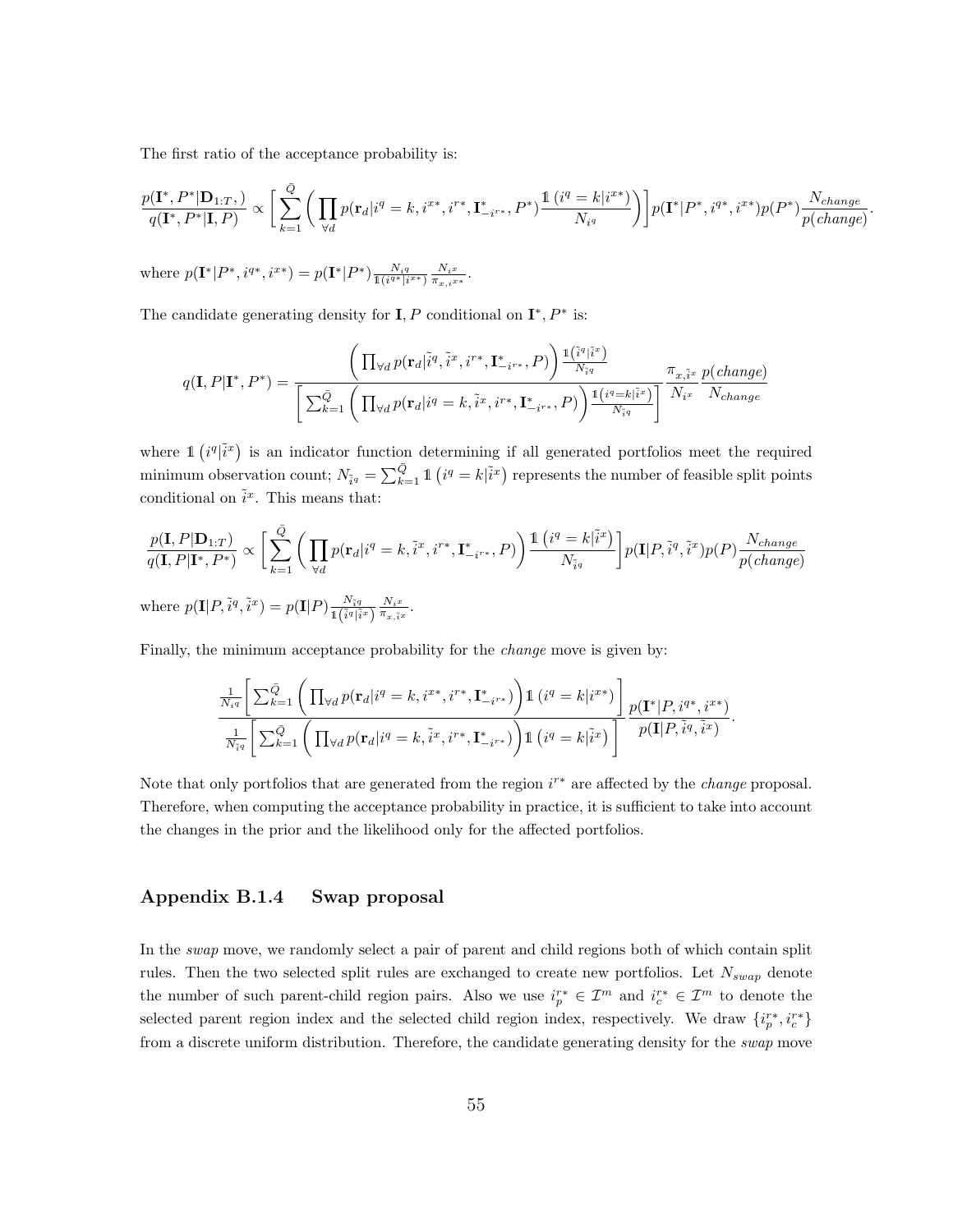is

$$
q(\mathbf{I}^*, P^*|\mathbf{I}, P) = \frac{1}{N_{swap}} p(swap)
$$

where I<sup>\*</sup> is the set of new split rules after exchanging the two split rules in the parent-child region pair;  $p(swap)$  is the probability of selecting the *swap* move.

The first ratio of the acceptance probability is given by:

$$
\frac{p(\mathbf{I^*}, P^*|\mathbf{D}_{1:T})}{q(\mathbf{I^*}, P^*|\mathbf{I}, P)} \propto \bigg(\prod_{\forall d} p(\mathbf{r}_d|\mathbf{I^*}, P^*)\bigg) p(\mathbf{I^*}|P^*) p(P^*) \frac{N_{swap}}{p(swap)},
$$

and the second ratio of the acceptance probability is given by:

$$
\frac{p(\mathbf{I},P|\mathbf{D}_{1:T})}{q(\mathbf{I},P|\mathbf{I}^*,P^*)} \propto \bigg(\prod_{\forall d} p(\mathbf{r}_d|\mathbf{I},P)\bigg) p(\mathbf{I}|P) p(P) \frac{N_{swap}^*}{p(swap)}.
$$

Because  $P^* = P$  and  $N_{swap} = N_{swap}^*$ , the minimum acceptance probability for the *swap* proposal is given by:

$$
\frac{\left(\prod_{\forall d} p(\mathbf{r}_d|\mathbf{I}^*, P^*)\right) p(\mathbf{I}^*|P)}{\left(\prod_{\forall d} p(\mathbf{r}_d|\mathbf{I}, P)\right) p(\mathbf{I}|P)}.
$$

Note that only portfolios that are generated from the region  $i_p^{r*}$  are affected by the swap proposal. Therefore, when computing the acceptance probability in practice, it is sufficient to take into account the changes in the prior and the likelihood only for the affected portfolios.

## Appendix B.2 Drawing  $\pi_x$

We draw  $\pi_x = {\pi_{x,1}, \pi_{x,2}, ..., \pi_{x,L}}$  using a MH algorithm. The target posterior density conditional on  **and**  $P$  **is proportional to** 

$$
p(\boldsymbol{\pi}_x | \mathbf{I}, P, \mathbf{r}_{1:T}) \propto \prod_{j=1}^{P-1} p(i_j^x | i_j^r, \mathcal{D}_{j-1}) p(\boldsymbol{\pi}_x)
$$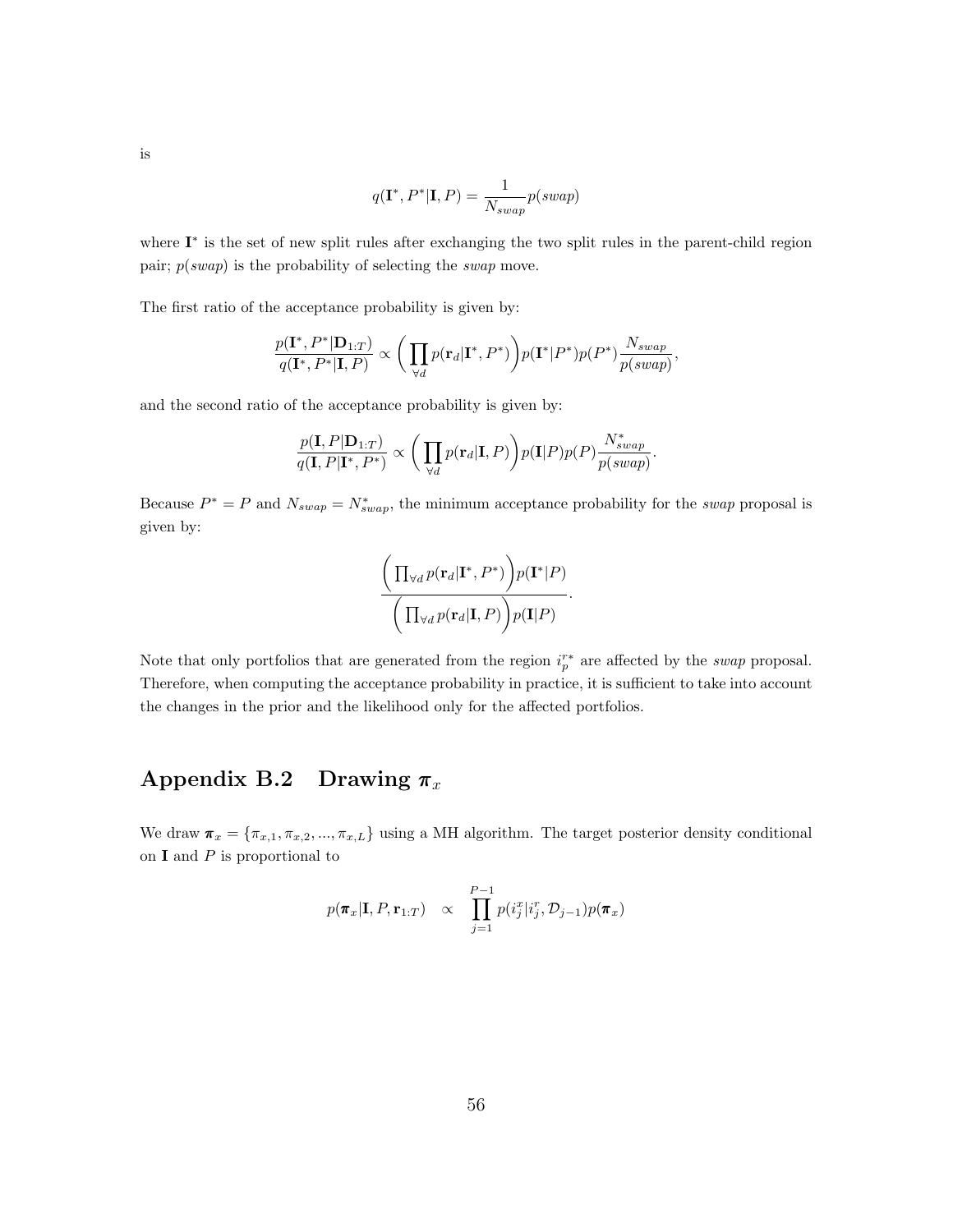where  $\mathcal{D}_{j-1}$  represents the sigma algebra that contains all previous split decisions up to iteration  $j-1, p(i_j^x|i_j^r, \mathcal{D}_{j-1}) = \frac{\pi_{x,i_j^x}}{\sum_{\ell=1}^L \pi_{x,\ell}1(i^x=\ell|i_j^r)},$  and

$$
p(\pi_x) = \frac{1}{B(\kappa)} \prod_{\ell=1}^{L} \pi_{x,\ell}^{\kappa_{\ell}-1},
$$

$$
B(\kappa) = \frac{\prod_{\ell=1}^{L} \Gamma(\kappa_{\ell})}{\Gamma(\sum_{\ell=1}^{L} \kappa_{\ell})}.
$$

The parameter  $\kappa = {\kappa_1, \kappa_2, ..., \kappa_L}$  is the vector of prior-hyperparameters for  $\pi_x$ .

We generate the candidate value of  $\pi_x$  from the following Dirichlet distribution

$$
\pi^*_x \ \sim \ \text{Dir}(\tilde{\kappa})
$$

where  $\pi_x^* = {\pi_{x,1}^*, \pi_{x,2}^*, ..., \pi_{x,L}^*}, \tilde{\kappa} = {\tilde{\kappa}_1, \tilde{\kappa}_2, ..., \tilde{\kappa}_L}$  and  $\tilde{\kappa}_{\ell} = \kappa_{\ell} + \sum_{j=1}^{P-1} \mathbb{1} (i_j^x = \ell)$ , which is the posterior distribution of  $\pi_x$  when no constraint is imposed. The candidate draw  $\pi_x^*$  is accepted or rejected according to the acceptance probability

$$
\min\left[1,\frac{p(\pmb{\pi}^*_x|\mathbf{I},P,\mathbf{r}_{1:T})}{q(\pmb{\pi}^*_x)}\frac{q(\pmb{\pi}_x)}{p(\pmb{\pi}_x|\mathbf{I},P,\mathbf{r}_{1:T})}\right]
$$

where  $q(.)$  is the candidate generating density;  $\pi_x^*$  is the candidate probabilities;  $\pi_x$  is the original probabilities. The minimum acceptance probability can be shown to be

$$
\frac{p(\boldsymbol{\pi}_x^*|\mathbf{I}, P, \mathbf{r}_{1:T})}{q(\boldsymbol{\pi}_x^*)} \frac{q(\boldsymbol{\pi}_x)}{p(\boldsymbol{\pi}_x|\mathbf{I}, P, \mathbf{r}_{1:T})} = \prod_{j=1}^{P-1} \frac{\left(\sum_{\ell=1}^L \pi_{x,\ell} \mathbb{1} \left(i^x = \ell | i_j^r\right)\right)}{\left(\sum_{\ell=1}^L \pi_{x,\ell}^* \mathbb{1} \left(i^x = \ell | i_j^r\right)\right)}.
$$

Note that when the constraint is not binding at all, the minimum acceptance probability becomes 1.

## Appendix B.3 Drawing the factor risk prices

To draw the posterior samples of the model parameters in  $\mathbf{b}_t(\mathbf{z}_{t-1})$ , we need to derive their joint posterior distribution. The target posterior density for the MCMC step is given below

$$
p(\mathbf{B}, \mathbf{S} | \mathbf{D}_{1:T}, \mathcal{L}, \pmb{\theta}_r, \pmb{\theta}_f) \propto \left[ \prod_{t=1}^T p(\mathbf{r}_t, \mathbf{f}_t | \mathbf{D}_{1:t-1}, \mathcal{L}, \mathbf{B}, \mathbf{S}, \mathcal{L}, \beta, \Sigma_{f,t}, \sigma_t^2) \right] p(\mathbf{B} | \mathbf{S}) p(\mathbf{S} | \pi_s) p(\pi_s | \mathbf{B}.1)
$$

$$
\propto \left[ \prod_{t=1}^T p(\mathbf{f}_t | \mathbf{z}_{t-1}, \mathbf{B}, \mathbf{S}, \Sigma_{f,t}) \right] p(\mathbf{B} | \mathbf{S}) p(\mathbf{S} | \pi_s) p(\pi_s) \tag{B.2}
$$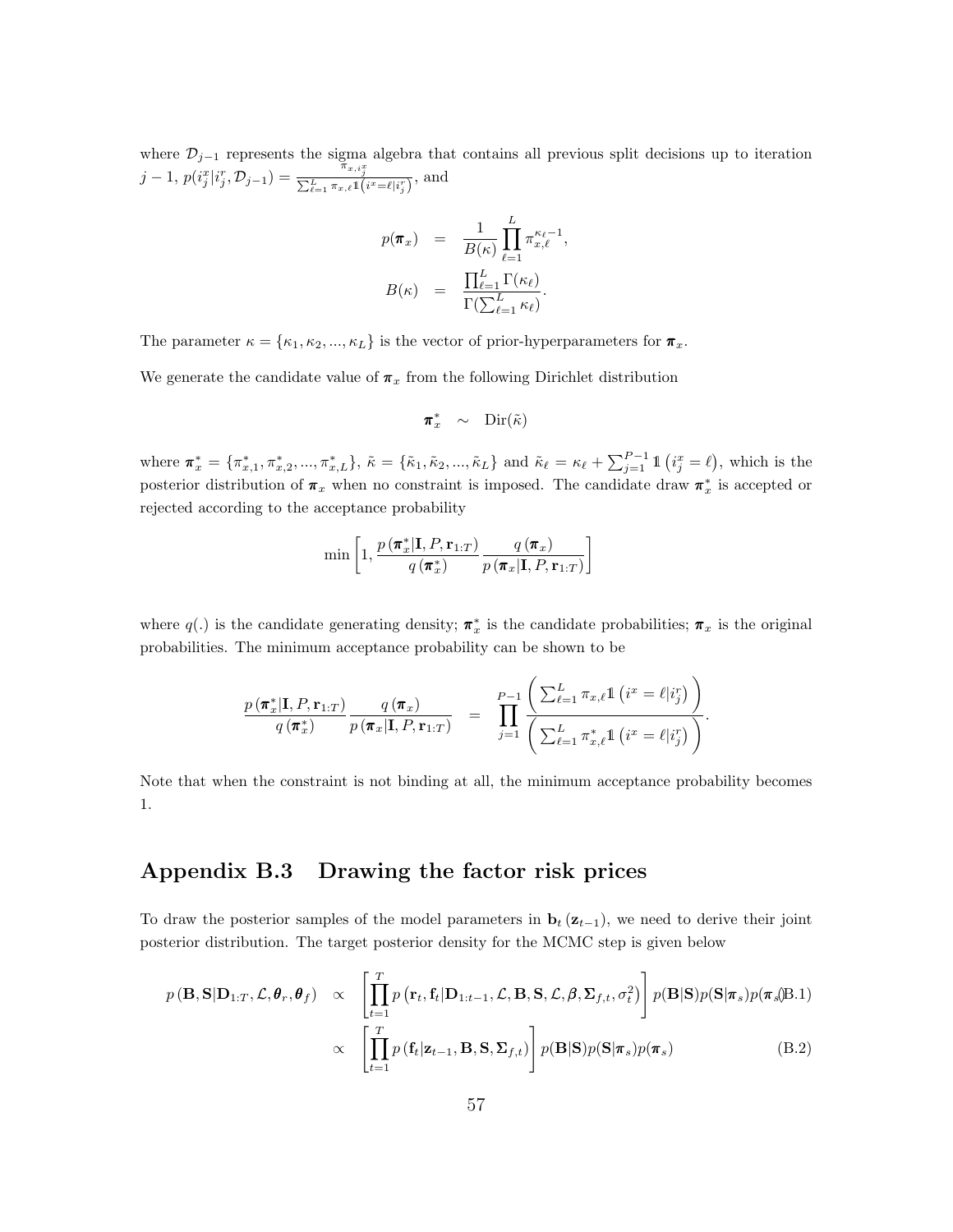where  $\mathbf{r}_t = \{r_{1,t}, r_{2,t}, ..., r_{n_t,t}\}\$ and  $\sigma_t^2 = \{\sigma_{1,t}^2, \sigma_{2,t}^2, ..., \sigma_{n_t,t}^2\}$ . We note that the model restricted by the stochastic discount factor can be reduced to

$$
r_{it} = \sum_{p=1}^{P} \mathbb{1} \left( d_{it} = p \right) \left[ \beta_p' \lambda_t \left( \mathbf{z}_{t-1} \right) + \beta_p' \left( \mathbf{f}_t - \lambda_t \left( \mathbf{z}_{t-1} \right) \right) \right] + \varepsilon_{it}
$$
(B.3)

$$
= \sum_{p=1}^{P} \mathbb{1} \left( d_{it} = p \right) \beta'_{p} \mathbf{f}_{t} + \varepsilon_{it}, \tag{B.4}
$$

and similarly the unrestricted model can be reduced to

$$
r_{it} = \sum_{p=1}^{P} \mathbb{1} \left( d_{it} = p \right) \left[ \beta_{0,p} + \beta'_{p} \mathbf{f}_{t} \right] + \varepsilon_{it}.
$$
 (B.5)

The above equations demonstrates that  $r_{it}$  is irrelevant to the posterior of **B** and **S** conditioning on  $f_t$ . The same conclusion can be applied to each regression tree in the sum-of-trees model.

Consider the following equation for the observed risk factors

$$
\mathbf{f}_t = \tilde{\mathbf{Z}}_{t-1} \mathbf{B} + \mathbf{u}_t, \qquad \mathbf{u}_t \sim \mathcal{N}(0, \Sigma_{f,t})
$$
(B.6)

where  $\tilde{\mathbf{Z}}_{t-1} = \sum_{f,t} (\tilde{\mathbf{z}}'_{t-1} \otimes \mathbf{I}_K)$  and  $\mathbf{B} = \text{vec}([\mathbf{b}_0, \mathbf{b}_z, \mathbf{b}_{z^2}])$ . Let  $\tilde{\mathbf{Z}}^*_{t-1}$  denote the columns of  $\tilde{\mathbf{Z}}_{t-1}$ that are relevant to  $\mathbf{b}_t(\mathbf{z}_{t-1})$  conditioning on S. We use B<sup>\*</sup> to denote the  $(K_b \times 1)$  coefficient vector corresponding to  $\tilde{\mathbf{Z}}_{t-1}^*$ :

$$
\mathbf{f}_t = \tilde{\mathbf{Z}}_{t-1}^* \mathbf{B}^* + \mathbf{u}_t, \qquad \mathbf{u}_t \sim \mathcal{N}(0, \Sigma_{f,t}). \tag{B.7}
$$

By vertically stacking observations for all  $t$ , we obtain the matrix equation given below:

$$
\mathbf{F} = \tilde{\mathbf{Z}}^* \mathbf{B}^* + \mathbf{u}, \qquad \varepsilon \sim \mathcal{N}(0, \Sigma) \tag{B.8}
$$

where  $\mathbf{F} = [\mathbf{f}'_1, \dots, \mathbf{f}'_T]'$  and  $\Sigma$  is the block diagonal matrix of  $\{\Sigma_{f,1}, \dots, \Sigma_{f,T}\}$ . The prior distribution of  $\mathbf{B}^*$  is given by:

$$
\Lambda^* \sim \mathcal{N}(0, \underline{\mathbf{V}}_{B^*}) \tag{B.9}
$$

where  $\underline{\mathbf{V}}_{B^*} = diag(v_b, v_b, ..., v_b)$  and  $v_b$  is a prior hyper-parameter.

The marginal likelihood used to generate each latent variable of S is derived by integrating out B<sup>∗</sup>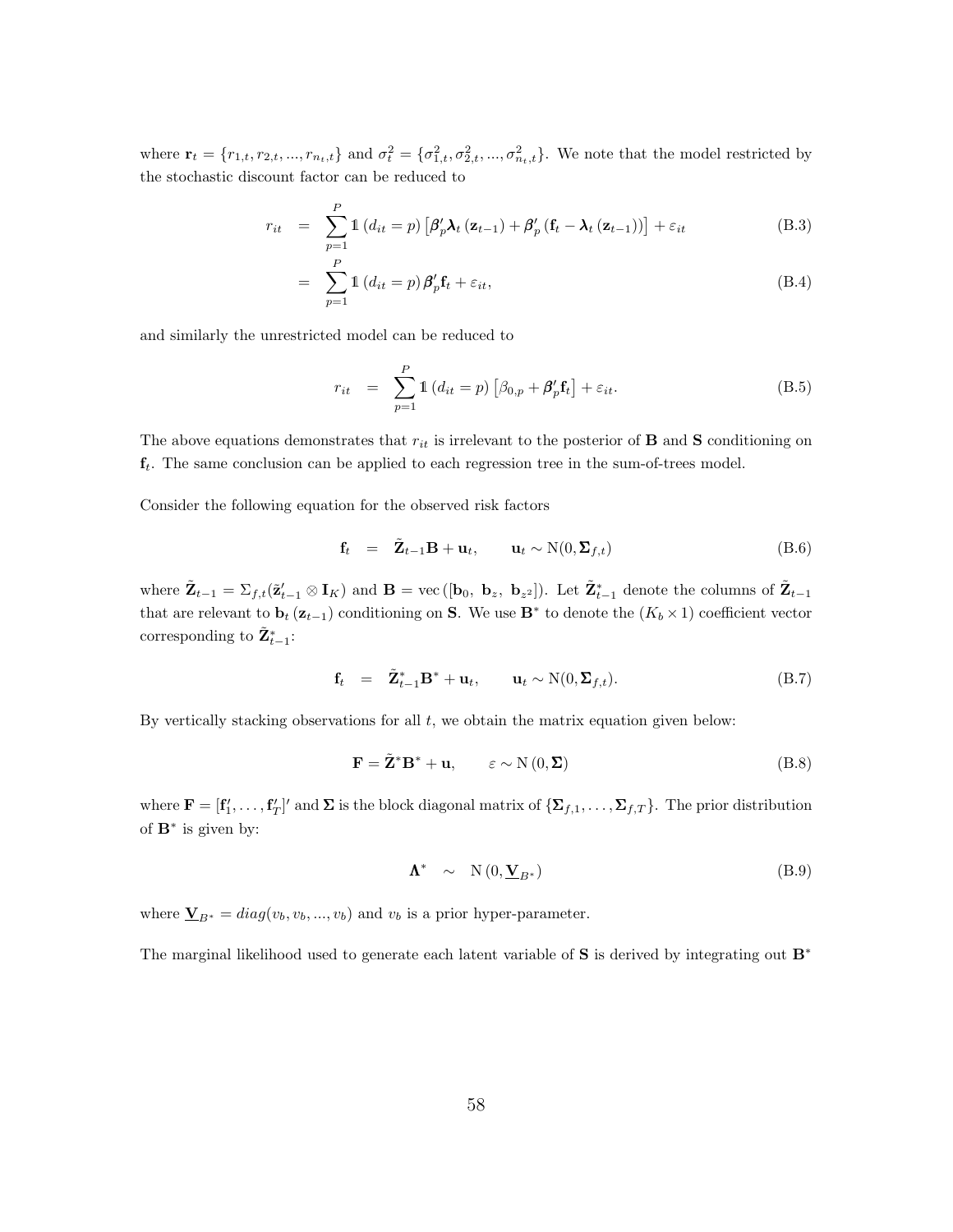from the joint density of  $\mathbf{B}^*$  and  $\mathbf{f}$  as:

$$
p(\mathbf{F}|\tilde{\mathbf{Z}}, \mathbf{S}, \Sigma) = (2\pi)^{-\frac{KT}{2}} \left( \prod_{t=1}^{T} |\Sigma_t| \right)^{-\frac{1}{2}} v_{\lambda}^{-\frac{K_b}{2}} |\overline{\mathbf{V}}_{B^*}|^{\frac{1}{2}}
$$
  

$$
\exp \left[ -\frac{1}{2} \left( -\overline{\boldsymbol{\mu}}'_{B^*} \overline{\mathbf{V}}_{B^*}^{-1} \overline{\boldsymbol{\mu}}_{B^*} + \mathbf{F}' \Sigma^{-1} \mathbf{F} \right) \right].
$$
 (B.10)

where  $\overline{\mathbf{V}}_{B^*} = \left( \underline{\mathbf{V}}_{B^*}^{-1} + \tilde{\mathbf{Z}}^{*} \boldsymbol{\Sigma}^{-1} \tilde{\mathbf{Z}}^* \right)^{-1}$  and  $\overline{\boldsymbol{\mu}}_{B^*} = \overline{\mathbf{V}}_{B^*} \left( \tilde{\mathbf{Z}}^{*} \boldsymbol{\Sigma}^{-1} \mathbf{F} \right)$ .

Also, the above result indicates that:

where  $\overline{\gamma}_{s,1} = \underline{\gamma}_{s,1}$ 

$$
\mathbf{B}^*|\mathbf{F}, \tilde{\mathbf{Z}}, \mathbf{S}, \Sigma \sim \mathcal{N}\left(\overline{\boldsymbol{\mu}}_{B^*}, \overline{\mathbf{V}}_{B^*}\right). \tag{B.11}
$$

For  $\forall k \in \{1, 2, ..., K\}$  and  $\forall z \in \{1, 2, ..., 2Z\}$ , we draw  $s_{k,z}$  using the following posterior distribution:

$$
Pr[s_{k,z} = 0|...] = \frac{p(\mathbf{F}|\tilde{\mathbf{Z}}, \mathbf{\Sigma}, \mathbf{S}_{\neq k,z}, s_{k,z} = 0)}{p(\mathbf{F}|\tilde{\mathbf{Z}}, \mathbf{\Sigma}, \mathbf{S}_{\neq k,z}, s_{k,z} = 0) + p(\mathbf{F}|\tilde{\mathbf{Z}}, \mathbf{\Sigma}, \mathbf{S}_{\neq k,z}, s_{k,z} = 1)}
$$
  
\n
$$
Pr[s_{k,z} = 1|...] = 1 - Pr[s_{k,z} = 0|...]
$$
 (B.12)

where  $S_{\neq k,z}$  represents all latent variables in S except  $s_{k,z}$ . After updating all latent variables in S, we draw  $\mathbf{B}^*$  from  $N(\overline{\mu}_{B^*}, \overline{\mathbf{V}}_{B^*})$  and set all other parameters of **B** that are not included in  $\mathbf{B}^*$  to zero.

For  $\forall k \in \{1, 2, ..., K\}$ , we draw  $\pi_{s,k}$  using the following posterior beta distribution:

$$
\pi_{s,k}|\mathbf{S}, \dots \sim \text{Beta}\left(\overline{\gamma}_{s,1}, \overline{\gamma}_{s,2}\right)
$$
\n
$$
+ \sum_{z=1}^{2Z} \mathbb{1}\left(s_{k,z} = 1\right) \text{ and } \overline{\gamma}_{s,2} = \underline{\gamma}_{s,2} + \sum_{z=1}^{2Z} \mathbb{1}\left(s_{k,z} = 0\right).
$$
\n(B.13)

# Appendix B.4 Drawing the stochastic volatility of the idiosyncratic shock

This appendix derives a particle Gibbs (PG) sampling algorithm to generate  $h_{i,t} = \log(\sigma_{it}^2)$  for  $i = 1, 2, ..., N$  from its posterior distribution.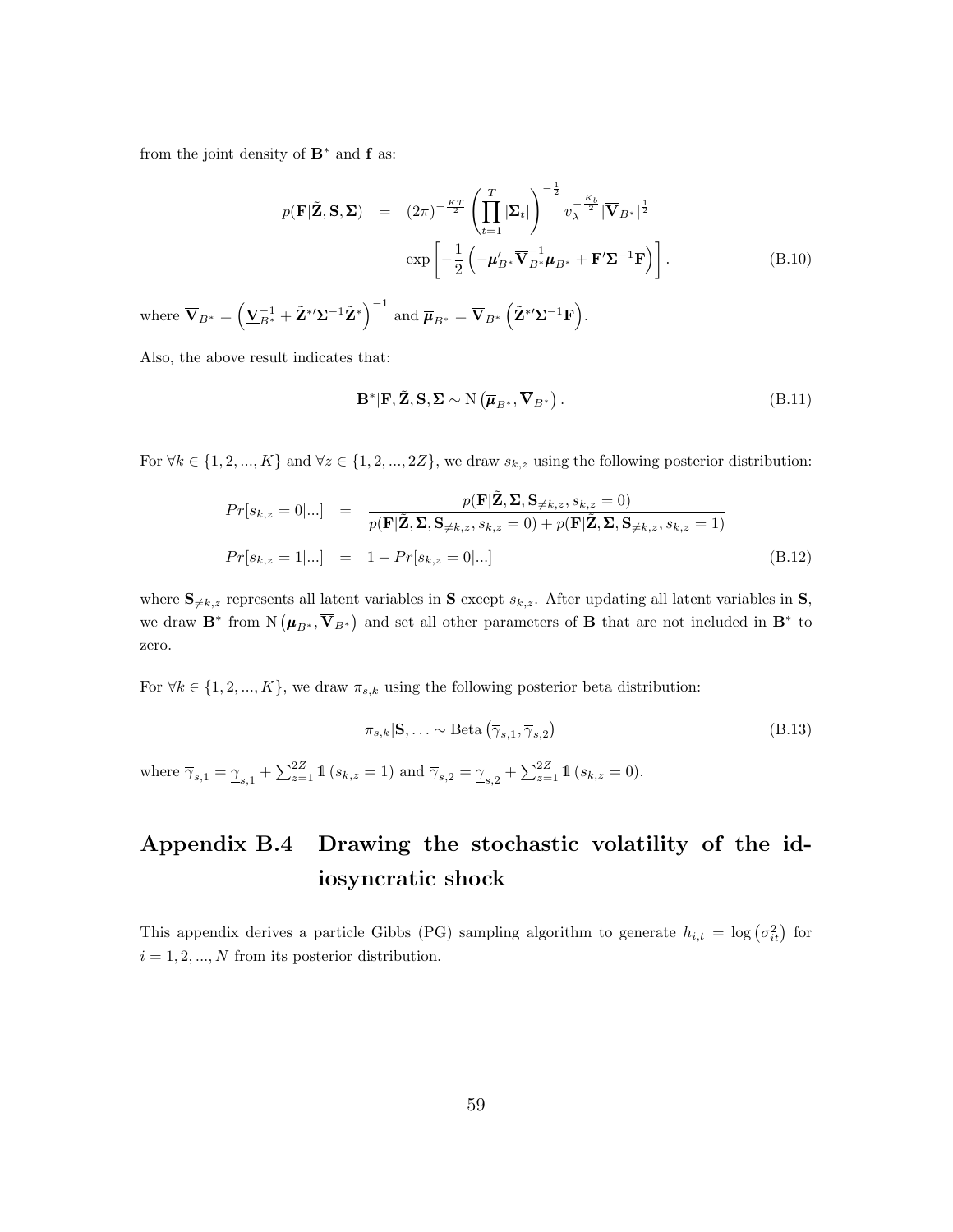#### Appendix B.4.1 Sequential Monte Carlo method

Suppose that we have an approximate filtering density for  $h_{i,t-1}$ :

$$
p(h_{i,t-1}|r_{i,1:t-1}) \approx \sum_{c=1}^{C} \hat{\omega}_{t-1}^{(c)} \delta_{(h_{i,t-1}^{(c)})}
$$
(B.14)

where  $\{h_{i,t-1}^{(c)}\}_{c=1}^C$  and  $\{\hat{\omega}_{t-1}^{(c)}\}_{c=1}^C$  denote C particles of  $h_{i,t-1}$  and their corresponding normalized importance weights at time  $t-1$ . The Dirac measure for each particle in  $\{h_{i,t-1}^{(c)}\}_{c=1}^C$  is denoted by  $\delta_{(h_{i,t-1}^{(c)})}$ . In the filtering density, we suppress other model parameters for notation simplicity.

For forward filtering, an ancestor index denoted by  $a_t^{(c)}$  is drawn using the following importance weights prior to sampling a new particle at time t:

$$
P\left(a_t^{(c)} = j\right) = \hat{\omega}_{t-1}^{(j)},\tag{B.15}
$$

where  $c = 1, 2, ..., C$ . Then, an importance distribution is used to generate a new particle  $h_{i,t}^{(c)}$ conditional on  $h^{(a_t^{(c)})}_{i,t=1}$  $\binom{a_t^{(c)}}{i,t-1}$ , which is the  $a_t^{(c)}$ -th particle of the particle swarm at time  $t-1$ . In the particle Gibbs sampling algorithm, we employ the transition density for  $h_{i,t}$  which is denoted by  $p(h_{i,t}|h_{i,t-1})$ . The corresponding un-normalized importance weight is given by

$$
\bar{\omega}_t^{(c)} = p\left(r_{i,t}|h_{i,t}^{(c)}\right),\tag{B.16}
$$

and the normalized importance weight is given by  $\hat{\omega}_t^{(c)} = \frac{\bar{\omega}_t^{(c)}}{\sum_{o=1}^C \bar{\omega}_t^{(o)}}$ . At time t, therefore, we draw  ${a_{t}^{(c)}\}_{c=1}^{C}$  with  ${\{\hat{\omega}_{t-1}^{(c)}\}_{c=1}^{C}}$  and generate  ${h_{i,t}^{(c)}\}_{c=1}^{C}$  from its transition density. Then, we compute  ${\{\hat{\omega}_{t}^{(c)}\}}_{c=1}^{C}$  for the next time period. Continuously performing the particle sampling steps up to time  $T$ , we can collect  $C$  different volatility paths. This algorithm is referred to as a sequential Monte Carlo (SMC) method.

### Appendix B.4.2 Particle Gibbs sampler with ancestor sampling

Among the C particle paths of stochastic volatility generated by the SMC method, we sample one particular volatility path known as a reference particle trajectory. There are several ways to sample the reference particle trajectory. In Bayesian estimation, we employ the ancestor sampling algorithm of Lindsten et al. (2014). Let  $h_{i,t}^*$  denote  $h_{i,t}$  generated at the previous MCMC iteration.

The ancestor sampling method updates the ancestor index for  $h_{i,t}^*$  using the importance weight proportional to  $\bar{w}_{t-1|t}^{(c)} = p(h_{i,t}^* | h_{t-1}^{(c)}) \hat{\omega}_{t-1}^{(c)}$  for  $c = 1, 2, ..., C$ . By treating  $h_{i,t}^*$  as the C-th particle, we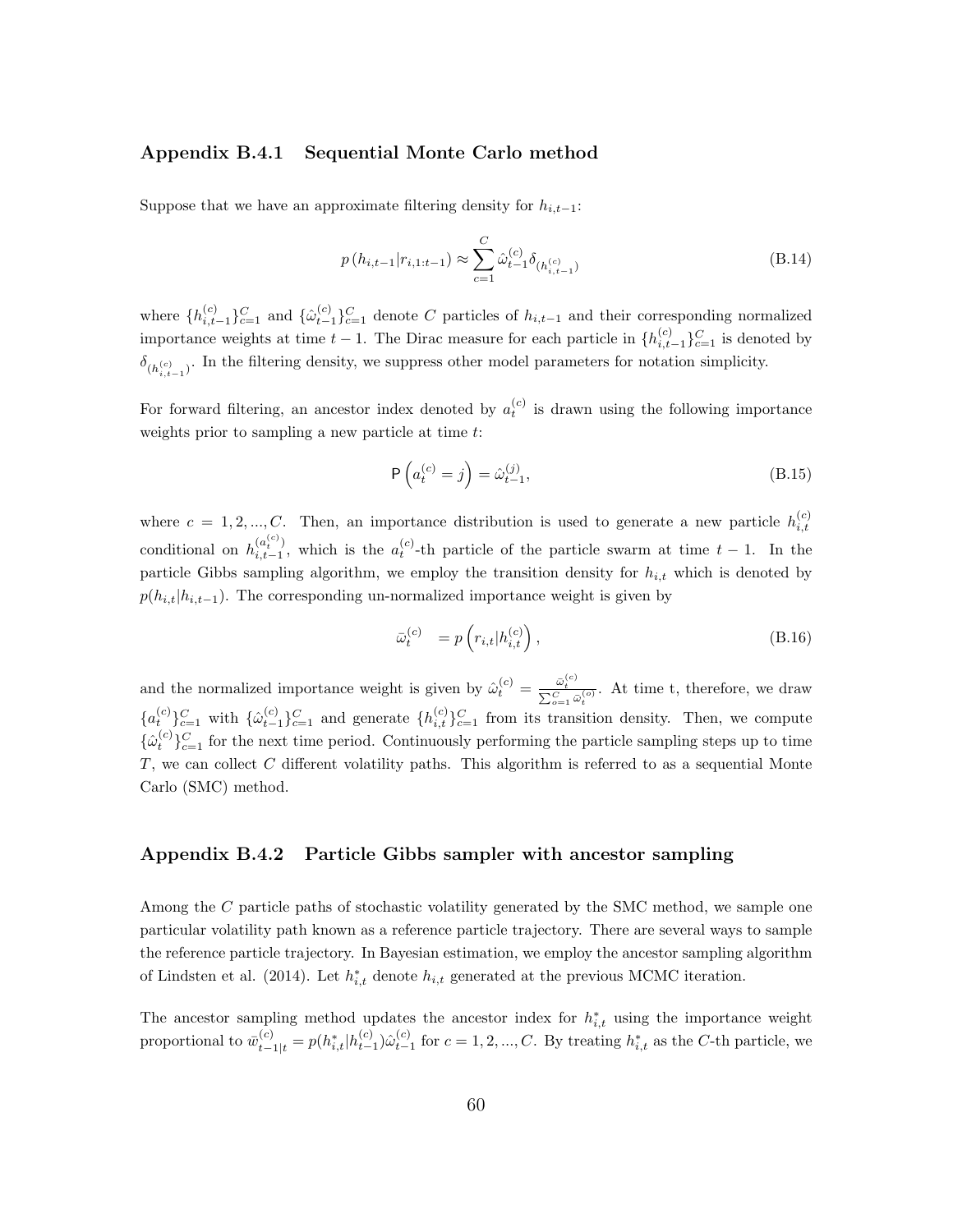draw its ancestor index based on the following normalized importance weight

$$
\hat{w}_{t-1|t}^{(c)} = \frac{\bar{w}_{t-1|t}^{(c)}}{\sum_{o=1}^{C} \bar{w}_{t-1|t}^{(o)}}.
$$
\n(B.17)

The SMC algorithm combined with this additional step refers to the conditional sequential Monte Carlo (CSMC) algorithm. A detailed exposition regarding its implementation is provided below in the outline of the proposed PG algorithm.

#### CSMC Algorithm

- i) For  $t = 1$ , set  $\{h_{i,1}^{(c)} = 1\}_{c=1}^C$  and  $\{\hat{\omega}_1^{(c)} = \frac{1}{C}\}_{c=1}^C$ .
- Iterate steps ii-1), ii-2), ii-3), ii-4), and ii-5) for  $t = 2, 3, ..., T$ .
- ii-1) Draw the ancestor index,  $\{a_t^{(c)}\}_{c=1}^{C-1}$  with the normalized probabilities,  $\{\hat{\omega}_{t-1}^{(c)}\}_{c=1}^{C}$ .
- ii-2) Draw the ancestor index,  $a_t^{(C)}$  using the normalized weight  $\hat{\omega}_{t-1|t}^{(c)} = \frac{\bar{\omega}_{t-1|t}^{(c)}}{\sum_{o=1}^{C} \bar{\omega}_{t-1|t}^{(o)}}$  where

$$
\bar{\omega}_{t-1|t}^{(c)} = \frac{1}{\sqrt{2\pi\sigma_{\sigma,i}^2}} \exp\left(-\frac{(h_{i,t}^* - \mu_{\sigma,i} - \phi_{\sigma,i}(h_{i,t-1}^{(c)} - \mu_{\sigma,i}))^2}{2\sigma_{\sigma,i}^2}\right) \hat{\omega}_{t-1}^{(c)}.
$$

- ii-3) Draw  $h_{i,t}^{(c)}$  from  $p(h_{i,t}|h_{i,t-1}^{(a_t^{(c)})})$  $\binom{a_i-1}{i,t-1}$  for  $c=1,2,...,C-1$ .
- ii-4) Calculate the unnormalized weight

$$
\bar{\omega}_t^{(c)} = \frac{1}{\sqrt{2\pi\sigma_{i,t}^{2(c)}}} \exp\left(-\frac{\varepsilon_{i,t}^2}{2\sigma_{i,t}^{2(c)}}\right)
$$

and the normalized weight  $\hat{\omega}_t^{(c)} = \frac{\bar{\omega}_t^{(c)}}{\sum_{o=1}^C \bar{\omega}_t^{(o)}}$  for  $c = 1, 2, ..., C$  where  $\sigma_{i,t}^{2(c)} = \exp\left(h_{i,t}^{(c)}\right)$ .

• Perform step iii-1), and iii-2) for  $t = T$ .

iii-1) Draw  $b_T^*$  with  $\{\hat{\omega}_T^{(c)}\}$  $\{c \atop T\}^C_{C=1}$  and construct  $b^*_{1:T-1}$  using  $b^*_{t-1} = a_t^{(b^*_t)}$  for  $t = T, T-1, ..., 2$ .

iii-2) Construct a new reference particle trajectory  $h_{i,1:T}^* = \{h_{i,1}^{(b_1^*)}\}$  $\binom{(b_1^*)}{i,1}, h_{i,2}^{(b_2^*)}$  $\binom{(b_2^*)}{i,2},\ldots,\binom{(b_T^*)}{i,T}.$ 

The MCMC algorithm use the newly generated particle trajectory  $h_{i,1:T}^*$  as the new posterior sample of  $h_{i,1:T}$ . We perform the SMC algorithm for  $i = 1, 2, ..., N$  using the parallel computation built in Matlab to reduce the computational cost.

Conditioning on  $h_{i,1:T}$ , the posterior sampling for  $\{\mu_{\sigma,i}, \phi_{\sigma,i}, \sigma_{\sigma,i}^2\}$  is standard. So, we omit the posterior sampling steps in this appendix.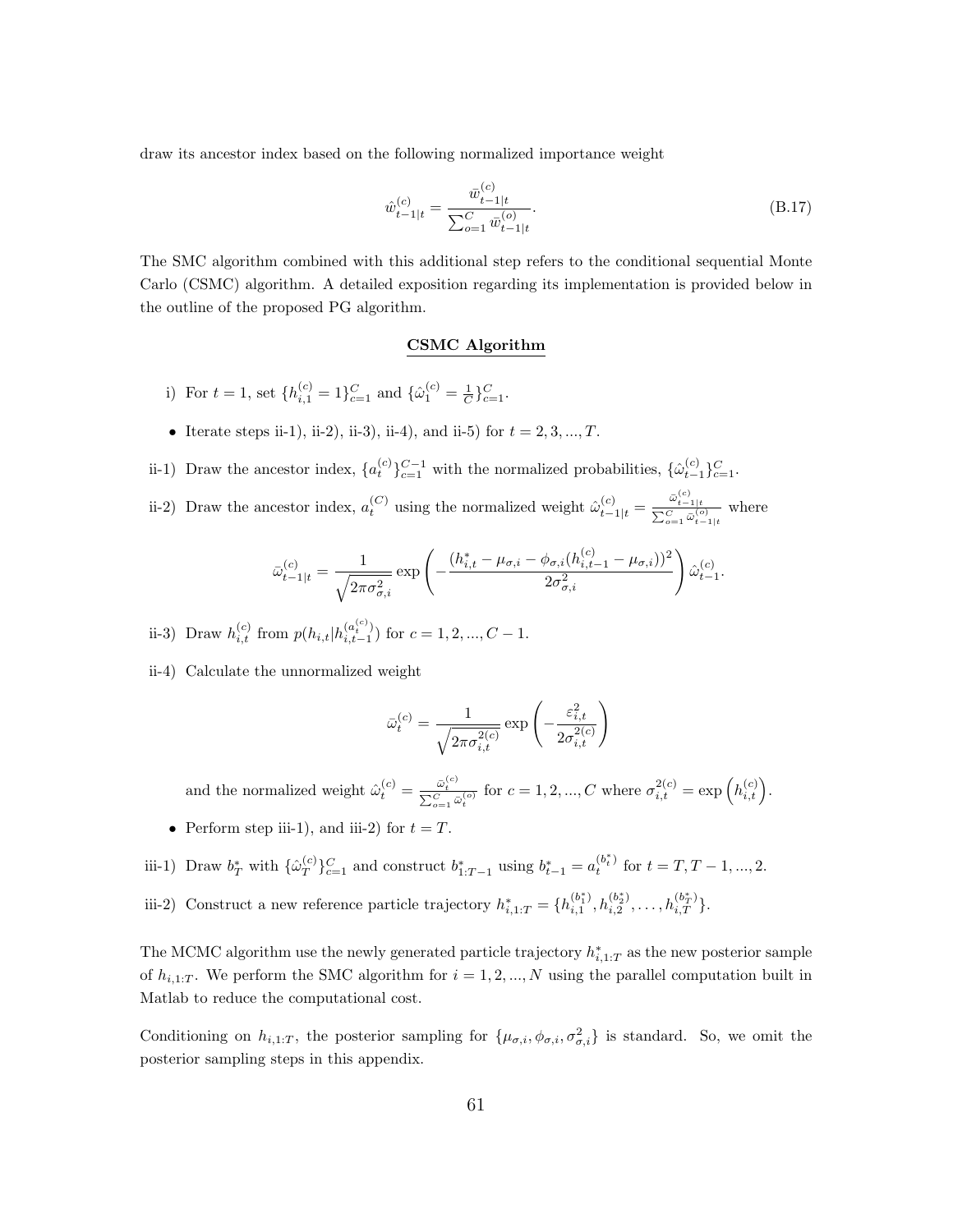## Appendix B.5 Drawing the stochastic covariance matrix of the risk factors

We apply the PG algorithm to estimate  $\Sigma_{f,1:T}$ . The corresponding CSMC algorithm follows the same steps explained in the previous section. The unnormalized importance weight to draw  $\{a_t^{(c)}\}_{c=1}^{C-1}$  is given by

$$
\bar{w}_{t-1}^{(c)} = (2\pi)^{-\frac{K}{2}} \det \left( \mathbf{\Sigma}_{f,t-1}^{(c)} \right)^{-\frac{1}{2}} \exp \left( -\frac{1}{2} \left( \mathbf{f}_{t-1} - \mathbf{\lambda}_{t-1}^{(c)} \left( \mathbf{z}_{t-2} \right) \right) \mathbf{\Sigma}_{f,t-1}^{(c)-1} \left( \mathbf{f}_{t-1} - \mathbf{\lambda}_{t-1}^{(c)} \left( \mathbf{z}_{t-2} \right) \right) \right) (B.18)
$$

where  $\sum_{f,t-1}^{(c)}$  is the c-th particle of  $\sum_{f,t-1} \lambda_{t-1}^{(c)} (\mathbf{z}_{t-2}) = \sum_{f,t-1}^{(c)} \mathbf{b}_{t-1} (\mathbf{z}_{t-2})$ , and  $\sum_{f,t-1}^{(c)-1}$  is the inverse of  $\Sigma_{f,t-1}^{(c)}$ . We generate  $\Sigma_{f,t}^{(c)}$  for  $c=1,2,...,C$  using the transition equations of  $\log(g_{k,t})$  and  $m_{k_1,k_2,t}$ defined in equation [\(16\)](#page-11-1). The unnormalized importance weigh is based on the nonlinear factor equation given by

$$
\mathbf{f}_t = \boldsymbol{\lambda}_t(\mathbf{z}_{t-1}) + \mathbf{u}_t, \qquad \mathbf{u}_t \sim \mathcal{N}(0, \boldsymbol{\Sigma}_{f,t})
$$
(B.19)

where  $\lambda_t(\mathbf{z}_{t-1}) = \sum_{f,t} \mathbf{b}_t(\mathbf{z}_{t-1})$  and  $\sum_{f,t} = (\mathbf{M}_t^{-1})\mathbf{G}_t(\mathbf{M}_t^{-1})'$ . Conditioning on  $\{m_{k,\ell,t}^*, hg_{k,t}^*\}$ , the unnormalized importance weight to draw  $a_t^{(C)}$  is given by

$$
\bar{w}_{t|t-1}^{(c)} = \left[ \prod_{k=2}^{K} \prod_{\ell=1}^{k-1} p(m_{k,\ell,t}^* | m_{k,\ell,t-1}^{(c)}) \right] \left[ \prod_{k=1}^{K} p(hg_{k,t}^* | hg_{k,t-1}^{(c)}) \right] \hat{w}_{t-1}^{(c)} \tag{B.20}
$$

where  $hg_{k,t} = log(g_{k,t}),$ 

$$
p(m_{k,\ell,t}|m_{k,\ell,t-1}) = \frac{1}{\sqrt{2\pi\sigma_{e,k,\ell}^2}} \exp\left(-\frac{e_{k,\ell,t}^2}{2\sigma_{e,k,\ell}^2}\right),
$$
 (B.21)

$$
p(hg_{k,t}|hg_{k,t}) = \frac{1}{\sqrt{2\pi\sigma_{g,k}^2}} \exp\left(-\frac{\eta_{g,k,t}^2}{2\sigma_{g,k}^2}\right),
$$
 (B.22)

 $e_{k,\ell,t}^2 = m_{k,\ell,t} - m_{k,\ell,t-1}$ , and  $\eta_{g,k,t} = hg_{k,t} - \mu_{g,k} - \phi_{g,k}(hg_{k,t-1} - \mu_{g,k})$ . The CSMC with the above importance weights generates the posterior sample of  $\Sigma_{f,1:T}$ .

Conditioning on  $\Sigma_{f,1:T}$ , the posterior sampling for  $\{\mu_{g,k}, \phi_{g,k}, \sigma_{g,k}^2, \sigma_{e,k_1,k_2}^2\}$  is standard. So, we omit the posterior sampling steps in this appendix.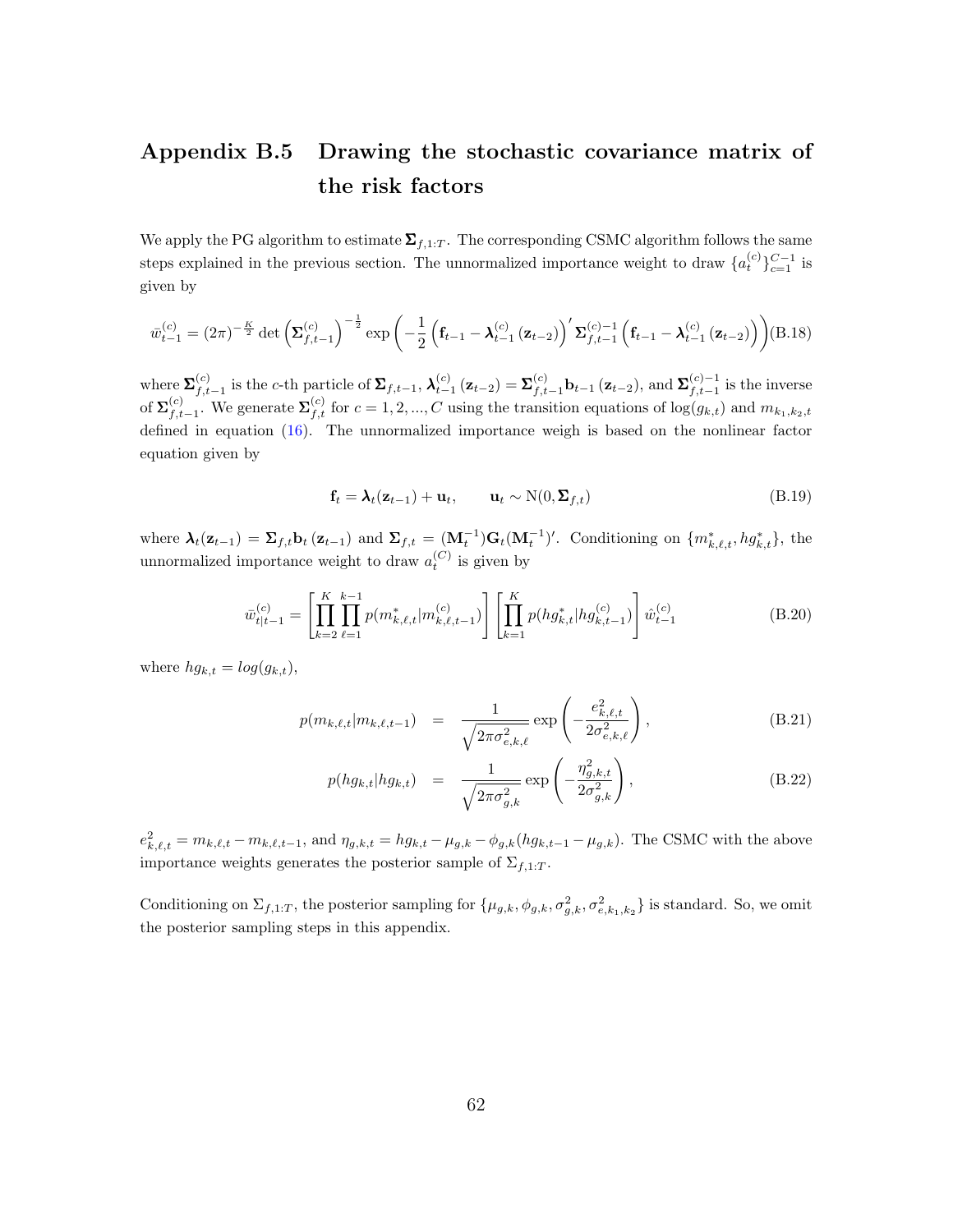## Appendix C Computational details

This section explains how to compute the acceptance probability of the MH algorithm to estimate a regression tree.

# Appendix C.1 Computation of the marginal likelihood used in the MH algorithm

Suppose we condition on the regression tree  $\mathcal{T}$ . Let  $n_{p,t}$  denote the number of observations in portfolio p at time t, i.e. with  $d_{it} = p$ . Grouping all the observations in portfolio p together, we get for the unrestricted model

$$
\mathbf{r}_{p,t} = \tilde{\mathbf{F}}_{p,t} \tilde{\boldsymbol{\beta}}_p + \boldsymbol{\varepsilon}_{p,t}, \quad \boldsymbol{\varepsilon}_{p,t} \sim \mathrm{N}\left(0, \boldsymbol{\Sigma}_{r,p,t}\right), \quad p = 1, \ldots, P \quad t = 1, \ldots, T
$$

where  $\tilde{\beta}_p = [\beta_{0,p}, \beta'_{p}]', \Sigma_{r,p,t}$  is a  $(n_{p,t} \times n_{p,t})$  diagonal matrix of all  $\sigma_{it}^2$  included in portfolio p,  $\tilde{\mathbf{F}}_{p,t} = [\iota, \ \mathbf{F}_{p,t}]$  is a  $(n_{pt} \times (K+1))$  matrix with the factors  $\mathbf{f}_t$  replicated in each of the rows

$$
\iota = \begin{pmatrix} 1 \\ \vdots \\ 1 \end{pmatrix}, \quad \mathbf{F}_{p,t} = \begin{pmatrix} \mathbf{f}'_t \\ \vdots \\ \mathbf{f}'_t \end{pmatrix}.
$$

For the unrestricted model, we only include  $\mathbf{F}_{p,t}$  and  $\boldsymbol{\beta}_p$  in the factor equation. Next, we stack all the time periods together.

$$
\begin{array}{c} \left( \begin{array}{c} \mathbf{r}_{p,1} \\ \vdots \\ \mathbf{r}_{p,T} \end{array} \right) \end{array} \hspace{0.2cm} = \hspace{0.2cm} \left( \begin{array}{c} \tilde{\mathbf{F}}_{p,1} \\ \vdots \\ \tilde{\mathbf{F}}_{p,T} \end{array} \right) \tilde{\boldsymbol{\beta}}_p + \left( \begin{array}{c} \varepsilon_{p,1} \\ \vdots \\ \varepsilon_{p,T} \end{array} \right) \vspace{0.2cm} \\ \hspace{0.2cm} \boldsymbol{\varepsilon}_{p,T} \end{array}
$$

The marginal likelihood is given by

$$
p(\mathbf{r}_{p}|\mathcal{T}, \Sigma_{r,p,1:T}, \mathbf{f}_{1:T}) = \int p(\mathbf{r}_{p}, \tilde{\beta}_{p}|\mathcal{T}, \Sigma_{r,p,1:T}, \mathbf{f}_{1:T}) d\tilde{\beta}_{p}
$$
  
\n
$$
= \left(\frac{1}{2\pi}\right)^{-\frac{\sum_{t=1}^{T} n_{p,t}}{2}} \left(\prod_{t=1}^{T} |\Sigma_{r,p,t}|^{-\frac{1}{2}}\right) \left|\underline{\mathbf{V}}_{\tilde{\beta}_{p}}\right|^{-\frac{1}{2}} \left|\overline{\mathbf{V}}_{\tilde{\beta}_{p}}\right|^{\frac{1}{2}}\times \exp\left(-\frac{1}{2}\left(-\overline{\boldsymbol{\mu}}_{\tilde{\beta}_{p}}\overline{\mathbf{V}}_{\tilde{\beta}_{p}}^{-1}\overline{\boldsymbol{\mu}}_{\tilde{\beta}_{p}} + \underline{\boldsymbol{\mu}}_{\beta}'\underline{\mathbf{V}}_{\tilde{\beta}}^{-1}\underline{\boldsymbol{\mu}}_{\beta} + \sum_{t=1}^{T} \mathbf{r}_{p,t}'\Sigma_{r,p,t}^{-1} \mathbf{r}_{p,t}\right)\right)
$$